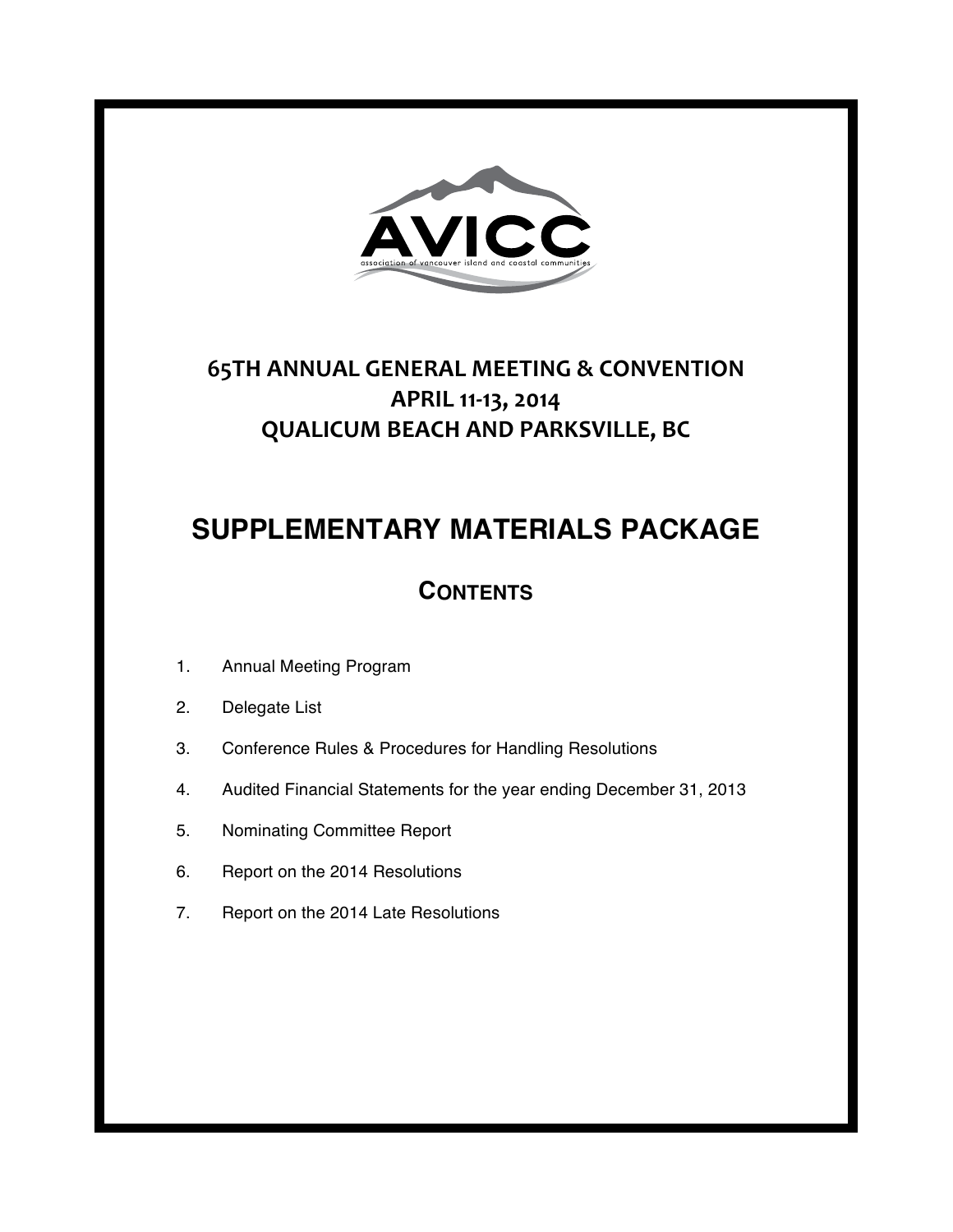

# **65TH ANNUAL GENERAL MEETING & CONVENTION APRIL 11-13, 2014 QUALICUM BEACH AND PARKSVILLE, BC**

**P**

**R**

**O**

**G**

# **FRIDAY, APRIL 11, 2014**

# *Morning Pre-Conference Program*

8:00am– 9:45am **Pre-Conference Registration** *(Qualicum Beach Civic Centre - Foyer)*

8:30am-Noon **Pre-Conference Program –** Starting at 8:00 AM - A light continential breakfast will be available for tour participants at the Convention Centre 8:30am-Noon **Deep Bay Marine Facility Tour – Depart Qualicum Beach Civic Centre** (Bus available for loading by 8:15 am) 8:30am-Noon **North Island Wildlife Recovery Centre – Depart Qualicum Beach Civic Centre**  9:45am-Noon **Milner Gardens Tour – Depart Qualicum Beach Civic Centre**

12:30pm-4:00pm **Registration** *(Qualicum Beach Civic Centre - Foyer)*

1:00pm–5:30pm **Mini Marketplace & Tradeshow** (Qualicum Beach Civic Centre–Foyer & OAP/Windsor Room)

# *AGM & Convention Main Program* **–**

| $2:00$ pm    | <b>Official Opening</b><br>Piper - Pipe Major Mel Wilson<br>Convention Opening Remarks - President Larry Cross<br>O Canada - Maureen O'Hearn<br>Welcome from Host Communities - Mayor Teunis Westbroek and Mayor Chris Burger (TBC)<br>Convention Program Overview - President Larry Cross |  |
|--------------|--------------------------------------------------------------------------------------------------------------------------------------------------------------------------------------------------------------------------------------------------------------------------------------------|--|
| 2:30 pm      | Nominating Committee Report, Past President Joe Stanhope                                                                                                                                                                                                                                   |  |
| $2:35$ pm    | KEYNOTE ADDRESS: DEB GREY, PC OC                                                                                                                                                                                                                                                           |  |
| $3:35$ pm    | <b>Refreshment Break</b>                                                                                                                                                                                                                                                                   |  |
| 3:55 pm      | Address by the HONORABLE DON MCRAE, MINISTER OF SOCIAL DEVELOPMENT AND SOCIAL<br><b>INNOVATION</b>                                                                                                                                                                                         |  |
| 4:20 pm      | Nominations from the Floor for Officers<br>Candidate Speeches (as necessary)                                                                                                                                                                                                               |  |
| $4:25$ pm    | <b>BC Ferries Special Plenary Session</b>                                                                                                                                                                                                                                                  |  |
| 5:30 pm      | Final Comments and Wrap-Up<br>Draw for 1 Nights Stay at the Tigh Na Mara with Breakfast for two<br>Must Be Present To Win                                                                                                                                                                  |  |
| 5:35 pm      | Adjourn                                                                                                                                                                                                                                                                                    |  |
| 6:00-7:30 pm | Welcome Reception – (Tigh na Mara Resort, Parksville)                                                                                                                                                                                                                                      |  |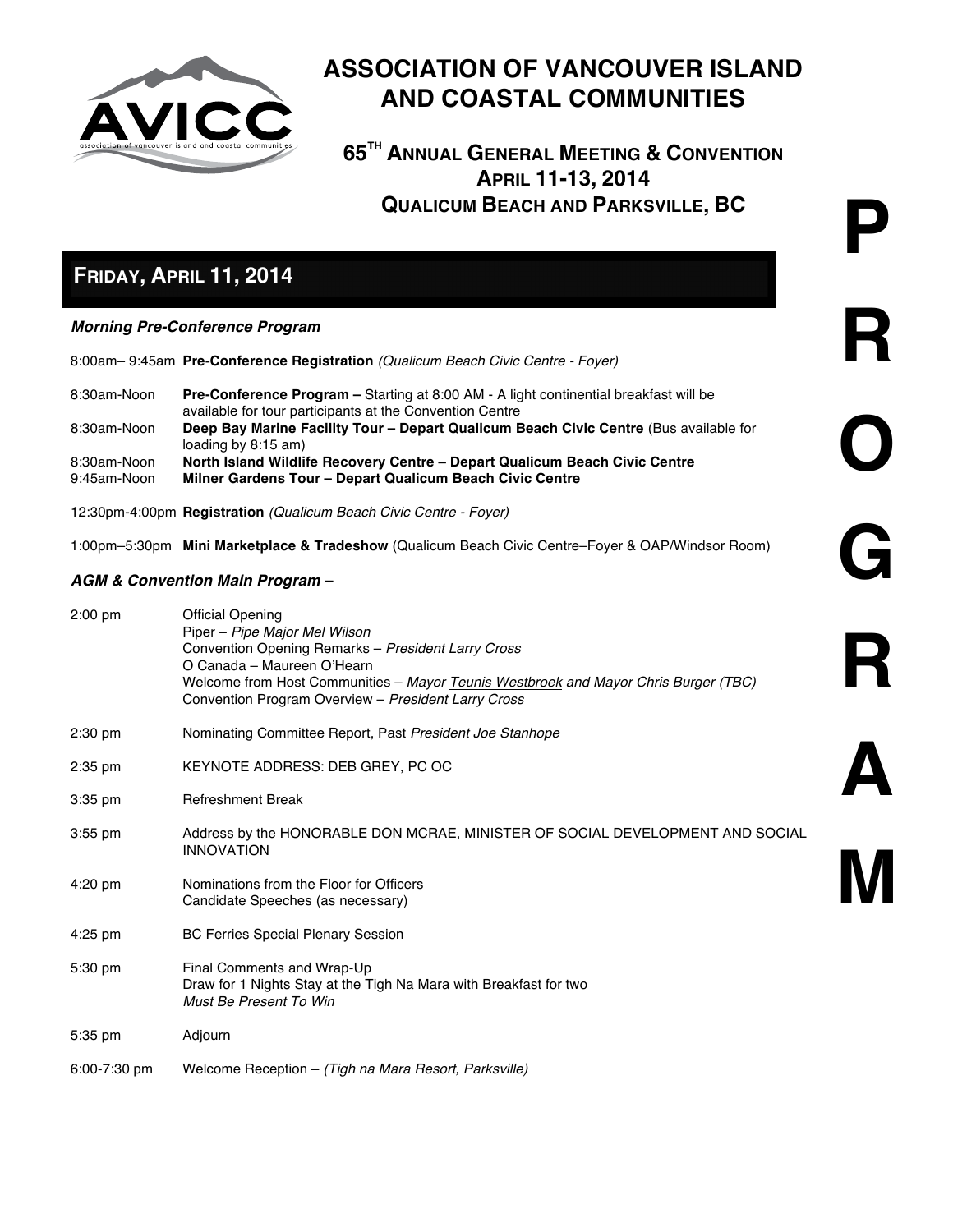# **SATURDAY, APRIL 12, 2014**

*The Marketplace and Tradeshow is Open from 8:00 am to 3:00 pm Today!*

- 7:15-8:15 am Delegates Networking Continental Breakfast (*Qualicum Beach Civic Centre – Lions Room)*
- 8:00-8:30 am Voting for Table Officers (As Necessary)
- 8:30 am Opening Remarks
- 8:35 am Annual Meeting Adoption of Conference Rules and Procedures Adoption of Minutes of 2013 Annual General Meeting President's Address and Annual Report Adoption of the 2013 Audited Financial Statements Appointment of Auditors Appointment of Scrutineers Appointment of Parliamentarian 2015 AGM & Convention Location
- 8:45 am Address by UBCM President Director, Rhona Martin
- 9:05 am Review of Resolution Procedures
- 9:10 am Consideration of Resolutions
- 10:00 am Refreshment Break (Windsor/Gap Rooms)
- 10:20 am Resolutions, Continued
- 11:20 am Nominating Committee Report Nominations from the floor for Directors at Large Candidate speeches (as necessary)
- 11:40 am FORTIS BC
- 12:00 noon Delegates Luncheon
- 12:45-1:30 pm Elections for Director at Large *(Qualicum Beach Civic Centre - Foyer)*

### **Concurrent Workshops**

- 1:30-2:30 pm Climate Change The Problem and Imperative of Our Times Pioneer Hall East Collaborating for Community Health – Pioneer Hall West
- 2:30-3:00 pm Refreshment Break *(Windsor/Gap Rooms)*
- 3:00-4:00 pm Eco-Assets Natures Role as Municipal Infrastructure Pioneer Hall East Private Managed Forest Land Act – Pioneer Hall West
- 6:00-11:30 pm Reception and Annual Banquet *(Parksville Community Centre)* 6:00 pm Reception 7:00 pm Buffet Dinner 8:15 pm Short Program 8:45 pm Entertainment & Dancing Provided by Eddie and the Funk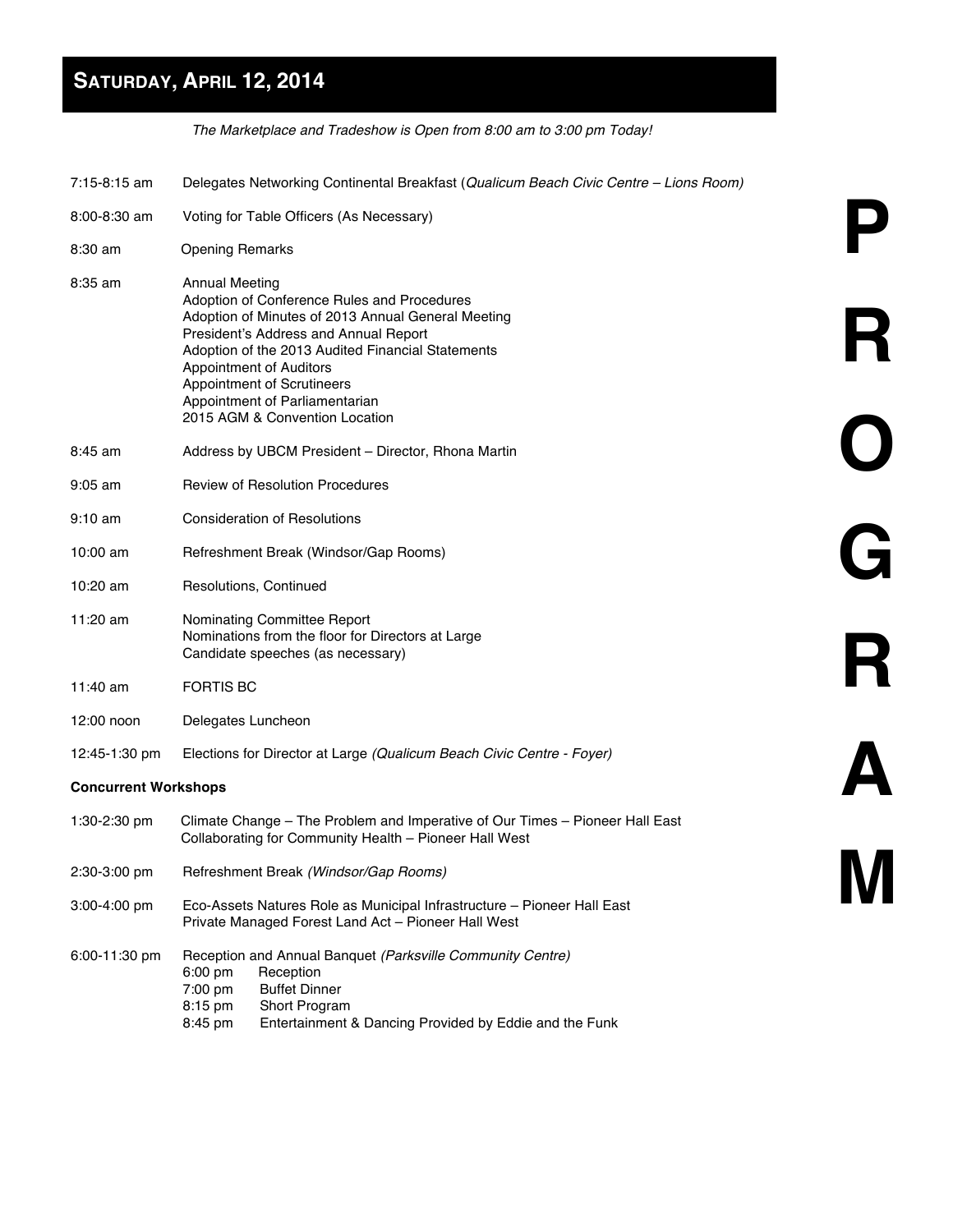# **SUNDAY, APRIL 13, 2014**

| $7:15-8:15$ am | Delegates Networking Hot Breakfast (Qualicum Beach Civic Centre – Lions Room)                                                                                                                                                                  |
|----------------|------------------------------------------------------------------------------------------------------------------------------------------------------------------------------------------------------------------------------------------------|
| 8:30 am        | <b>Opening Remarks</b><br>Nominating Committee Report<br>Nominations from the Floor for Electoral Area Representative<br>Candidate Speeches (as necessary)                                                                                     |
| $8:35$ am      | Consideration of Resolutions and Late Resolutions                                                                                                                                                                                              |
| $9:45$ am      | MLA Selina Robinson, NDP, Local Government and Sports Critic                                                                                                                                                                                   |
|                | 10:15-10:45 am Elections for Electoral Area Representative as Necessary (Qualicum Beach Civic Centre-Foyer)                                                                                                                                    |
|                | 10:15-10:45 am Refreshment Break (Windsor/OAP Rooms)                                                                                                                                                                                           |
| $10:45$ am     | BC Local Government: Overview of Changes to Local Government Elections Legislation<br>(Parliamentary Secretary, Linda Reimer)                                                                                                                  |
| $11:45$ am     | <b>Final Business Session</b><br>Nominating Committee Report (as required)<br>Installation of New Executive<br><b>Remarks by President Elect</b><br>Grand Prize Draws - Must Be Present To Win<br>Inside Passage Cruise Aboard BC Ferries<br>٠ |
| Noon           | Adjourn                                                                                                                                                                                                                                        |

# **THANK YOU TO OUR HOSTS AND THEIR COMMUNITY PARTNERS**

Special thanks are extended to the City of Parksville and the Town of Qualicum Beach for hosting the 2014 AGM & Convention. AVICC Executive and staff wish to thank the host community for making the Convention a great experience.

Thank you as well to the Qualicum Beach Civic Centre, the Parksville Community and Convention Centre and the many community partners for your contributions.

**P R O G R A M**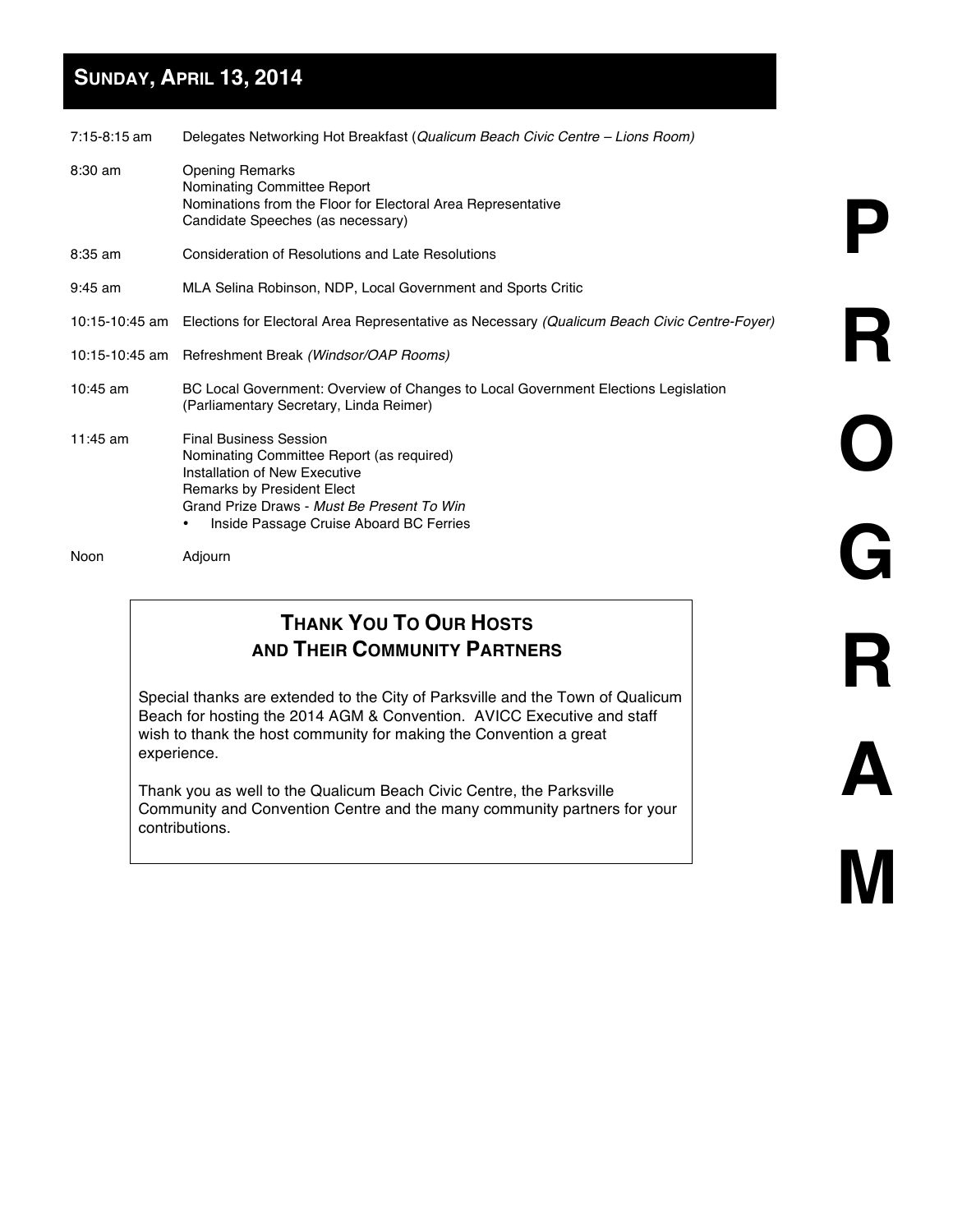# **MINI MARKETPLACE & TRADE SHOW**

**Hours Friday – 1:00 to 5:30 pm Saturday – 8:00 am to 3:00 pm**

**Locations Qualicum Beach Civic Centre Foyer and Windsor/Gap Rooms**

> **BC Hydro BC Lottery Corporation BC Transit & Regional District of Nanaimo ICBC The Mining Association of BC Municipal Finance Authority The Private Forest Landowners Association FortisBC Energy Inc. The Vancouver Island University Island Health Western Forest Products BC Assessment Canadian Wood Council Tourism Vancouver Island Interactions HR Solutions Vancouver Island Economic Alliance Hebden Engineering and Partners Vancouver Island Spine Trail Association**

**P R O G R A M**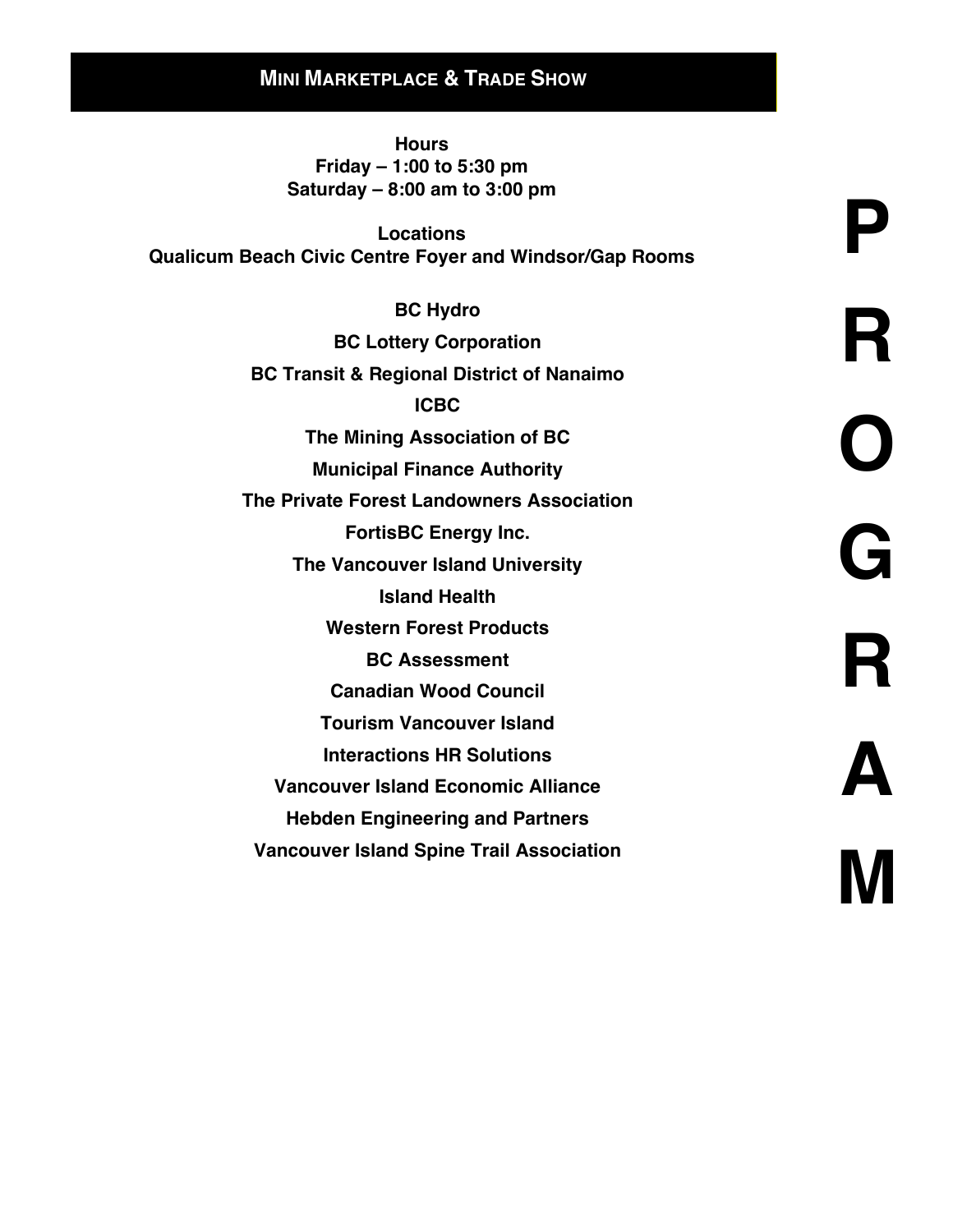# **OUR SPONSORS**

We wish to thank the following sponsors for their contribution toward the 2014 AVICC AGM & Convention:

# **FortisBC Energy Inc. (Saturday Delegate Luncheon)**

**BC Hydro (Delegate Gifts)**

**Mining Association of BC, the Association for Mineral Exploration BC and GeoScience BC (Co-sponsors of the Annual Banquet Dinner)**

**BC Lottery Corporation (Annual Banquet Entertainment)**

**Municipal Finance Authority (Gold Level General Sponsor)**

**Vancouver Island University (Welcome Reception)**

**BC Assessment (Silver Level General Sponsor)**

**Island Health (Saturday Pre-Banquet Reception)**

**The Partnership Group (Annual Banquet Wine Sponsor)**

**Canadian Wood Council (Pre-Convention Study Tours)**

**Municipal Insurance Association (Sunday Morning Hot Breakfast)**

**ICBC (Saturday Morning Breakfast)**

**Private Forest Landowners Association (Friday Pre-Conference Continental Breakfast; Saturday AM Refreshment Break)**

**Western Forest Products (Bronze Level General Sponsor)**

**KPMG (Friday Afternoon Refreshment Break)**

**Shaw Communications (Partner Programs)**

**Western Canadian Sustainable Forestry Implementation Committee (Saturday Afternoon Refreshment Break)**

**BC Transit & Nanaimo Regional District (Transportation)**

**BC Ferry Services Inc. (Grand Prize Award)**

**Lorena P.D. Staples Law Corporation (Services of Parliamentarian)**

**P R O G R A M**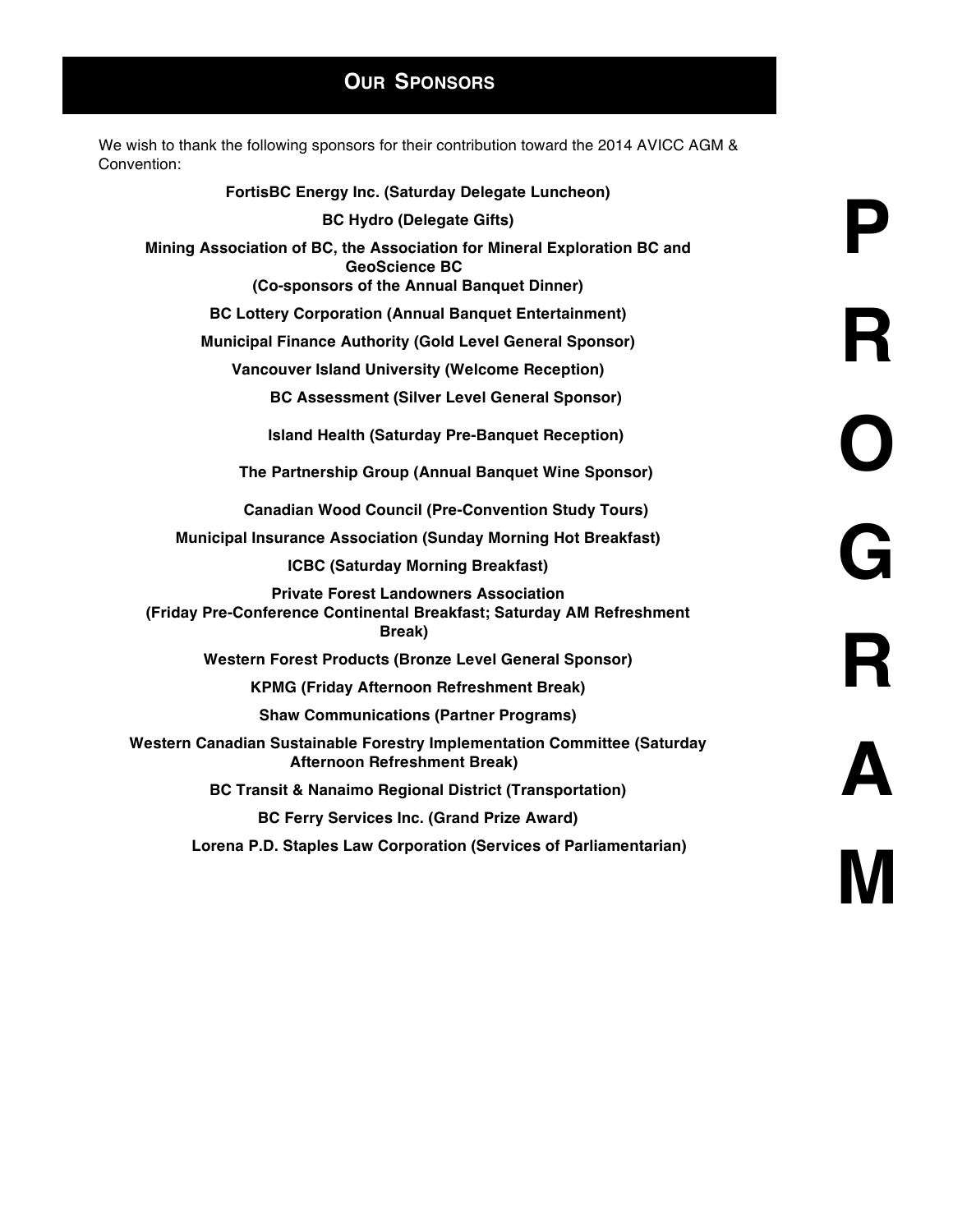# **SESSION DESCRIPTORS AND SPEAKER BIOS**

# **Keynote Address – Deb Grey – West Coast Wonderful!**

Deb Grey is a BC girl, born and raised in Vancouver. She moved to Alberta as a young woman, and taught school on a reserve and in a small farm town, before being elected in 1989, as the first-ever Reform Party Member of Parliament. Deb commuted to Ottawa weekly during her four terms as an MP. She has always been a hands-on, practical leader, always looking for ways to encourage and celebrate people. Deb will share stories of her career in the classroom and the Commons. She will challenge you to lead, laugh and love. She and her husband, Lew, are happily semi-retired in Qualicum Beach. When she is not speaking or traveling to Ottawa as the Chair of the Security Intelligence Review Committee, many of you have seen them roll into your community for coffee on their matching Honda Valkyries as they continually explore the Coastal Communities around them.

# **UBCM President – Director Rhona Martin**

Director Rhona Martin is serving her eighth term as an Electoral Area Director on the Columbia Shuswap Regional District, where she was Chair for six years. She has also been a UBCM board member since 2006, and is a past president of the Southern Interior Local Government Association (SILGA).

During her service on the UBCM Executive, Director Martin has been involved in several Committees and groups, including being Chair of the Environment Committee and a member of the Presidents Committee.

Director Martin has been involved in community issues since the early 1980s and is currently:

- Chair of the North Okanagan Columbia Shuswap Regional Hospital District;
- Chair of the Southern Interior Beetle Action Committee; and
- A member of the Meals Society Board that provides quality meals and the opportunity for seniors to socialize.

Rhona was raised in Kitimat and moved to Malakwa in her late teens. She and her partner Brian have owned and operated a family restaurant there for over 25 years. Rhona has five children, one daughter and four sons, 17 grandchildren and two great-granddaughters.

# **The Honorable Don McRae, MLA for the Comox Valley and Minister of Social Development and Social Innovation**

Don McRae was appointed Minister of Social Development and Social Innovation on June 7, 2013. He has served as Minister of Agriculture and as Minister of Education. Prior to that, he was convener of the Select Standing Committee on Aboriginal Affairs and was a member of the Select Standing Committee on Health and Select Standing Committee on Finance and Government Services.

Minister McRae was born and raised in the Comox Valley. For 14 years he taught at GP Vanier Secondary school in Courtenay. McRae also served as a Courtenay city councillor from 2002-09.

He has served as a Courtenay City Councillor for seven years. During his time on council, he has served as a municipal director for both the Comox Strathcona Regional District and the newly restructured Comox Valley Regional District. He has also been a member of the Comox Strathcona Hospital Board, vice-chair of the Comox Valley Sewer and Water Committees, and numerous community organizations and boards. In 2008, he was appointed by Premier Campbell to the Citizen's Conservation Council.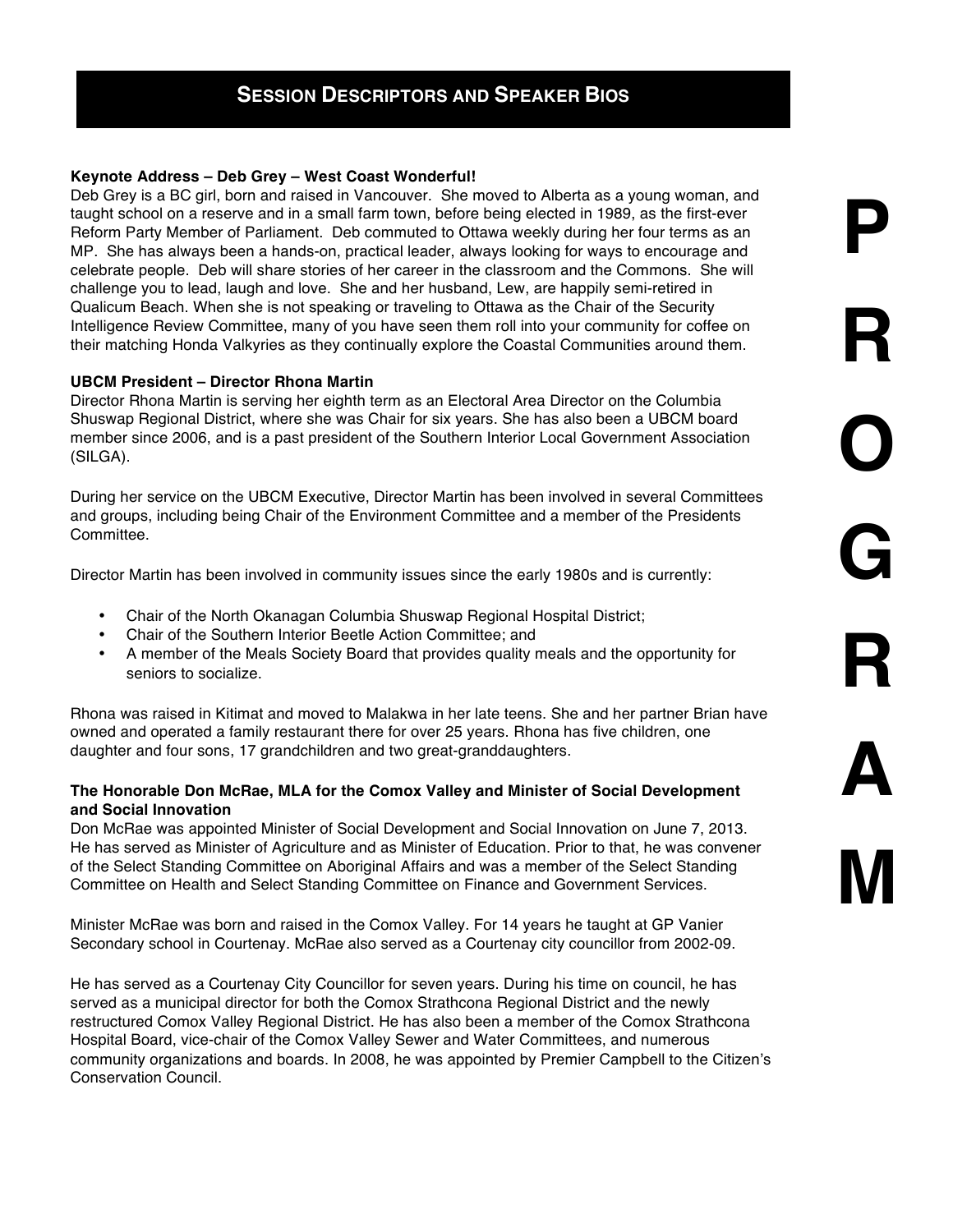# **Selina Robinson, MLA for Coquitlam-Maillardville and Opposition Critic for Local Government and Sport**

Selina Robinson was elected to the BC Legislature in 2013 and currently serves as the Opposition Critic for Local Government and Sport.

Prior to being elected MLA, she was elected twice to serve on Coquitlam Council once in 2008 and again in 2011. When on Council she was the Chair of the Universal Access-Ability Advisory Committee and the Vice – Chair of the Coquitlam River Aggregate Committee. MLA Robinson was appointed by the Chair of Metro Vancouver to the Metro Vancouver Environment and Parks Committee. She also represented the City of Coquitlam on the Tri-Cities Homelessness Task Group and on the Coquitlam River Watershed Roundtable.

Prior to life in politics she worked for SHARE Family and Community Services as the Director of Development, a role that provided her with a solid understanding of community issues and helped her to develop relationships with community leaders and others who live, work and play in Coquitlam. MLA Robinson has a Master's Degree in Counseling Psychology and have spent most of her professional life working with individuals, families and communities in the non-profit sector.

# **Other Presentations and Concurrent Sessions**

# **Climate Change – The Problem and Imperative of Our Times**

This presentation will examine all aspects of the climate change complex important to politicians, municipal staff and the general public.

After a brief description of climate change history and science, the presentation moves on to look at likely scenarios society faces. The strong possibility that predictions from computer models are too conservative is examined with particular attention paid to the role of "feedback" mechanisms. Next, the presentation reviews problems that climate change presents including: sea level rise, acidification of the oceans, shifting habitats and species extinction, increases in extreme weather events, changing climatic patterns, loss of "glacial water", massive global increase in refugees and shifts in disease vectors.

The presentation concludes by describing transformative changes we must accomplish in our communities including: planning for "adaptive measures" and recognizing the URGENT need to massively address mitigation. The "New Industrial Revolution" and the "non carbon economy" it will create receive particular emphasis.

*Presenter: Vic Derman, Councillor, District of Saanich and Director, Capital Regional District*

# **Collaborating For Community Health**

Dr. Paul Hasselback is the Medical Health Officer for Central Vancouver Island. Since 1990 he has also held Medical Health Officer positions in the BC Interior, Southwestern Alberta, Calgary and Regina. He is a specialist in public health and preventive medicine who trained in Toronto, Ottawa and Montreal and was in family practice in rural Saskatchewan for four years. He has a Master's of Science in Epidemiology and is a Clinical Associate Professor at University of British Columbia and Affiliate Clinical Associate Professor at the University of Victoria.

Dr. Hassleback has over 25 peer reviewed publications and has done over 130 public health related presentations. In 2000 he was awarded the Canadian Public Health Association award for "an individual who has significantly advanced the cause, legitimized and stressed the responsibility for the state of the art of the public health". In 2010 he was awarded the National Specialist Society for Community Medicine President's Award for contributions to the specialty. He is the past chair of the Health Officer's Council of British Columbia.

In his presentation Dr. Hassleback will discuss how communities, agencies and others can collaborate to improve the health conditions across Vancouver Island. *Presenter: Dr. Paul Hassleback, Medical Health Officer, Island Health*

**M**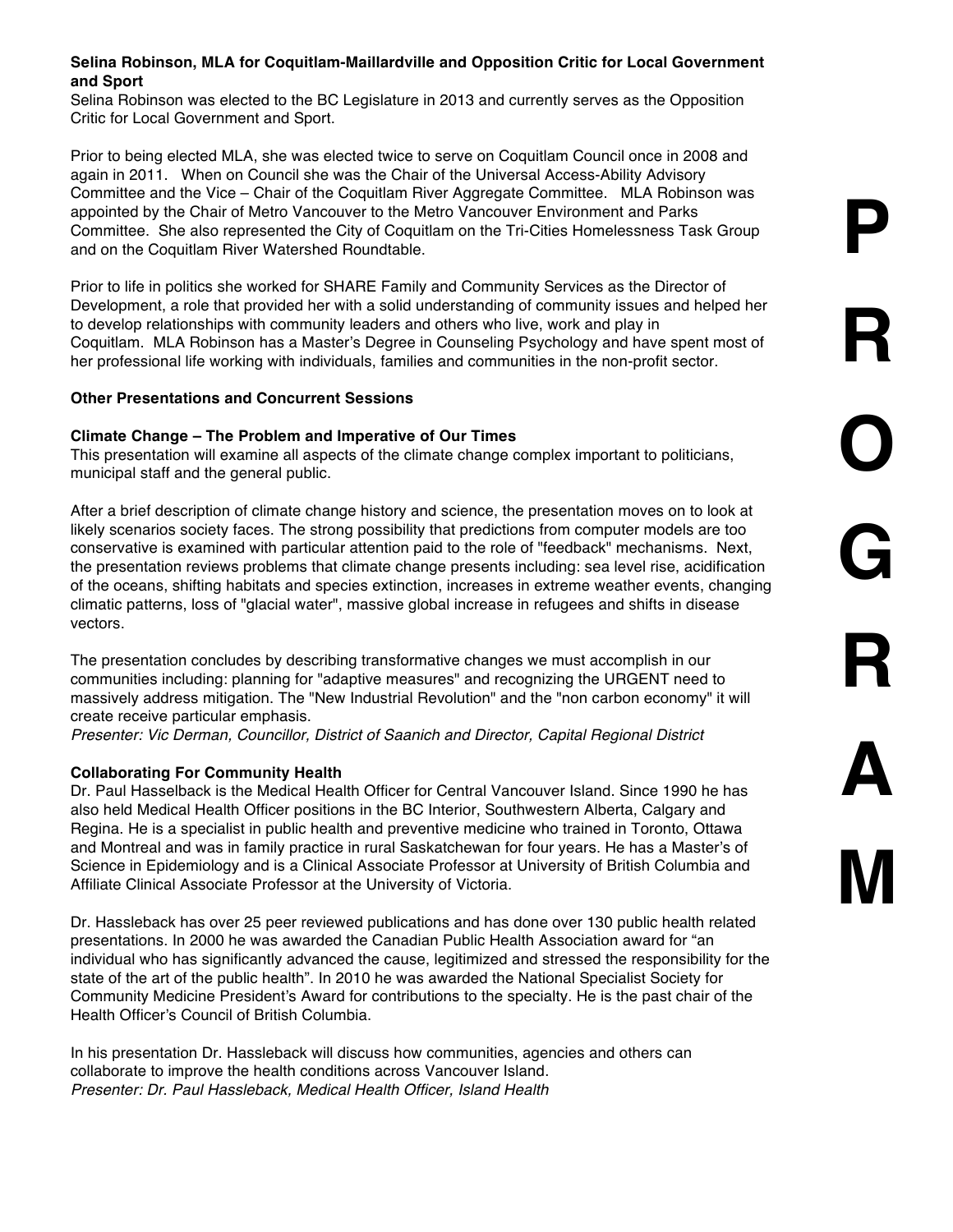# **Eco-Assets: Nature's Role as Municipal Infrastructure**

The Town of Gibsons has recognized, formally and in practice, that nature, and the ecosystems services that it provides, are a fundamental and integral part of the Town's infrastructure system. Gibsons is one of the first communities in North America to do so. The Town is blessed with valuable natural assets such as the Gibsons Aquifer which provides high quality untreated drinking water; three major creeks that are a major part of the rainwater management system; and a foreshore area, still mostly natural that protects the area from sea activity. Other natural assets include forested areas, green space and soil.

Natural assets are considered cheaper to operate; can last indefinitely, if properly managed; and are carbon neutral, and in some cases can be carbon positive. It is important to differentiate green infrastructure, which is designed and built to mimic nature, such as a rain garden, from a natural asset such as a creek. Gibsons is also creating sub-categories in asset lists and financial statements to include Eco-Assets and implementing a strategy to manage these assets specifically.

"Ultimately, the Town's goal is to move from simply maintaining infrastructure to a service delivery model, where those services are delivered by the smallest number, the most natural, most energy energy-efficient, and the most reliable municipal assets, that cost the least to operate over the long term.

*Presenters: Emanuel Machado, Chief Administrative Officer, Town of Gibsons and Dave Newman, Director of Engineering, Town of Gibsons*

# **Private Managed Forest Land Act**

This presentation is an excellent opportunity for delegates to receive an update on the activities, issues and mandate of the Private Managed Forest Land Council. The presentation will include a brief history of the Private Managed Forest Land Act and the Private Managed Forest Land Council. Delegates will learn about such topics as; management objectives on Private Managed Forest Land, legislation & regulations, the difference between private managed land forestry vs. crown land forestry and provide an opportunity to ask questions.

*Presenters: Rod Davis, Chair, Private Managed Forest Land Council; Phil O'Connor, Executive Director, Private Managed Forest Land Council*

# **An Overview of Changes to Local Government Election Legislation**

This plenary session will provide participants with practical information on expected changes to local government elections legislation (i.e. elections rules that candidates should expect for the 2014 local government elections). The session will feature an introduction from Parliamentary Secretary Linda Reimer, followed by a presentation by Ministry of Community, Sport and Cultural Development Staff who will provide more detailed information on the elections changes expected for 2014. Delegates can expect to hear about such matters as; registration by third-party advertisers, sponsorship information requirements for all election advertising, campaign finance disclosure statements to be filed 90 days, rather than 120, following an election, banning anonymous contributions, creating a role for Elections BC in the compliance and enforcement of campaign finance rules in municipal elections. The session will also provide an opportunity for discussion and question and answers for participants. *Presenters: Linda Reimer, Parliamentary Secretary; Heather Brazier, Executive Lead, Integrated Policy, Legislation & Operations Division*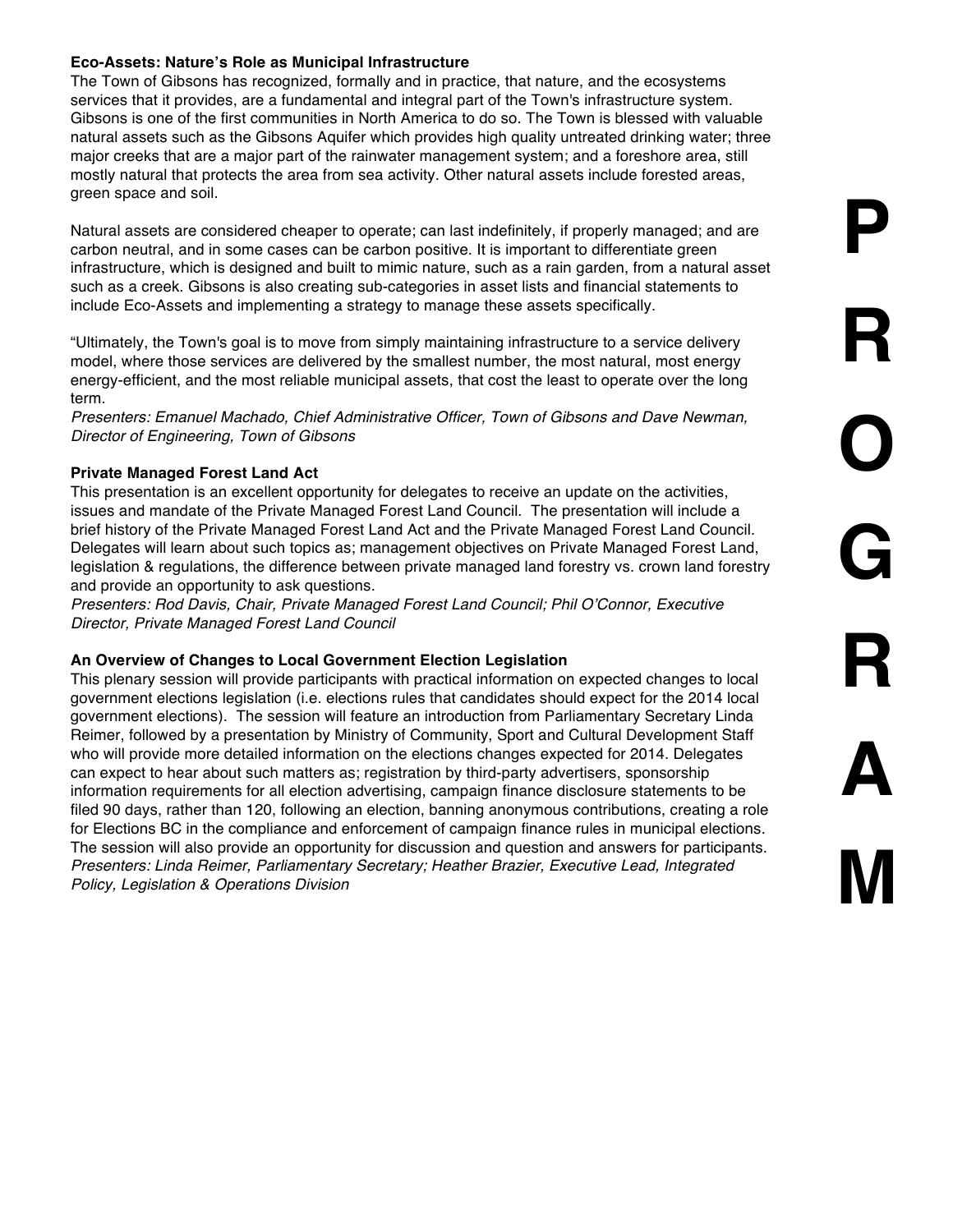|                 | Company/Organization                     | Full Name (Last, First) | Delegate Title                                               |
|-----------------|------------------------------------------|-------------------------|--------------------------------------------------------------|
| $\mathbf{1}$    | Alberni-Clayoquot Regional District      | Bennett, Tony           | Area Director                                                |
| $\overline{2}$  | Alberni-Clayoquot Regional District      | Cote, Penny             | Area Director                                                |
| 3               | Alberni-Clayoquot Regional District      | Geall, Eric             | Area Director                                                |
| $\overline{4}$  | Alberni-Clayoquot Regional District      | Jack, John              | Director                                                     |
| $5\phantom{.0}$ | Alberni-Clayoquot Regional District      | Lucas, Banton           | Area Director                                                |
| 6               | Alberni-Clayoquot Regional District      | McNabb, John            | Area Director                                                |
| $\overline{7}$  | Alberni-Pacific Rim                      | Fraser, Scott           | <b>MLA</b>                                                   |
| 8               | Apri Insurance                           | King, Daryl             | Sponsor                                                      |
| 9               | Association for Mineral Exploration BC   | Berkshire, Dan          | Member                                                       |
| 10              | <b>AVICC</b>                             | Ashley, Mary            | Freeman                                                      |
| 11              | <b>AVICC</b>                             | Causton, Christopher    | Life Member                                                  |
| 12              | <b>AVICC</b>                             | Sealey, Norma           | Life Member                                                  |
| 13              | <b>AVICC</b>                             | Webber, Ron             | Life Member                                                  |
| 14              | <b>BC Assessment</b>                     | Dawson, Bill            | <b>Acting Assessor</b>                                       |
| 15              | <b>BC</b> Assessment                     | Taylor, Richard         | Vice Chair                                                   |
| 16              | <b>BC Assessment</b>                     | Vanderhorst, Ben        | Member of Board of Directors                                 |
| 17              | <b>BC Green Party</b>                    | Olsen, Adam             | Interim-Leader                                               |
| 18              | <b>BC Healthy Communities</b>            | Spinoza, Krissi         | Program Coordinator                                          |
| 19              | <b>BC Hydro</b>                          | Louwers, Karla          | <b>Community Relations</b>                                   |
| 20              | <b>BC Hydro</b>                          | Olynyk, Ted             | Manager, Community Relations Vancouver Island Sunshine Coast |
| 21              | <b>BC Hydro</b>                          | Watson, Stephen         | Stakeholder Engagement Advisor                               |
| 22              | BC Marine and Ferry Workers Union        | Abbott, Chris           | Observer                                                     |
| 23              | BC Non-Profit Housing Association        | Roy, James              | <b>Policy Analyst</b>                                        |
| 24              | <b>BC Non-Profit Housing Association</b> | Roy, Tony               | <b>Executive Director</b>                                    |
| 25              | <b>BC Transit</b>                        | Fudge, Chris            | Regional Transit Manager                                     |
| 26              | <b>BC Transit</b>                        | Moore, Myrna            | Senior Regional Transit Manager                              |
| 27              | <b>BC Transit</b>                        | Schubert, Kevin         | Director, Regional Transit Systems                           |
| 28              | <b>BCLC</b>                              | Lewis, Nicole           | Stakeholder Engagement Coordinator                           |
| 29              | Canadian Energy Pipeline Association     | Shaw, Katie             | Stakeholder Outreach Advisor                                 |
| 30              | Capital Regional District (CRD)          | McIntyre, Wayne         | Director                                                     |
| 31              | Central Coast Regional District          | Blake, Darla            | Chief Administrative Officer                                 |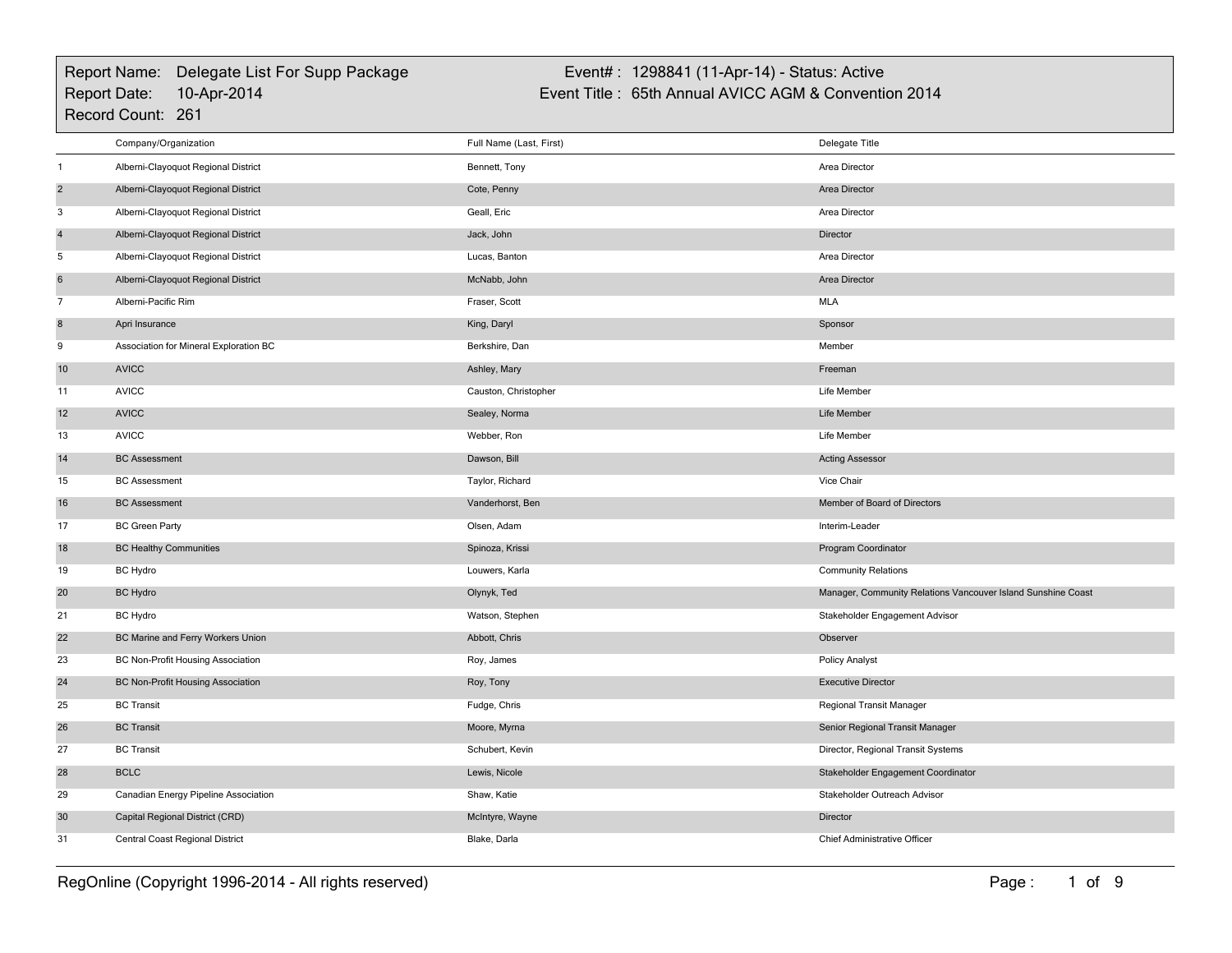|    | Company/Organization            | Full Name (Last, First)  | Delegate Title         |
|----|---------------------------------|--------------------------|------------------------|
| 32 | Central Coast Regional District | Moody-Humchitt, Reginald | Chair                  |
| 33 | City of Campbell River          | Kerr, Ron                | Councillor             |
| 34 | City of Campbell River          | Moglove, Claire          | Councillor             |
| 35 | City of Campbell River          | Samson, Larry            | Councillor             |
| 36 | City of Colwood                 | Day, Cynthia             | Councillor             |
| 37 | City of Colwood                 | Moller, James            | CAO                    |
| 38 | City of Colwood                 | Sullivan, Teresa         | Councillor             |
| 39 | City of Courtenay               | Anglin, Bill             | Councillor             |
| 40 | City of Courtenay               | Hillian, Doug            | <b>City Councillor</b> |
| 41 | City of Courtenay               | Jangula, Larry           | Mayor                  |
| 42 | City of Courtenay               | Leonard, Ronna-Rae       | Councillor             |
| 43 | City of Duncan                  | Barker, Martin           | Councillor             |
| 44 | City of Duncan                  | De Verteuil, Peter       | CAO                    |
| 45 | City of Duncan                  | Jackson, Sharon          | Councillor             |
| 46 | City of Duncan                  | Kent, Phil               | Mayor                  |
| 47 | City of Duncan                  | Staples, Michelle        | Councillor             |
| 48 | City of Langford                | Sahlstrom, Matt          | Councillor             |
| 49 | City of Langford                | Seaton, Lanny            | Councillor             |
| 50 | City of Langford                | Sifert, Winnie           | Councillor             |
| 51 | City of Langford                | Szpak, Lillian           | Councillor             |
| 52 | City of Langford                | Wade, Roger              | Councillor             |
| 53 | City of Langford                | Young, Stewart           | Mayor                  |
| 54 | City of Nanaimo                 | Greves, Ted              | Councillor             |
| 55 | City of Nanaimo                 | Johnstone, Diana         | Councillor             |
| 56 | City of Nanaimo                 | Kipp, Jim                | Councillor             |
| 57 | City of Nanaimo                 | McKay, Bill              | Councillor             |
| 58 | City of Nanaimo                 | Pattje, Fred             | Councillor             |
| 59 | City of Nanaimo                 | Ruttan, John             | Mayor                  |
| 60 | City of Parksville              | Burger, Chris            | Mayor                  |
| 61 | City of Parksville              | Greir, Al                | Councillor             |
| 62 | City of Parksville              | Lefebvre, Marc           | Councillor             |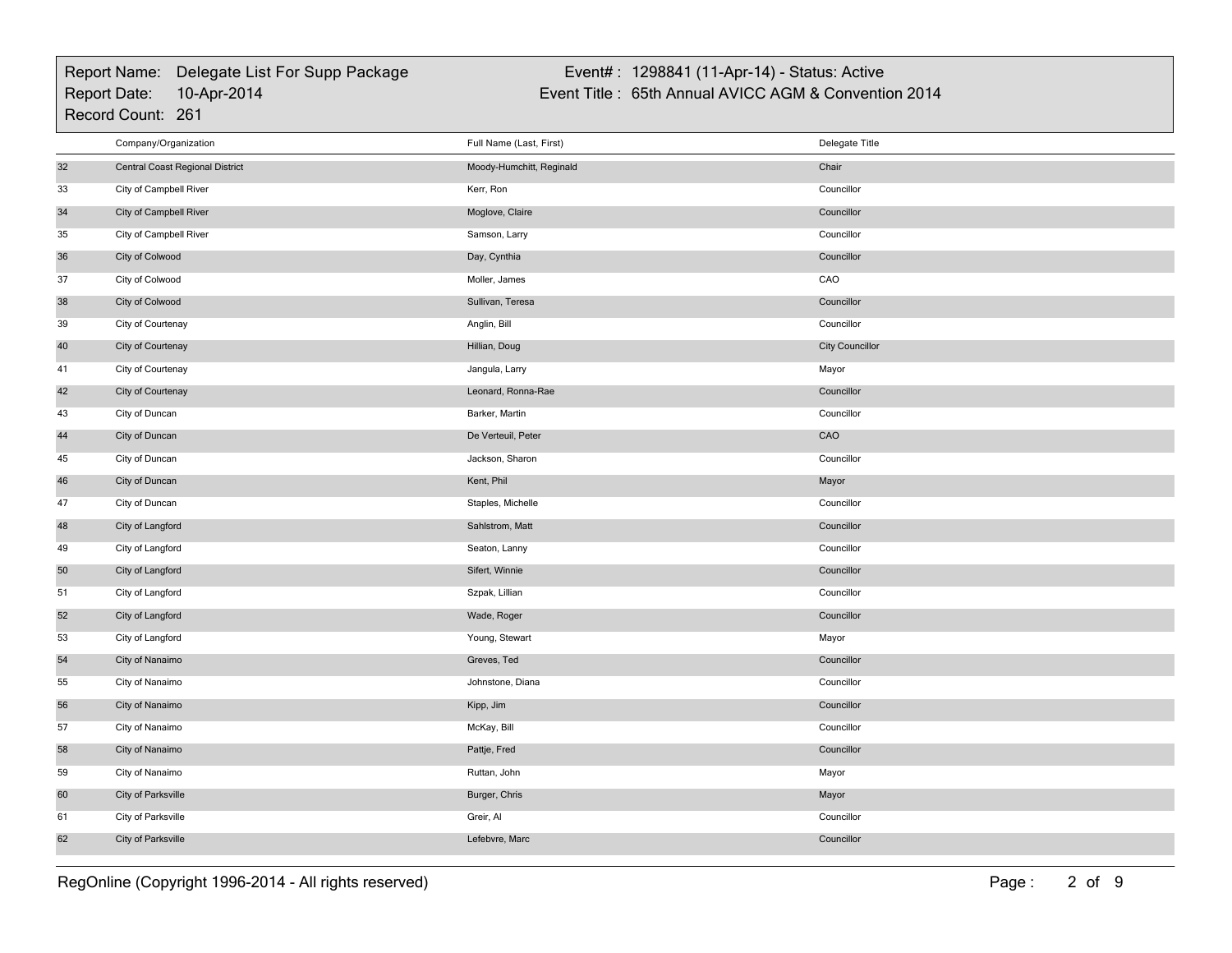|    | Company/Organization                                | Full Name (Last, First) | Delegate Title         |
|----|-----------------------------------------------------|-------------------------|------------------------|
| 63 | City of Parksville                                  | Morrison, Peter         | Councillor             |
| 64 | City of Parksville                                  | Neufeld, Bill           | Councillor             |
| 65 | City of Parksville                                  | Powell, Sue             | Councillor             |
| 66 | City of Parksville                                  | Powell-Davidson, Carrie | Councillor             |
| 67 | City of Port Alberni                                | Chopra, Hira            | Councillor             |
| 68 | City of Port Alberni                                | Cole, Rob               | Councillor             |
| 69 | City of Port Alberni                                | Douglas, John           | Mayor                  |
| 70 | City of Port Alberni                                | Kerr, Wendy             | Councillor             |
| 71 | City of Port Alberni                                | McLeman, Jack           | Councillor             |
| 72 | City of Port Alberni                                | Solda, Cindy            | Councillor             |
| 73 | City of Port Alberni                                | Washington, Dan         | Councillor             |
| 74 | City of Powell River                                | Hathaway, Maggie        | <b>City Councillor</b> |
| 75 | City of Victoria                                    | Helps, Lisa             | <b>City Councillor</b> |
| 76 | City of Victoria                                    | Isitt, Ben              | Councillor             |
| 77 | Comox Valley Regional District                      | Gillis, Jim             | Director               |
| 78 | Comox Valley Regional District                      | Grieve, Edwin           | Chair                  |
| 79 | Comox Valley Regional District                      | Jolliffe, Bruce         | Director               |
| 80 | Cowichan Valley Regional District                   | Dorey, Mel              | Director               |
| 81 | Cowichan Valley Regional District                   | Duncan, Loren           | Director               |
| 82 | Cowichan Valley Regional District                   | Fraser, Bruce           | Director               |
| 83 | Cowichan Valley Regional District                   | Giles, Gerry            | Director               |
| 84 | Cowichan Valley Regional District                   | lannidinardo, Lori      | Director               |
| 85 | Cowichan Valley Regional District                   | Marcotte, Mary          | Director               |
| 86 | Cowichan Valley Regional District                   | Morrison, lan           | Director               |
| 87 | Cowichan Valley Regional District                   | Raimondo, Frank         | Administrator          |
| 88 | Cowichan Valley Regional District                   | Weaver, Pat             | Director               |
| 89 | Cowichan Valley Regional District/Town of Ladysmith | Hutchins, Robert        | Chair/Mayor            |
| 90 | District of Central Saanich                         | Cormier, Alicia         | Councillor             |
| 91 | District of Central Saanich                         | Jensen, Carl            | Councillor             |
| 92 | District of Central Saanich                         | Windsor, Ryan           | Councillor             |
| 93 | District of Highlands                               | Johannesen, Sigurd      | Councillor             |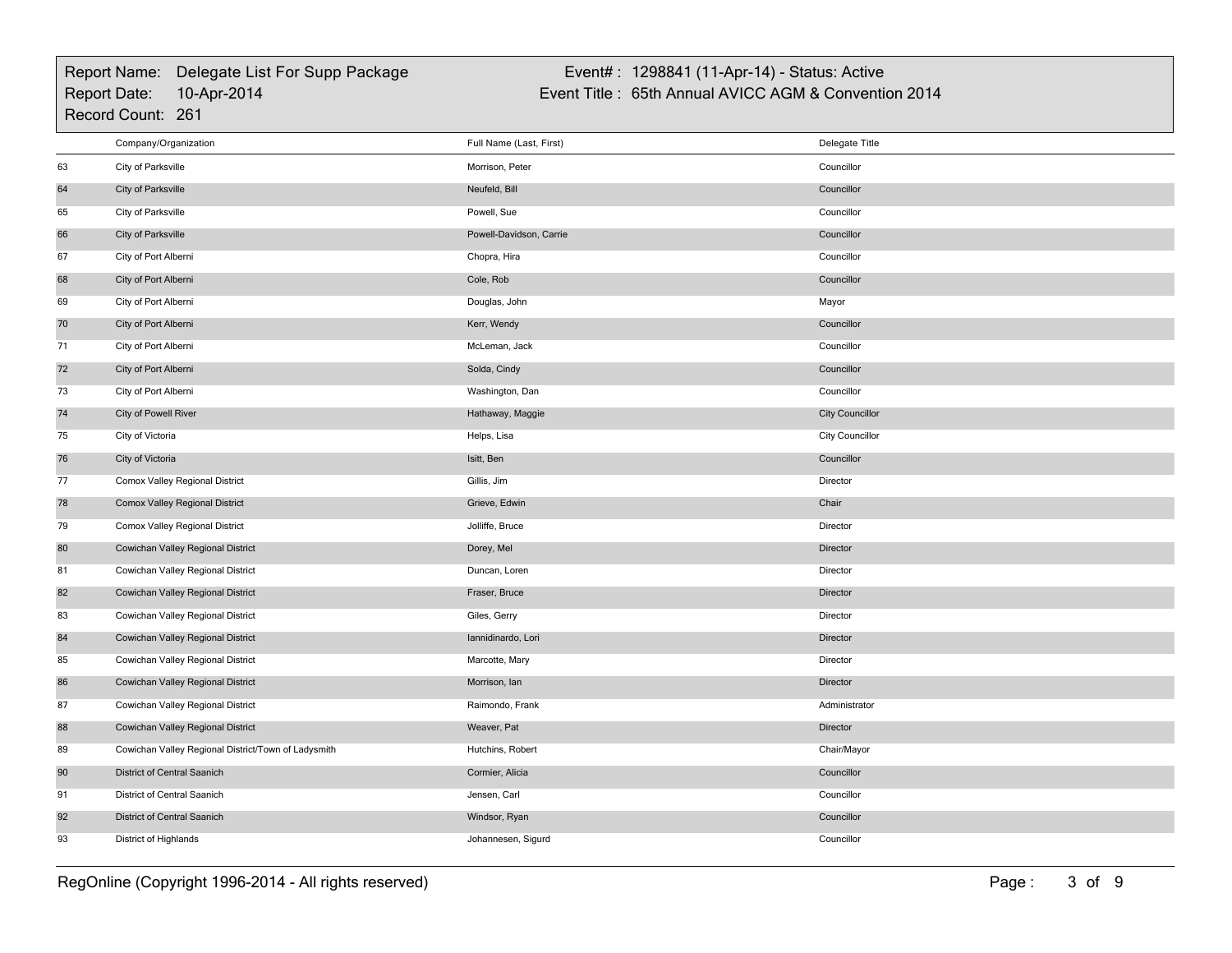|     | Company/Organization          | Full Name (Last, First) | Delegate Title |
|-----|-------------------------------|-------------------------|----------------|
| 94  | <b>District of Highlands</b>  | Williams, Ken           | Councillor     |
| 95  | District of Lantzville        | Bratkowski, Joe         | Councillor     |
| 96  | District of Lantzville        | De Jong, Jack           | Mayor          |
| 97  | District of Lantzville        | Dempsey, Brian          | Councillor     |
| 98  | <b>District of Lantzville</b> | Haime, Denise           | Councillor     |
| 99  | District of Lantzville        | Mostad, Andrew          | Councillor     |
| 100 | <b>District of Lantzville</b> | Savage, Graham          | Councillor     |
| 101 | District of Metchosin         | Milne, Moralea          | Councillor     |
| 102 | District of North Cowichan    | Devana, Dave            | CAO            |
| 103 | District of North Cowichan    | Koury, John             | Councilllor    |
| 104 | District of North Cowichan    | Lefebure, Jon           | Mayor          |
| 105 | District of North Cowichan    | Siebring, Al            | Councillor     |
| 106 | District of North Saanich     | Browne, Dunstan         | Councillor     |
| 107 | District of North Saanich     | Buchan, Rob             | CAO            |
| 108 | District of North Saanich     | Daly, Ted               | Councillor     |
| 109 | District of North Saanich     | Finall, Alice           | Mayor          |
| 110 | District of North Saanich     | McMurphy, Elsie         | Councillor     |
| 111 | District of North Saanich     | Mearns, Craig           | Councillor     |
| 112 | District of North Saanich     | Stock, Celia            | Councillor     |
| 113 | District of Oak Bay           | Copley, Pam             | Councillor     |
| 114 | District of Oak Bay           | Green, Cairine          | Councillor     |
| 115 | District of Oak Bay           | Herbert, John           | Councillor     |
| 116 | District of Oak Bay           | Jensen, Nils            | Mayor          |
| 117 | District of Oak Bay           | Kirby, Michelle         | Councillor     |
| 118 | District of Oak Bay           | Murdoch, Kevin          | Councillor     |
| 119 | District of Oak Bay           | Ney, Tara               | Councillor     |
| 120 | District of Port Hardy        | Dorward, Janet          | Councillor     |
| 121 | District of Port Hardy        | Hemphill, Jessie        | Councillor     |
| 122 | District of Port Hardy        | Huddlestan, Debbie      | Councillor     |
| 123 | District of Port Hardy        | Parnham, Bev            | Mayor          |
| 124 | District of Saanich           | Derman, Vic             | Councillor     |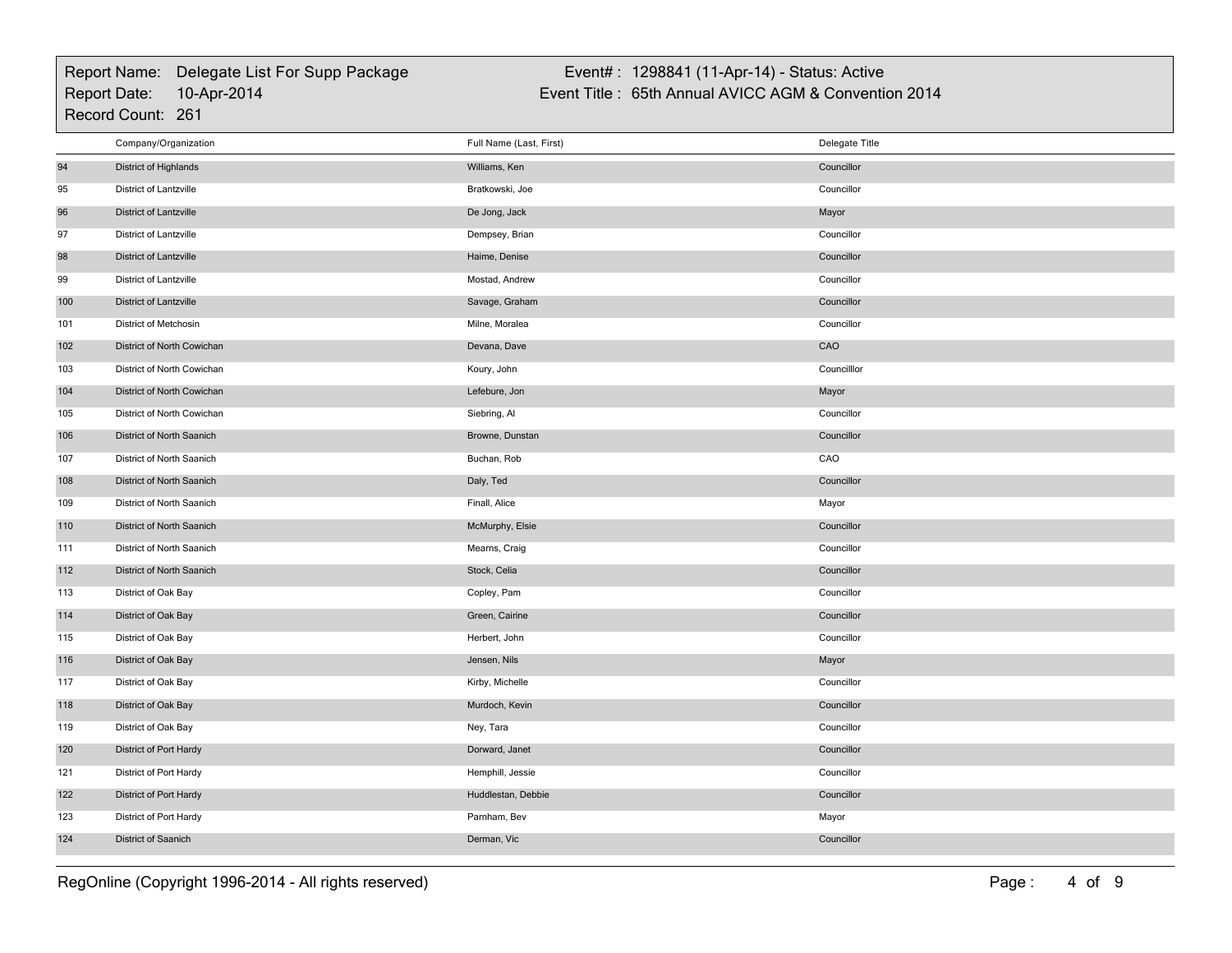|     | Company/Organization           | Full Name (Last, First) | Delegate Title                                                        |  |
|-----|--------------------------------|-------------------------|-----------------------------------------------------------------------|--|
| 125 | District of Saanich            | Leonard, Frank          | Mayor                                                                 |  |
| 126 | District of Sechelt            | Lutes, Alice            | Councillor                                                            |  |
| 127 | <b>District of Sechelt</b>     | Shanks, Mike            | Councillor                                                            |  |
| 128 | <b>District of Sooke</b>       | Blackhall, Brent        | Deputy Director of Finance                                            |  |
| 129 | District of Sooke              | Tait, Maja              | Councillor                                                            |  |
| 130 | <b>District of Tofino</b>      | Anderston, Allen        | Councillor                                                            |  |
| 131 | District of Tofino             | Baert, Dorothy          | Councillor                                                            |  |
| 132 | District of Tofino             | Cameron, Garth          | Councillor                                                            |  |
| 133 | District of Tofino             | Osborne, Josie          | Mayor                                                                 |  |
| 134 | District of Tofino             | Thorogood, Ray          | Councillor                                                            |  |
| 135 | District of Ucluelet           | Corlazzoli, Dario       | Councillor                                                            |  |
| 136 | <b>District of Ucluelet</b>    | Irving, Bill            | Mayor                                                                 |  |
| 137 | District of Ucluelet           | Lyons, Geoff            | Coucillor                                                             |  |
| 138 | <b>District of Ucluelet</b>    | Mole, Sally             | Councillor                                                            |  |
| 139 | Dominion GovLaw LLP            | Merritt, Elena          | Lawyer                                                                |  |
| 140 | FortisBC                       | Berry, Jerry            | Jerry Berry Consultants                                               |  |
| 141 | FortisBC                       | Greaves, Carol          | <b>Community Relations Manager</b>                                    |  |
| 142 | Geoscience BC                  | Archdekin, Robin        | President & CEO                                                       |  |
| 143 | <b>Gold River</b>              | Fiddick, Anne           | Life Member                                                           |  |
| 144 | <b>ICBC</b>                    | Robinson, Caroline      | Road Safety Coordinator                                               |  |
| 145 | INTERACTIONS HR Solutions Inc. | Laslo, Roxane           | CEO & Founder                                                         |  |
| 146 | <b>Island Health</b>           | Marshall, Shannon       | <b>Director Community Relations</b>                                   |  |
| 147 | <b>Island Health</b>           | O'Keeffe, Toni          | Vice President & Chief, Communications & PR                           |  |
| 148 | <b>Island Timberlands</b>      | Kennah, Morgan          | Chair, Western Canadian Sustainable Forestry Implementation Committee |  |
| 149 | <b>Islands Trust</b>           | Adams, Linda            | Chief Administrative Officer                                          |  |
| 150 | <b>Islands Trust</b>           | Graham, David           | Vice Chair Islands TRust                                              |  |
| 151 | <b>Islands Trust</b>           | Hancock, Ken            | Vice Chair                                                            |  |
| 152 | <b>Islands Trust</b>           | Law, Tony               | Councillor                                                            |  |
| 153 | <b>Islands Trust</b>           | Luckham, Peter          | Vice-Chair                                                            |  |
| 154 | <b>Islands Trust</b>           | Stamford, Kate-Louise   | Trustee                                                               |  |
| 155 | <b>Islands Trust Council</b>   | Malcolmson, Sheila      | Chair                                                                 |  |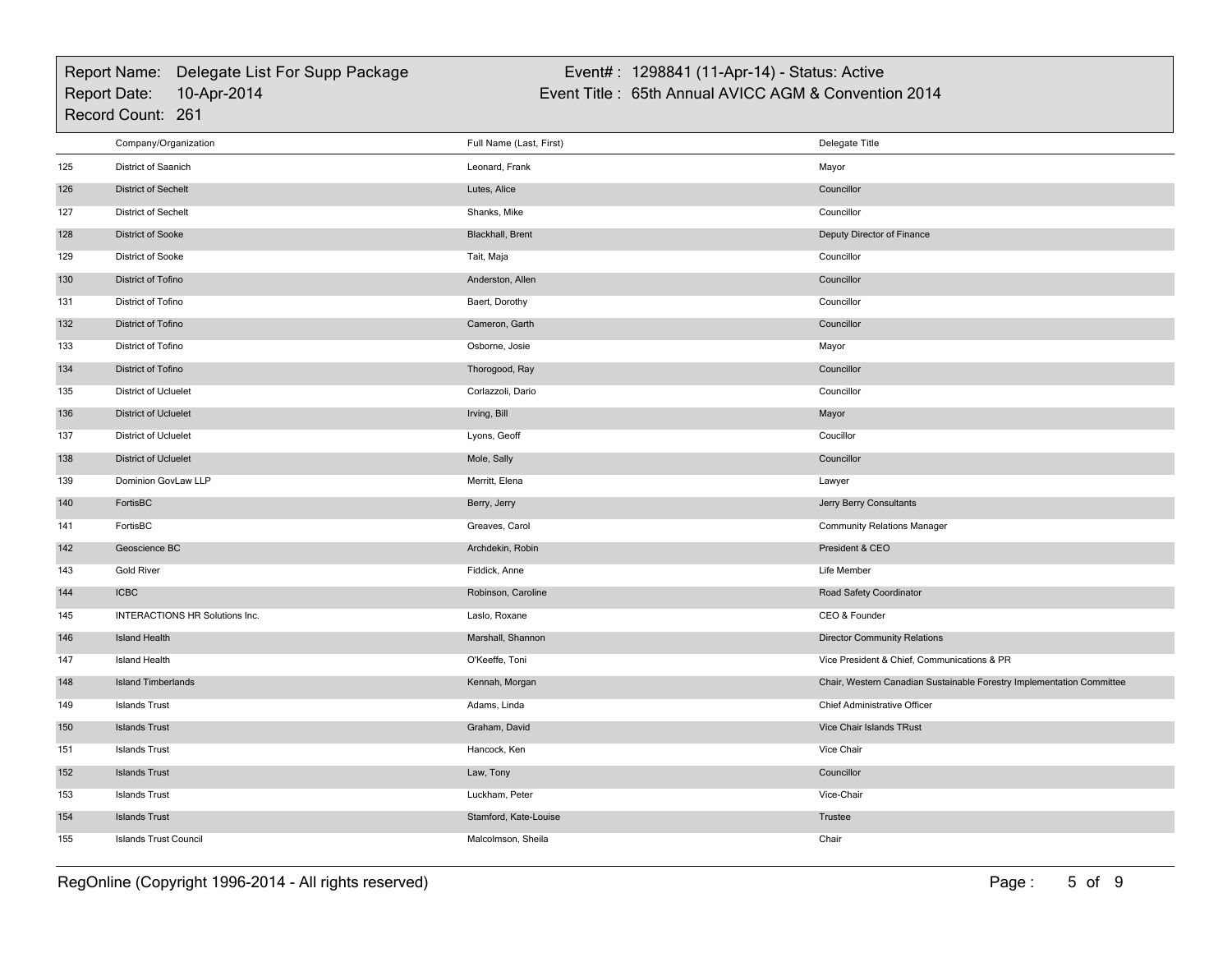|     | Company/Organization                                    | Full Name (Last, First)      | Delegate Title                                   |
|-----|---------------------------------------------------------|------------------------------|--------------------------------------------------|
| 156 | Kinder Morgan Canada - Trans Mountain Expansion Project | Davies, Michael              | Senior Director - Marine Development             |
| 157 | Kinder Morgan Canada - Trans Mountain Expansion Project | Parsons Bell, Lizette        | Lead - Stakeholder Engagement and Communications |
| 158 | Kinder Morgan Canada - Trans Mountain Expansion Project | Tupper, Chris                | Stakeholder Engagement and Communications        |
| 159 | Lidstone & Company                                      | Botterell, Rob               | Associate Counsel                                |
| 160 | Lidstone & Company                                      | Lidstone, Don                | Partner                                          |
| 161 | Lorena P.D. Staples Law Corporation                     | Staples, Q.C., Lorena (Lori) | Sponsor                                          |
| 162 | Mining Association of BC                                | Murphy, Cailey               | Director, Communications                         |
| 163 | Ministry of Social Development and Social Innovation    | McRae, Don                   | Minister                                         |
| 164 | Municipal Finance Authority of BC                       | Hahn, Shelley                | Sponsor                                          |
| 165 | <b>NDP Caucus</b>                                       | Holman, Gary                 | <b>MLA</b>                                       |
| 166 | <b>NDP Caucus</b>                                       | Simons, Nicholas             | <b>MLA</b>                                       |
| 167 | North and Central Vancouver Island                      | Scott, Vanessa               | <b>Communications Coordinator</b>                |
| 168 | North Island                                            | Trevena, Claire              | <b>MLA</b>                                       |
| 169 | <b>Opposition Caucus</b>                                | Robinson, Selina             | <b>MLA</b>                                       |
| 170 | Parksville-Qualicum                                     | Stilwell, Michelle           | <b>MLA</b>                                       |
| 171 | Partnership Group - Sponsorship Specialists             | Barootes, Brent              | President and CEO                                |
| 172 | Powell River Regional District                          | Anderson, Merrick            | Area Director                                    |
| 173 | Powell River Regional District                          | Gisborne, Stan               | Area Director                                    |
| 174 | Powell River Regional District                          | Murphy, Dave                 | Area Director                                    |
| 175 | Powell River Regional District                          | Palmer, Colin                | Area Director                                    |
| 176 | Powell River Regional District                          | Radke, Al                    | CAO                                              |
| 177 | Private Forest Landowners Association                   | Bealing, Rod                 | <b>Executive Director</b>                        |
| 178 | Private Managed Forest Land Council                     | Alexander, Michael           | Councillor                                       |
| 179 | <b>Provincial Government</b>                            | Krog, Leonard                | M.L.A.                                           |
| 180 | Regional District of Mount Waddington                   | Hory, Andrew                 | Area 'C' Director                                |
| 181 | Regional District of Mount Waddington                   | Soltau, Heidi                | Director, Area A                                 |
| 182 | Regional District of Nanaimo                            | Fell, Julian                 | <b>Electoral Area Director</b>                   |
| 183 | Regional District of Nanaimo                            | Houle, Howard                | Electoral Area Director                          |
| 184 | Regional District of Nanaimo                            | McPherson, Alec              | Director Area 'A'                                |
| 185 | Regional District of Nanaimo                            | Stanhope, Joe                | Chair                                            |
| 186 | Regional District of Nanaimo                            | Veenhof, Bill                | Director                                         |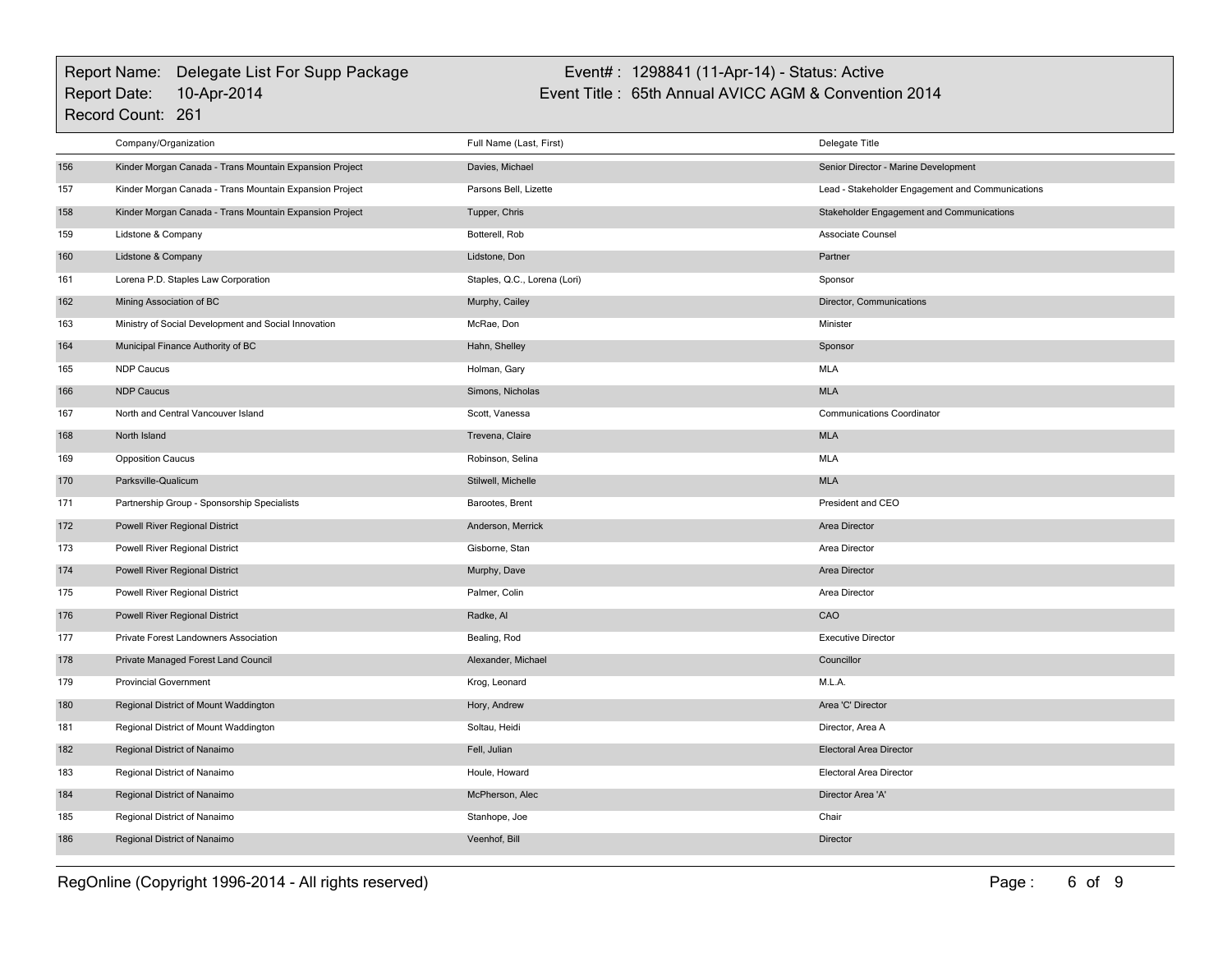|     | Company/Organization                    | Full Name (Last, First) | Delegate Title                             |  |
|-----|-----------------------------------------|-------------------------|--------------------------------------------|--|
| 187 | Regional District of Nanaimo            | Young, Maureen          | <b>Electoral Area Director</b>             |  |
| 188 | Saanich                                 | Gerrard, Paul           | Councillor                                 |  |
| 189 | Saanich                                 | Sanders, Vicki          | Councillor                                 |  |
| 190 | Saanich                                 | Wergeland, Leif         | Councillor                                 |  |
| 191 | Saltspring island local trust committee | Grams, George           | Saltspring island local trustee            |  |
| 192 | Shaw Communications                     | Bray, Jeff              | Manager, Government and Regulatory Affairs |  |
| 193 | Strathcona Regional District            | Abram, Jim              | Chair                                      |  |
| 194 | Strathcona Regional District            | Anderson, Noba          | Area Director                              |  |
| 195 | Strathcona Regional District            | Hotsenpiller, Russell   | CAO                                        |  |
| 196 | Strathcona Regional District            | Leigh, Brenda           | Director Electoral Area D                  |  |
| 197 | Sunshine Coast Regional District        | Mauro, Frank            | Director                                   |  |
| 198 | Sunshine Coast Regional District        | Nohr, Garry             | Director                                   |  |
| 199 | Sunshine Coast Regional District        | Turnbull, Lee           | Director                                   |  |
| 200 | Tourism Vancouver Island                | Fisher, Megan           | Industry & Community Services Coordinator  |  |
| 201 | Tourism Vancouver Island                | Petryk, Dave            | CEO & President                            |  |
| 202 | Tourism Vancouver Island                | Young, Jody             | Industry & Community Services Manager      |  |
| 203 | Town of Comox                           | Fletcher, Patti         | Councillor                                 |  |
| 204 | Town of Comox                           | Ives, Paul              | Mayor                                      |  |
| 205 | Town of Comox                           | Price, Barbara          | Councillor                                 |  |
| 206 | Town of Gibsons                         | Johnson, Lee Ann        | Councillor                                 |  |
| 207 | Town of Gibsons                         | Machado, Emanuel        | CAO                                        |  |
| 208 | Town of Gibsons                         | Newman, Dave            | Director of Engineering                    |  |
| 209 | Town of Ladysmith                       | Arnett, Steve           | Councillor                                 |  |
| 210 | Town of Ladysmith                       | Dashwood, Jillian       | Councillor                                 |  |
| 211 | Town of Ladysmith                       | Drysdale, Bill          | Councillor                                 |  |
| 212 | Town of Ladysmith                       | Horth, Gord             | Councillor                                 |  |
| 213 | Town of Ladysmith                       | Patterson, Glenda       | Councillor                                 |  |
| 214 | Town of Lake Cowichan                   | Day, Bob K.             | Councillor                                 |  |
| 215 | Town of Lake Cowichan                   | Forrest, Ross           | Mayor                                      |  |
| 216 | Town of Lake Cowichan                   | Hornbrook, Franklin     | Councillor                                 |  |
| 217 | Town of Lake Cowichan                   | Ingram, Jayne           | Councillor                                 |  |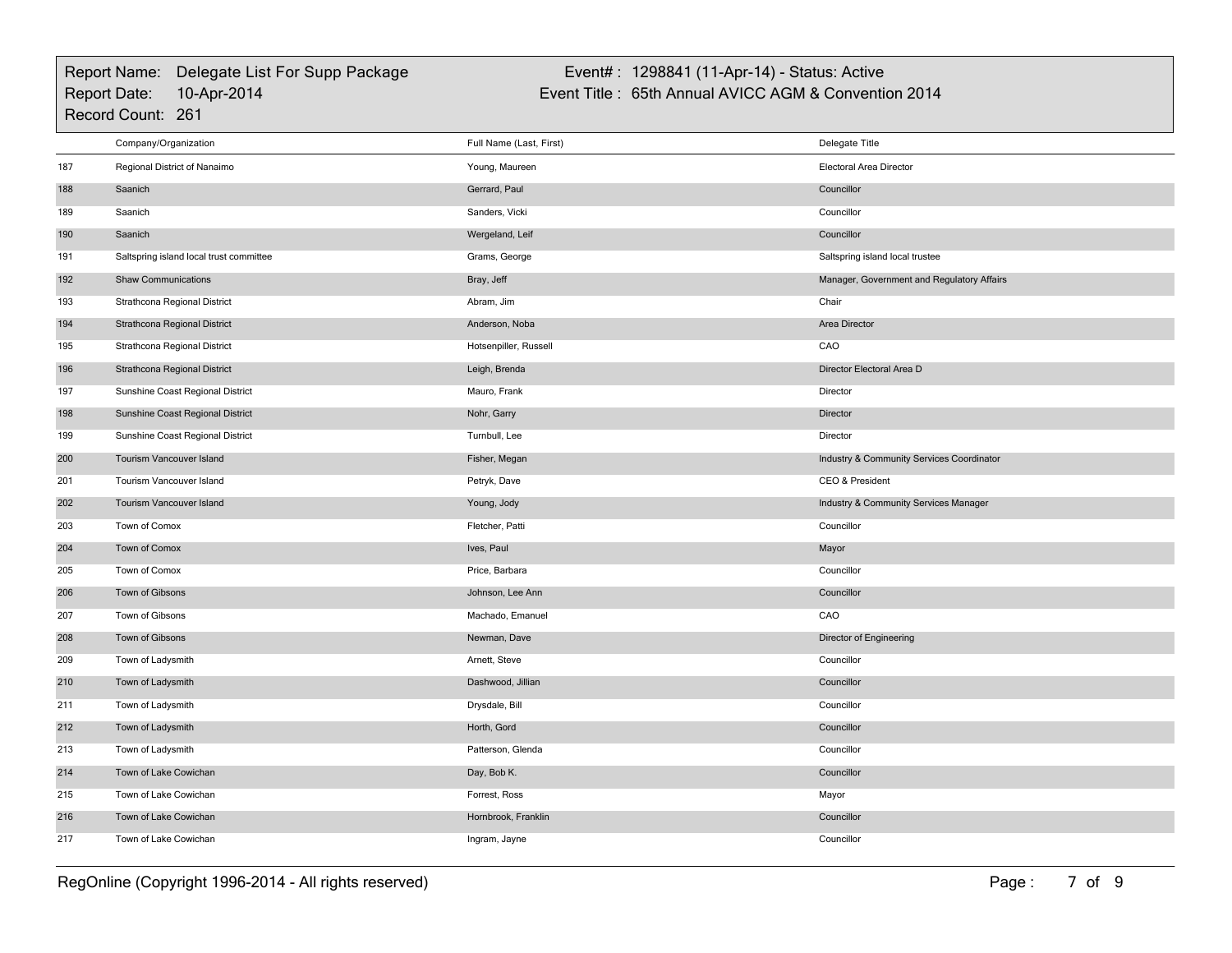|     | Company/Organization                      | Full Name (Last, First) | Delegate Title                           |
|-----|-------------------------------------------|-------------------------|------------------------------------------|
| 218 | Town of Lake Cowichan                     | McGonigle, Tim          | Councillor                               |
| 219 | Town of Lake Cowichan/CVRD                | Peake, W.J. Jack        | Life Member                              |
| 220 | Town of Port McNeill                      | Furney, Gerry           | Mayor                                    |
| 221 | Town of Qualicum Beach                    | Brouilette, Mary        | Councillor                               |
| 222 | Town of Qualicum Beach                    | Luchtmeijer, Bill       | Councillor                               |
| 223 | Town of Qualicum Beach                    | Tanner, Scott           | Councillor                               |
| 224 | Town of Qualicum Beach                    | Westbroek, Teunis       | Mayor                                    |
| 225 | Town of Qualicum Beach                    | Willie, David           | Councillor                               |
| 226 | Town of Sidney                            | Cross, Larry            | Mayor                                    |
| 227 | Town of Sidney                            | Lougher-Goodey, Mervyn  | Councillor                               |
| 228 | Town of View Royal                        | Hill, Graham            | Mayor                                    |
| 229 | Town of View Royal                        | Mattson, Ron            | councillor                               |
| 230 | Town of View Royal                        | Rast, Heidi             | Councillor                               |
| 231 | Town Of View Royal                        | Screech, David          | Councillor                               |
| 232 | Township of Esquimalt                     | Brame, Meagan           | Councillor                               |
| 233 | Township of Esquimalt                     | Desjardins, Barbara     | Mayor                                    |
| 234 | Township of Esquimalt                     | Hodgins, Dave           | Councillor                               |
| 235 | Township of Esquimalt                     | Hundleby, Lynda         | Councillor                               |
| 236 | Township of Esquimalt                     | McKie, Robert           | Councillor                               |
| 237 | Township of Esquimalt                     | Morrison, Tim           | Councillor                               |
| 238 | Township of Esquimalt                     | Schinbein, David        | Councillor                               |
| 239 | Trans Mountain Expansion Project          | Snider, Stephanie       | Stakeholder Engagement                   |
| 240 | Trans Mountain Pipeline Expansion Project | Bathurst, Sheran        | <b>Project Specialist</b>                |
| 241 | Vancouver Island Economic Alliance        | Hanson, George          | President                                |
| 242 | Vancouver Island Economic Alliance        | Sandu, Sunny            | <b>MBA</b> Intern                        |
| 243 | Vancouver Island Spine Trail Association  | Pape-Salmon, Andrew     | Exhibitor                                |
| 244 | Vancouver Island University               | Demecha, Christine      | Vancouver Island University              |
| 245 | Vancouver Island University               | Hurley, Dan             | Executive Director, University Relations |
| 246 | Vancouver Island University               | Nilson, Ralph           | President and Vice-Chancellor            |
| 247 | Village of Alert Bay                      | Berry, Michael          | Mayor                                    |
| 248 | Village of Alert Bay                      | Nelson-Smith, Heather   | CAO                                      |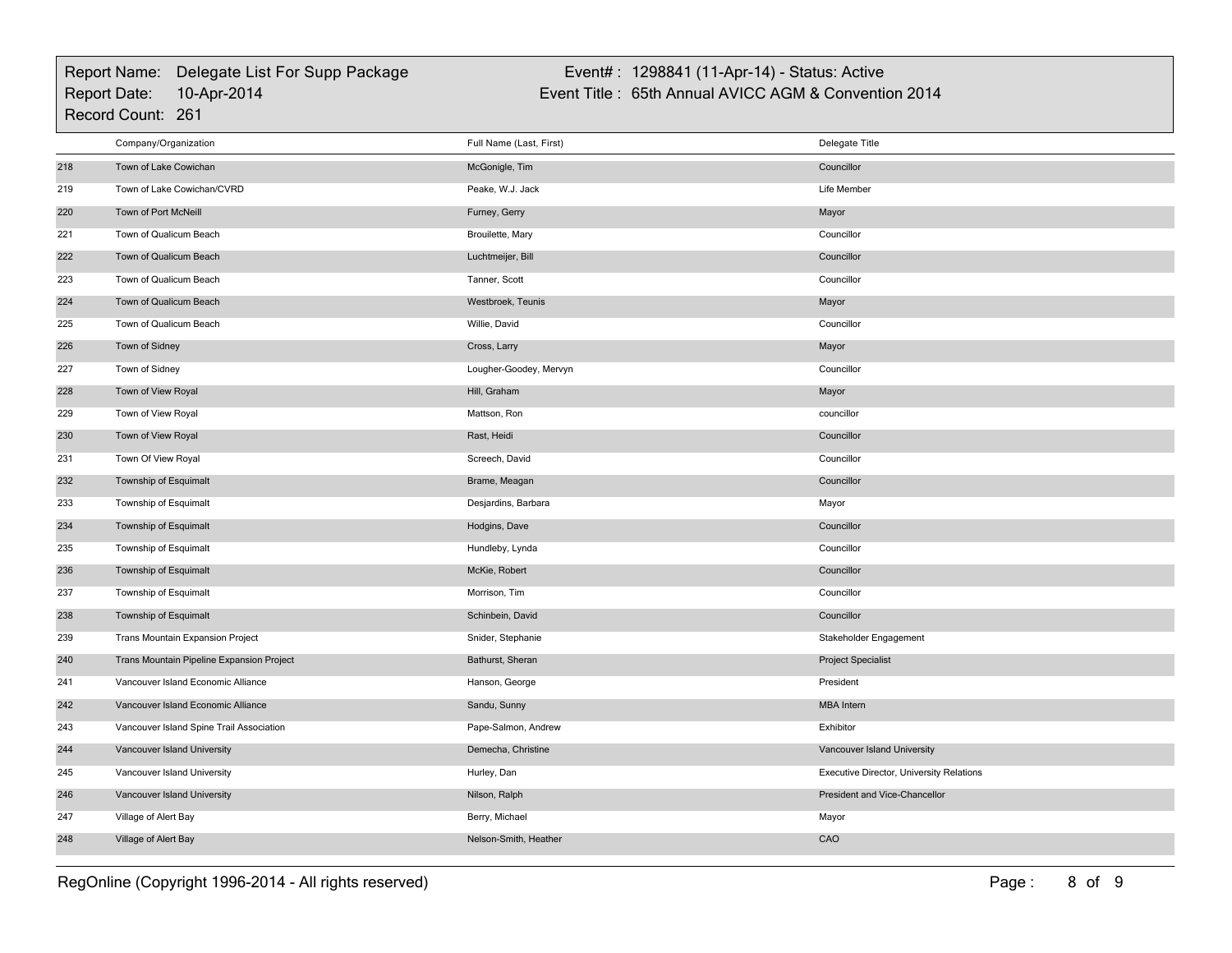|     | Company/Organization                   | Full Name (Last, First) | Delegate Title             |
|-----|----------------------------------------|-------------------------|----------------------------|
| 249 | Village of Cumberland                  | Baird, Leslie           | Mayor                      |
| 250 | Village of Cumberland                  | Copeman, Conner         | Councillor                 |
| 251 | Village of Cumberland                  | Kishi, Roger            | Councillor                 |
| 252 | Village of Cumberland                  | Sproule, Gwyn           | Councillor                 |
| 253 | Village of Gold River                  | Anderson, Craig         | Mayor                      |
| 254 | Village of Gold River                  | Waterman, Gordon        | Councillor                 |
| 255 | Village of Port Alice                  | Allen, Jan              | Mayor                      |
| 256 | Village of Port Alice                  | MacLeod, Janice         | Councillor                 |
| 257 | Village of Sayward                     | Marsh, Mike             | Councillor                 |
| 258 | Village of Tahsis                      | Van Solkema, Louis      | Councillor                 |
| 259 | Village of Zeballos                    | Brown, Debra            | Councillor                 |
| 260 | Village of Zeballos                    | Colborne, Julie         | Councillor                 |
| 261 | Wood WORKS! BC / Canadian Wood Council | Moonen, Peter           | Sustainability Coordinator |
|     | 261                                    | 261                     | 261                        |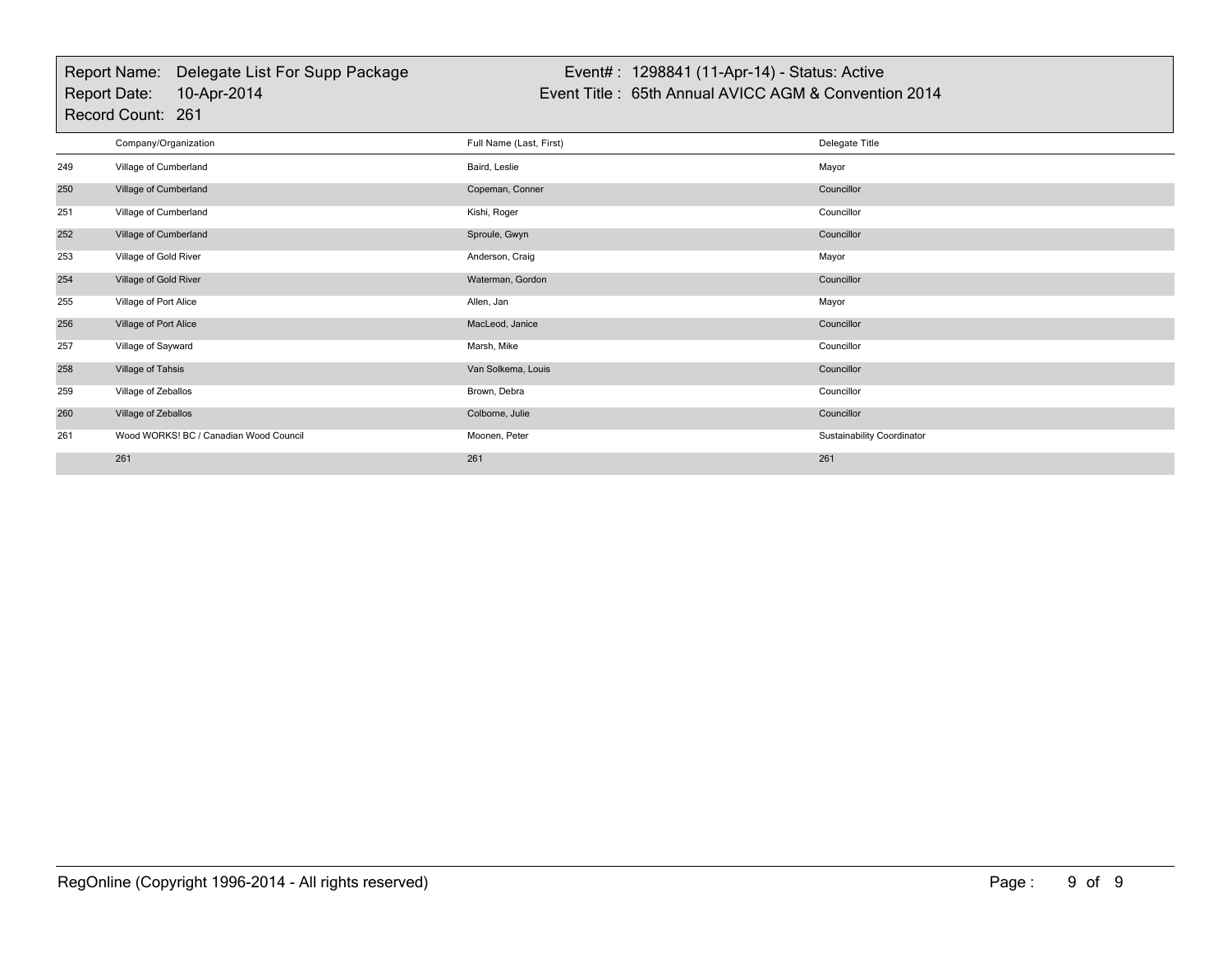# **AVICC CONFERENCE RULES AND PROCEDURES FOR HANDLING RESOLUTIONS**

## **GENERAL RULES**

- 1. Sessions will begin and end promptly at the scheduled hours.
- 2. Delegates will use the floor microphones when speaking.
- 3. All elected officials of members attending the Annual Meeting of the Association shall be delegates entitled to participate in debates and to vote on any matter before the Meeting. [Bylaws s. 23] Other delegates shall not be entitled to the privilege of the floor unless authorized by the Meeting. Guest speakers may be permitted at the direction of the Executive.
- 4. At all business sessions of the Meeting, fifty-one delegates shall constitute a quorum. [Bylaws s. 16 (3)]

# **VOTING RULES**

- 5. Only elected officials of members are entitled to vote. [Bylaws s. 23]
- 6. Voting on ordinary resolutions normally shall be by a show of hands (holding the voting card) and the Chair's decision as to whether a motion is won or lost is final unless, immediately upon the decision of the Chair being declared, ten or more voting delegates then present, by standing, demand a standing vote, whereupon the Chair shall again put the same question to the Meeting to be decided by a count of those standing in favour of and against the motion. In the event that the result of the standing vote is questioned by twenty-five or more voting delegates then present, or at any time in the discretion of the Chair, the Chair shall order that the matter before the Meeting be determined by ballot, and the result of such ballot shall be final.
- 7. Where voting is by ballot, scrutineers shall be appointed by the Chair to distribute the ballot, collect the same, and to count and report the vote.
- 8. In all cases, where the votes of delegates then present, including the vote of the Chair, are equal for and against a question, the question shall be negatived, and it shall be the duty of the Chair to so declare.
- 9. No vote by proxy shall be recognized or allowed [Bylaws s. 22(3)].
- 10. When voting by show of hands all delegates shall hold their voting card. In the case of a ballot, the voting card must be presented and initialed by the scrutineers before a ballot is issued.

# **RULES OF PROCEDURE**

- 11. Robert's Rules of Order shall govern the proceedings of the Association, its Executive and Committees, so far as they may be applicable without coming into conflict with the Constitution or rules adopted by the Association. [Bylaws s.67]
- 12. The Presiding Officer shall enforce order and strict observance of the Constitution and Rules and Procedures. Subject to an appeal to the meeting sustained by a majority vote of delegates present, the Presiding Officer shall have the right to decide all questions of order and the Officer's rulings in this regard shall be final.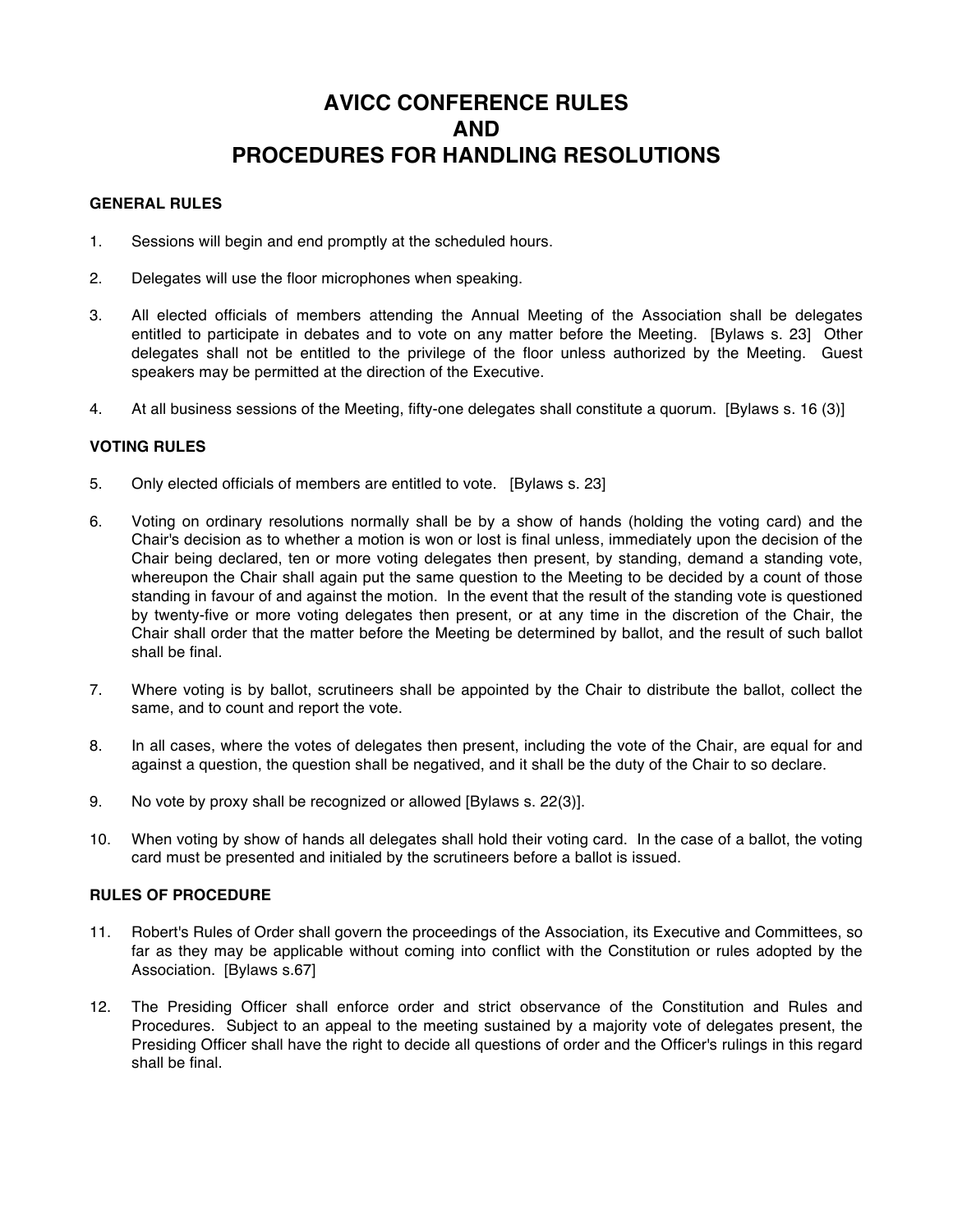- 13. A delegate wishing to move, second or speak to a motion shall arise and address the Chair and shall wait until he or she is recognized before speaking. Delegates must announce their name, local government office and membership or other qualifications each time they rise to speak.
- 14. Delegates must confine their remarks to a maximum speaking period of three minutes; including the introducer of a motion.
- 15. No delegate may speak more than once on any one question unless and until all other delegates desiring to speak have been heard.
- 16. Any amendment and any motion to withdraw any resolution from consideration of the meeting or to refer the same to the Resolutions Committee, or to any other committee, and any motion affecting the resolution must be moved and seconded from the Meeting Floor.
- 17. Should discussion continue on any resolution for an undue length of time without reasonable agreement being reached, the resolution may be cleared from the floor by a favourable vote to refer the resolution to the Resolutions Committee for further consideration and report.

(Note: Because the time factor does not allow the Resolutions Committee to properly reconsider resolutions, a motion to refer to the Committee will only be accepted in the event adjournment is imminent and there are regular resolutions which have not been dealt with.)

## **HANDLING OF RESOLUTIONS STEP-BY-STEP RULES**

# **PRECEDENCE OF RESOLUTIONS**

- 18. Resolutions shall be dealt with in numerical order. However, two or more similar resolutions, addressing the same subject matter may be dealt with by a single resolution. [i.e. Resolution #14 covers resolution #15 and #16 then only resolution #14 will be considered by the Meeting.]
- 19. Resolutions will be grouped into three sections: Part 1 – Those resolutions referred to AVICC by UBCM. Part 2 – Those resolutions received by the deadline.
	- Section "A" Those that feature new issues of interest to all members.
	- Section "B" Those that support existing UBCM policy including:
		- − Previously considered and endorsed resolutions; or
		- − Resolutions in keeping with the UBCM policy, including previously approved policy papers or other documents.
	- Part 3 Resolutions received after the deadline

# **PROCEDURES FOR RESOLUTIONS PRINTED IN PART 1 AND PART 2, SECTION "A" OF THE RESOLUTIONS BOOK**

- 20. The Chair will cause the title and the "enactment" clause of the resolution to be read.
- 21. The resolution will after reading be properly before the Meeting and will not require a mover or a seconder.
- 22. A spokesperson for the Resolutions Committee will then give the views of the Resolutions Committee together with any suggestions and reasons therefore.
- 23. The Chair shall then call on a delegate from the sponsoring member to introduce the resolution.
- 24. The sponsor is permitted three minutes to introduce the resolution.
- 25. The Chair will then call for discussion from the floor.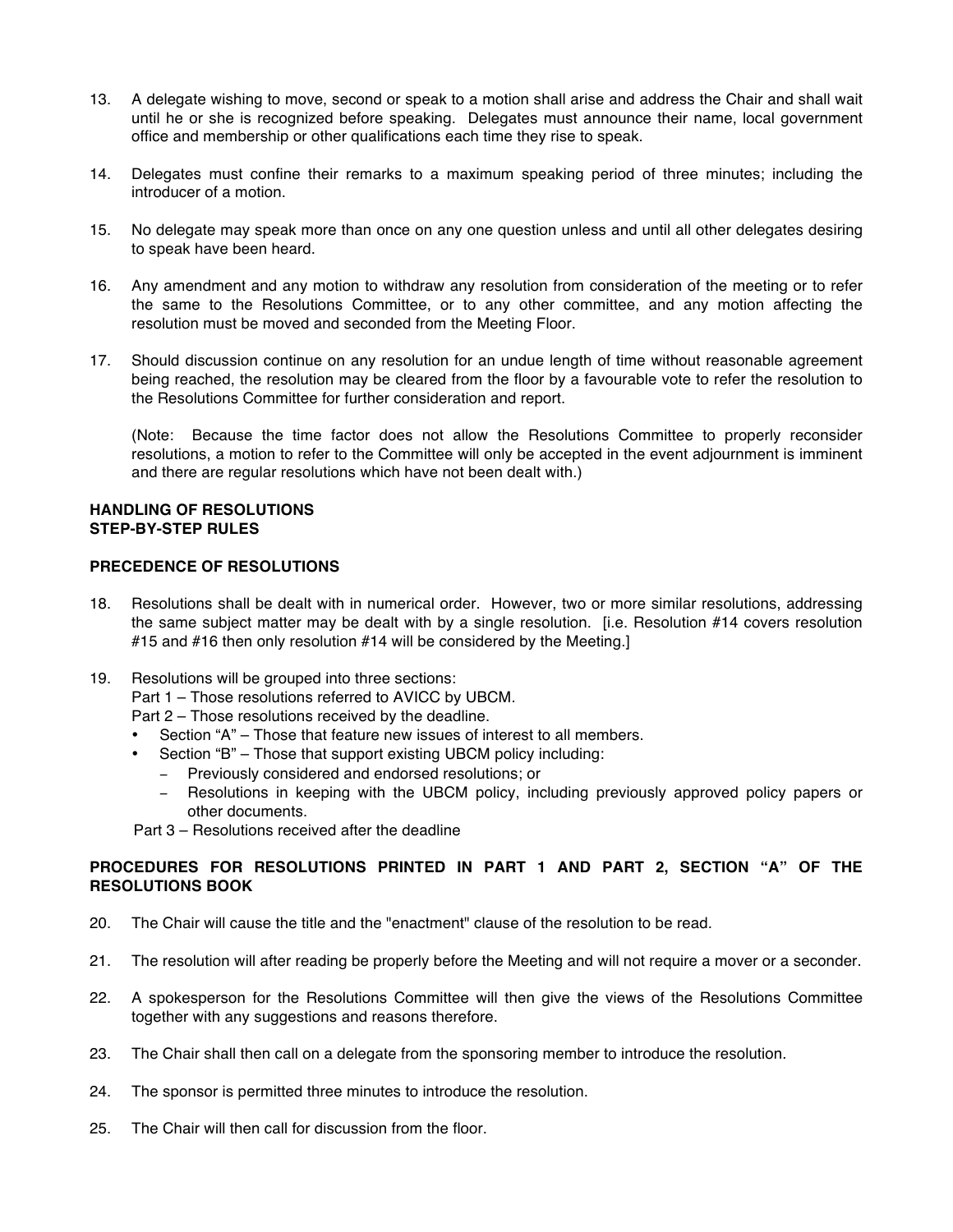26. If there are not speakers opposed to the motion the Chair may call the question. Discussion shall proceed in accordance with the "Rules of Procedure" (steps 11 to 17) Delegates must confine their remarks to a maximum speaking period of three minutes. Voting on the resolution shall proceed in accordance with the "Voting Rules" (steps 5 to 10). Voting is on the resolution, **NOT** on the recommendation of the Resolutions Committee.

# **PROCEDURES FOR RESOLUTIONS CONTAINED IN PART 2, SECTION "B" OF THE RESOLUTIONS BOOK**

- 27. After Part 2, Section "A" resolutions have been considered, Part 2, Section "B" resolutions will be entered for discussion with the approval of the Convention.
- 28. The Chair will introduce a motion to adopt the recommendations for Section "B" resolutions and move the endorsement of the resolutions as a block.
	- i) A voting delegate who wishes to have a Part 2, Section "B" resolution entered for individual discussion shall, after being recognized by the Chair, put forward a motion to amend the recommendation of the Resolutions Committee to remove the resolution from the block and have the resolution entered for discussion.
	- ii) If duly seconded, the Chair will ask for the endorsement of the Part 2, Section "B" block as amended – and such question shall require a three-quarters majority vote [Bylaws s. 21 (6)].
	- iii) After the Part 2, Section "B" block has been considered, those resolutions removed for individual consideration will be entered for consideration.

# **PROCEDURES FOR LATE RESOLUTIONS**

- 29. Resolutions submitted following the expiry of the regular deadline shall be considered "Late Resolutions" and shall comply with all other submission requirements, except that a copy of the resolution shall be provided to the AVICC by the Wednesday noon preceding the date of the Annual Meeting.
- 30. Late Resolutions shall be available for discussion after resolutions printed in the resolutions book have been considered but not before the time printed in the Meeting Program for consideration of Late Resolutions. Late Resolutions shall be dealt with only if the Meeting so decides.
- 31. Late resolutions are deemed to be appropriate for discussion only if the topic is such that it has arisen since or was not known prior to the regular deadline date for submission of resolutions.
- 32. Resolutions received after the deadline shall be examined by the Resolutions Committee and shall be separated into the following categories:
	- i) Emergency Resolutions recommended to be placed before the Convention for Plenary discussion.
	- ii) Resolutions not recommended to be admitted for Plenary discussion.
- 33. The Chair shall put forward a motion that contains the recommendations of the Resolutions Committee on entering Resolutions Received after the Deadline for discussion which, if duly seconded, will be dealt with as follows: The Chair shall put the question – "Shall the Report of the Resolutions Committee and the recommendations therein be adopted? – and such question shall require a three-quarters majority vote [Bylaws s. 21 (6)].
- 34. Late Resolutions admitted for plenary discussion shall be dealt with in the order presented in the Late Resolutions Report.
- 35. In the event that a late resolution is recommended to be admitted for discussion, the sponsor may be asked produce sufficient copies for distribution to the Convention.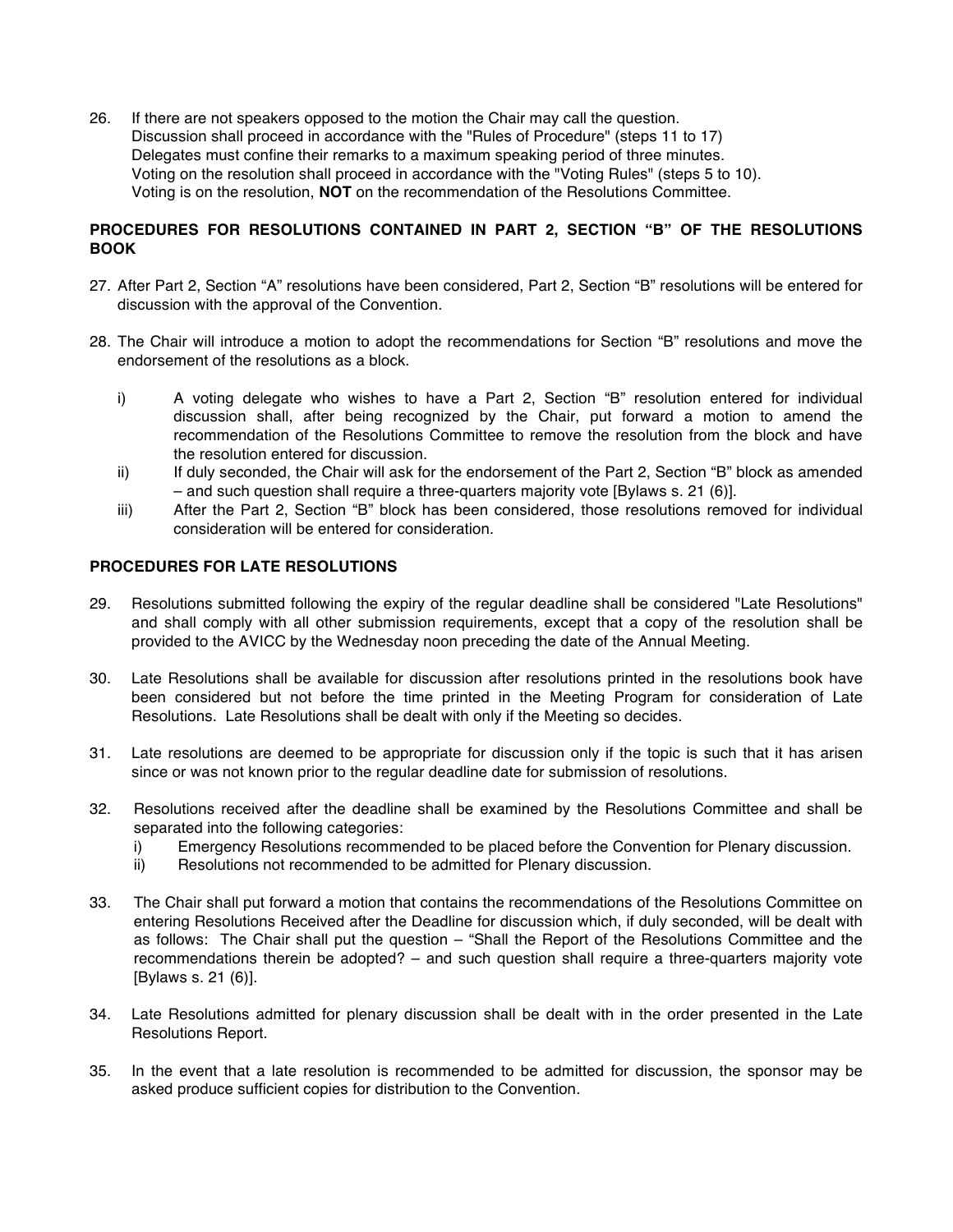- 36. The Chair will cause the title and "enactment" clause of the Late Resolution to be read by a spokesperson for the Resolutions Committee.
- 37. The Late Resolution will after reading be properly before the Meeting and the procedures for handling resolutions will apply (Steps 20 to 26).

# **FOR RESOLUTIONS NOT PRINTED IN THE RESOLUTIONS BOOK**

38. Any delegate may, during a Meeting, put forward any motion which, if duly seconded, shall be dealt with as follows: The Chair shall put the question - "Shall the motion before the meeting be admitted for discussion?" - and such question shall require a three-quarters majority vote before the motion can be put forward for discussion by the Meeting [Bylaws s. 21 (6)].

At the discretion of the Chair any such motion shall be submitted in writing and copies may be required to be provided to all delegates present before consideration thereof.

39. Notwithstanding the foregoing the Executive may submit any matters not requiring Special Resolution to any Meeting for consideration or action at any time.

# **FOR SPECIAL RESOLUTIONS**

- 40. All resolutions originating at a Meeting workshop or seminar that is not held as a regular plenary session shall be referred to the Executive unless handled pursuant to Steps 38 or 39.
- 41. AMENDMENTS TO CONSTITUTION AND BYLAWS: Any amendments to the Constitution and Bylaws may only be made pursuant to Special Resolution duly adopted by the Association. [Bylaws s. 70].
- 42. SPECIAL RESOLUTIONS: Notice of Special Resolutions intended to be submitted for consideration shall be given in writing to the Secretary not later than forty-five (45) days prior to the date fixed for the Annual meeting, and shall be included in the printed material sent to members by the Secretary at least fourteen (14) days prior to the Meeting [Bylaws s. 21]. A favourable majority vote of the delegates then present shall be necessary to adopt a Special Resolution. [Bylaws s. 65].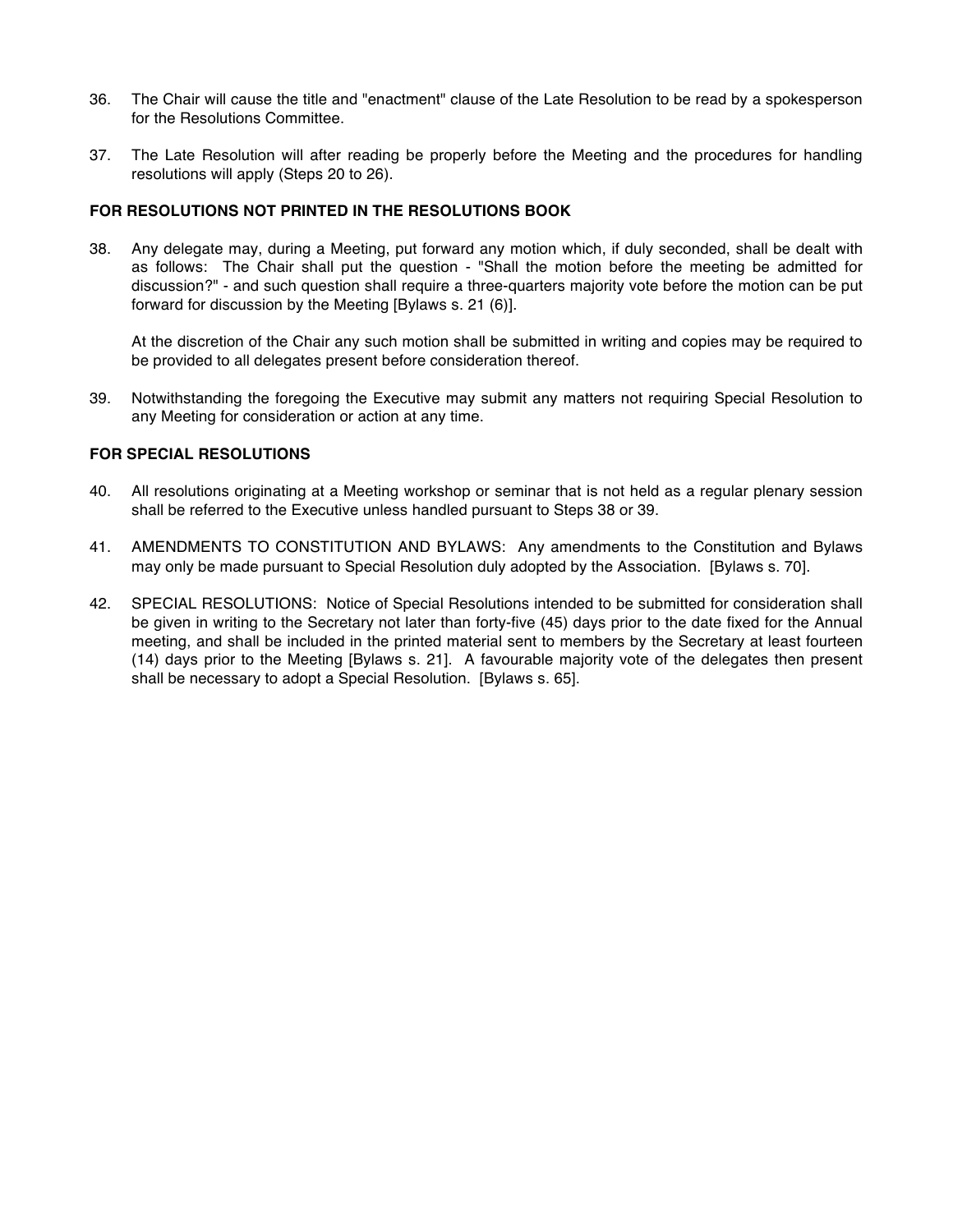Financial Statements of

# **ASSOCIATION OF VANCOUVER ISLAND AND COASTAL COMMUNITIES**

Year ended December 31, 2013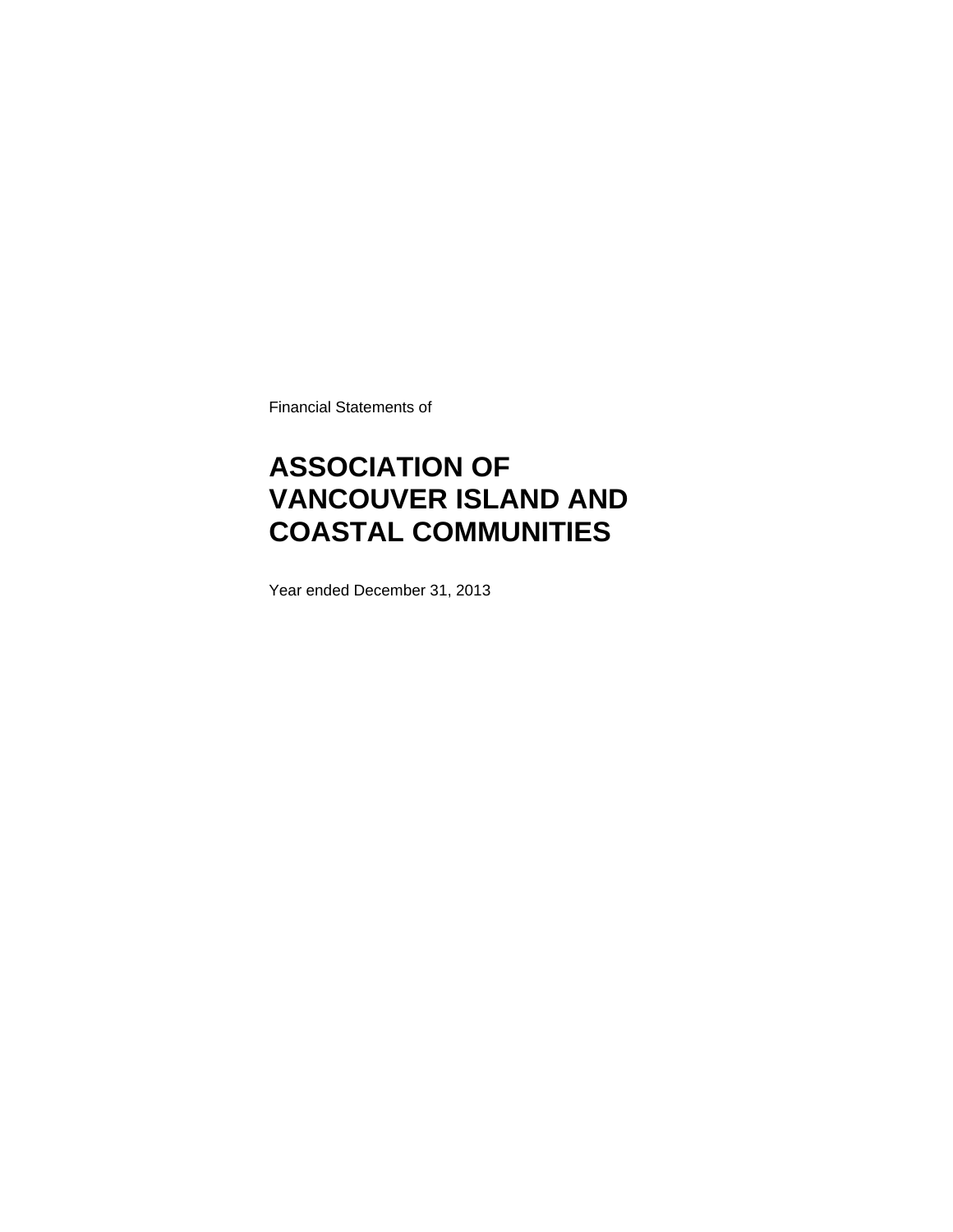

**KPMG LLP** Telephone (250) 480-3500<br> **Chartered Accountants** Fax (250) 480-3539 **Chartered Accountants** Fax St. Andrew's Square II and the state of the state www.kpmg.ca 800-730 View Street Victoria BC V8W 3Y7 Canada

# **INDEPENDENT AUDITORS' REPORT**

To the Members of Association of Vancouver Island and Coastal Communities

# **Report on the Financial Statements**

We have audited the accompanying financial statements of Association of Vancouver Island and Coastal Communities, which comprise the statement of financial position as at December 31, 2013, the statements of operations and changes in net assets and cash flows for the year then ended, and notes, comprising a summary of significant accounting policies and other explanatory information.

# *Management's Responsibility for the Financial Statements*

Management is responsible for the preparation and fair presentation of these financial statements in accordance with Canadian accounting standards for not-for-profit organizations, and for such internal control as management determines is necessary to enable the preparation of financial statements that are free from material misstatement, whether due to fraud or error.

# *Auditors' Responsibility*

Our responsibility is to express an opinion on these financial statements based on our audit. We conducted our audit in accordance with Canadian generally accepted auditing standards. Those standards require that we comply with ethical requirements and plan and perform the audit to obtain reasonable assurance about whether the financial statements are free from material misstatement.

An audit involves performing procedures to obtain audit evidence about the amounts and disclosures in the financial statements. The procedures selected depend on our judgment, including the assessment of the risks of material misstatement of the financial statements, whether due to fraud or error. In making those risk assessments, we consider internal control relevant to the entity's preparation and fair presentation of the financial statements in order to design audit procedures that are appropriate in the circumstances, but not for the purpose of expressing an opinion on the effectiveness of the entity's internal control. An audit also includes evaluating the appropriateness of accounting policies used and the reasonableness of accounting estimates made by management, as well as evaluating the overall presentation of the financial statements.

We believe that the audit evidence we have obtained in our audit is sufficient and appropriate to provide a basis for our audit opinion.

# *Opinion*

In our opinion, the financial statements present fairly, in all material respects, the financial position of Association of Vancouver Island and Coastal Communities as at December 31, 2013, and its results of operations and its cash flows for the year then ended in accordance with Canadian accounting standards for not-for-profit organizations.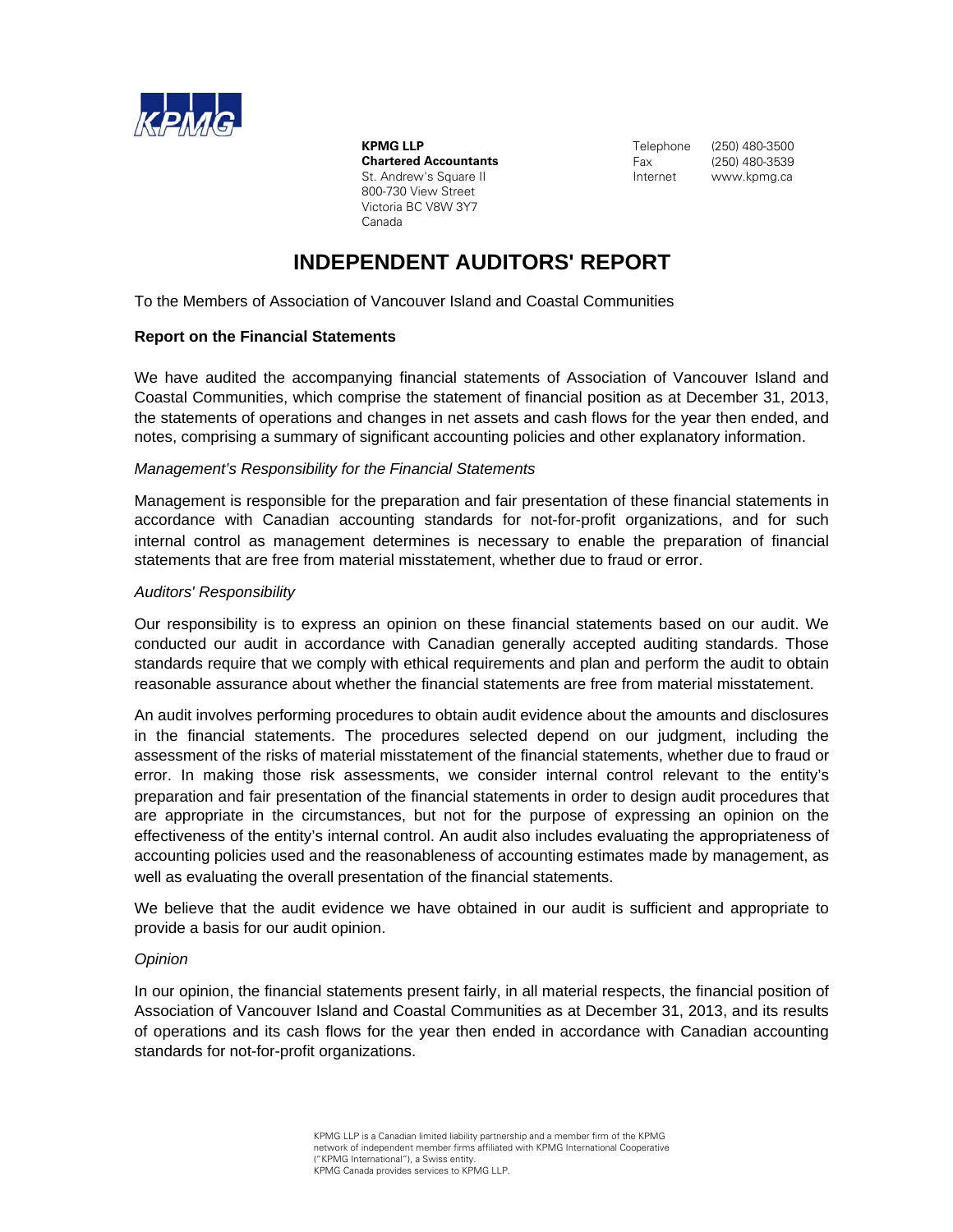

Page 2

# **Report on Other Legal and Regulatory Requirements**

As required by the Society Act (British Columbia), we report that, in our opinion, the accounting policies applied by the Association of Vancouver Island and Coastal Communities in preparing and presenting the financial statements in accordance with Canadian accounting standards for not-forprofit organizations have been applied on a basis consistent with that of the preceding year.

 $KPMG$  14P

Chartered Accountants

March 7, 2014 Victoria, Canada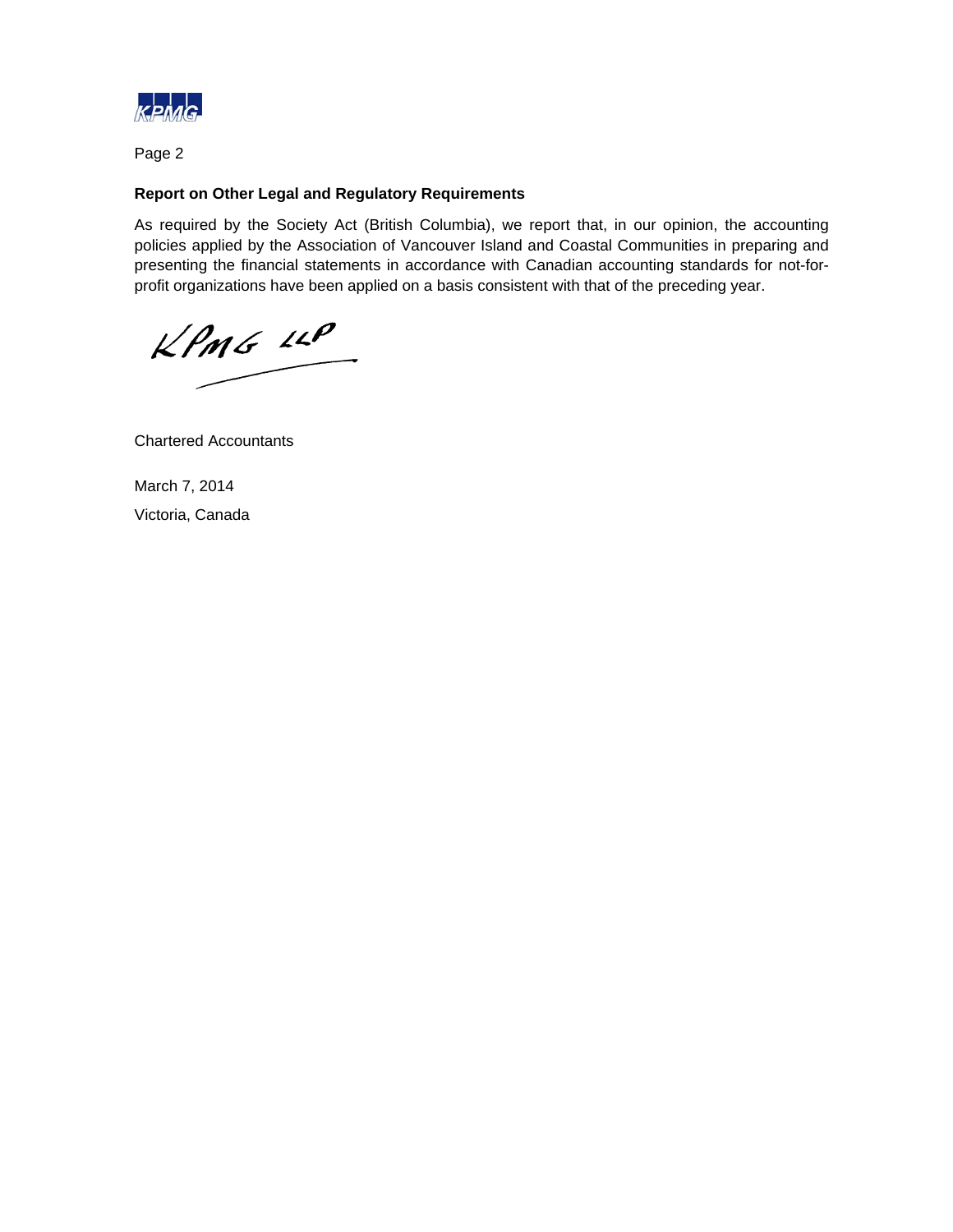Statement of Financial Position

December 31, 2013, with comparative information for 2012

|                                                                                                                                          | 2013                          | 2012                          |
|------------------------------------------------------------------------------------------------------------------------------------------|-------------------------------|-------------------------------|
| <b>Assets</b>                                                                                                                            |                               |                               |
| Current assets:<br>Cash and cash equivalents (note 2)<br>Prepaid expenses<br>Accounts receivable                                         | \$<br>181,713<br>2,250<br>458 | \$<br>169,125<br>2,000<br>139 |
|                                                                                                                                          | \$<br>184,421                 | \$<br>171,264                 |
| <b>Liabilities and Net Assets</b><br>Current liabilities:<br>Accounts payable and accrued liabilities<br>Deferred contributions (note 3) | \$<br>9,784<br>50,832         | \$<br>7,600<br>46,665         |
|                                                                                                                                          | 60,616                        | 54,265                        |
| Net assets:<br>Unrestricted<br>Contractual commitments (note 4)                                                                          | 123,805                       | 116,999                       |
|                                                                                                                                          | \$<br>184,421                 | \$<br>171,264                 |

See accompanying notes to financial statements.

On behalf of the Board:

**Director** 

Larig lim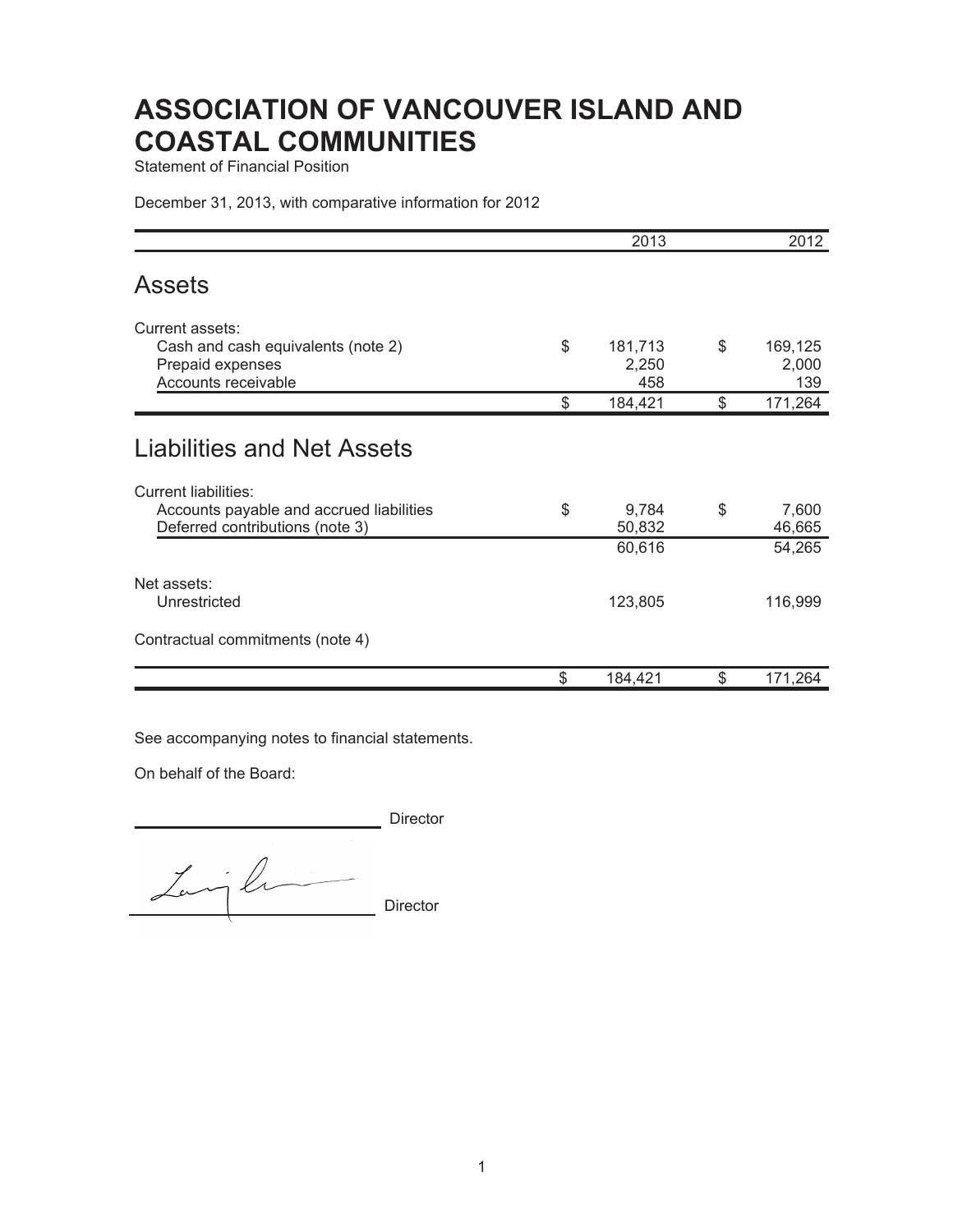Statement of Financial Position

December 31, 2013, with comparative information for 2012

|                                                                                                                                   |    | 2013                    |    | 2012                    |
|-----------------------------------------------------------------------------------------------------------------------------------|----|-------------------------|----|-------------------------|
| Assets                                                                                                                            |    |                         |    |                         |
| Current assets:<br>Cash and cash equivalents (note 2)<br>Prepaid expenses<br>Accounts receivable                                  | S  | 181,713<br>2,250<br>458 | S  | 169,125<br>2,000<br>139 |
|                                                                                                                                   | Ŝ, | 184,421                 | \$ | 171,264                 |
| Liabilities and Net Assets<br>Current liabilities:<br>Accounts payable and accrued liabilities<br>Deferred contributions (note 3) | Ŝ  | 9.784<br>50,832         | \$ | 7,600<br>46,665         |
|                                                                                                                                   |    | 60,616                  |    | 54,265                  |
| Net assets:<br>Unrestricted                                                                                                       |    | 123,805                 |    | 116,999                 |
| Contractual commitments (note 4)                                                                                                  |    |                         |    |                         |
|                                                                                                                                   | \$ | 184,421                 | \$ | 171,264                 |

See accompanying notes to financial statements.

On behalf of the Board:

llave Mg Director

Director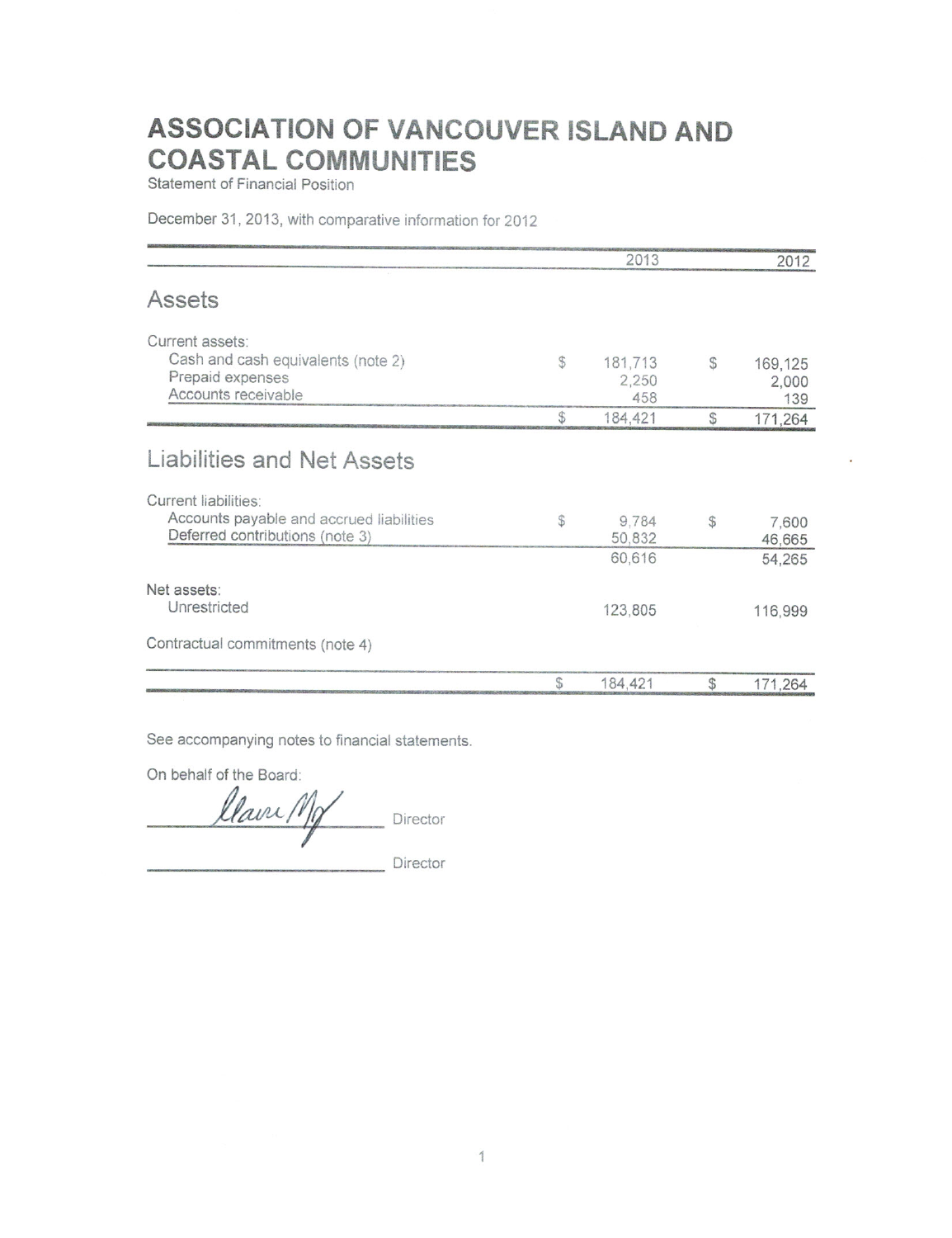Statement of Operations and Changes in Net Assets

Year ended December 31, 2013, with comparative information for 2012

|                                          | 2013          | 2012          |
|------------------------------------------|---------------|---------------|
| Revenue:                                 |               |               |
| Annual meeting - sponsorships            | \$<br>36,300  | \$<br>33,050  |
| Annual meeting - registration            | 46,223        | 49,417        |
| Association dues                         | 76,132        | 76,017        |
| Interest                                 | 2,134         | 1,965         |
| Other                                    | 458           | 2,076         |
|                                          | 161,247       | 162,525       |
| Expenses:                                |               |               |
| Annual meeting                           | 71,493        | 75,728        |
| Communication and staff travel           | 1,316         | 1,235         |
| Executive meetings                       | 9,249         | 7,880         |
| Other meetings                           | 1,858         | 1,253         |
| Postage, office and miscellaneous        | 10,585        | 3,396         |
| Professional fees                        | 6,090         | 6,205         |
| Union of BC Municipalities contract fees | 53,850        | 52,530        |
|                                          | 154,441       | 148,227       |
| Excess of revenue over expenses          | 6,806         | 14,298        |
|                                          |               |               |
| Net assets, beginning of year            | 116,999       | 102,701       |
| Net assets, end of year                  | \$<br>123,805 | \$<br>116,999 |

See accompanying notes to financial statements.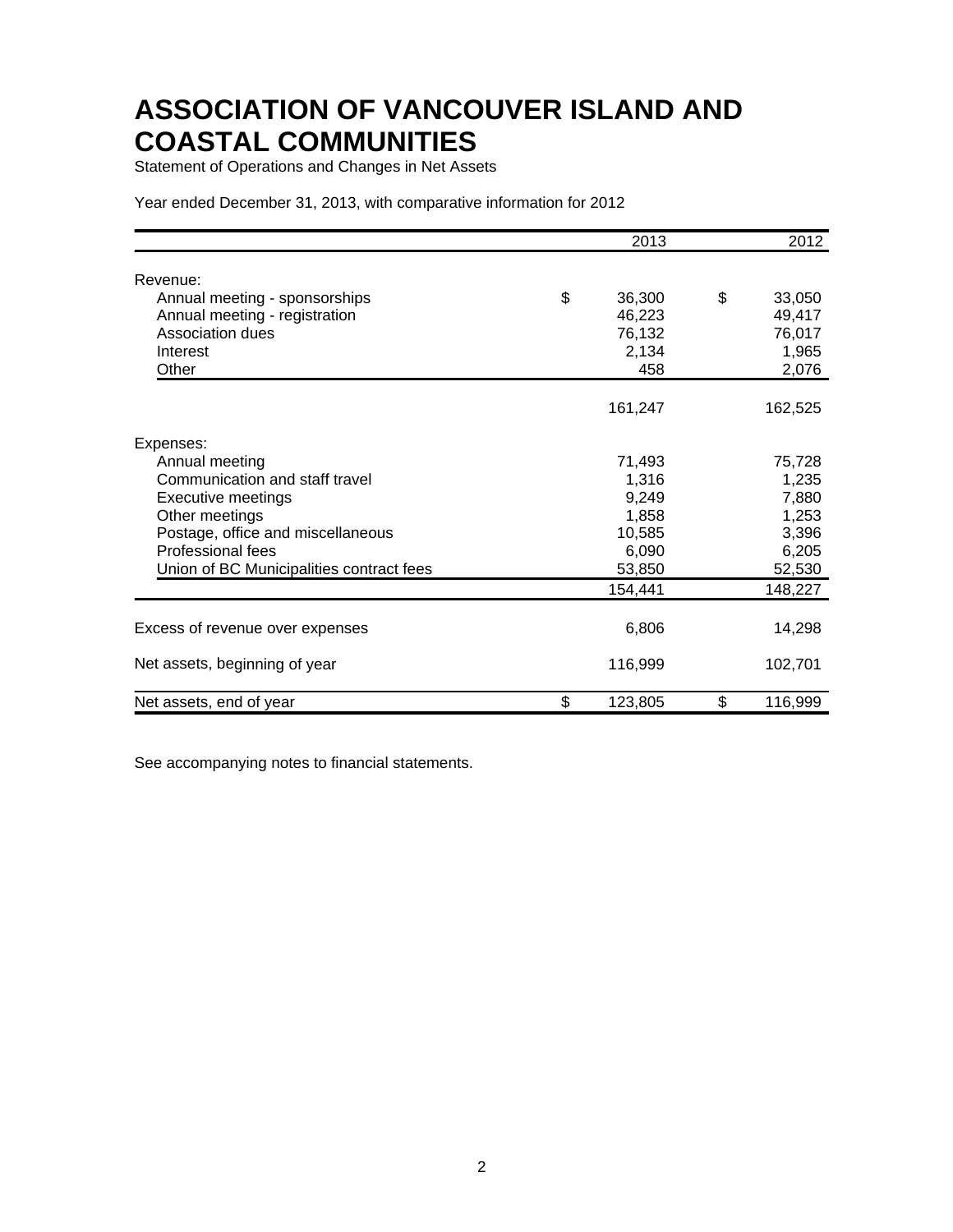Statement of Cash Flows

Year ended December 31, 2013, with comparative information for 2012

|                                                     | 2013          | 2012         |
|-----------------------------------------------------|---------------|--------------|
| Cash provided by (used in):                         |               |              |
| Operations:                                         |               |              |
| Excess of revenue over expenses                     | \$<br>6,806   | \$<br>14,298 |
| Change in non-cash operating working capital:       |               |              |
| Increase in prepaid expenses                        | (250)         | (1, 151)     |
| Increase in accounts receivable                     | (319)         | (139)        |
| Increase (decrease) in accounts payable and accrued |               |              |
| liabilities                                         | 2,184         | (3,532)      |
| Increase (decrease) in deferred contributions       | 4,167         | (5,000)      |
|                                                     |               |              |
| Increase in cash and cash equivalents               | 12,588        | 4,476        |
| Cash and cash equivalents, beginning of year        | 169,125       | 164,649      |
|                                                     |               |              |
| Cash and cash equivalents, end of year              | \$<br>181,713 | 169,125      |

See accompanying notes to financial statements.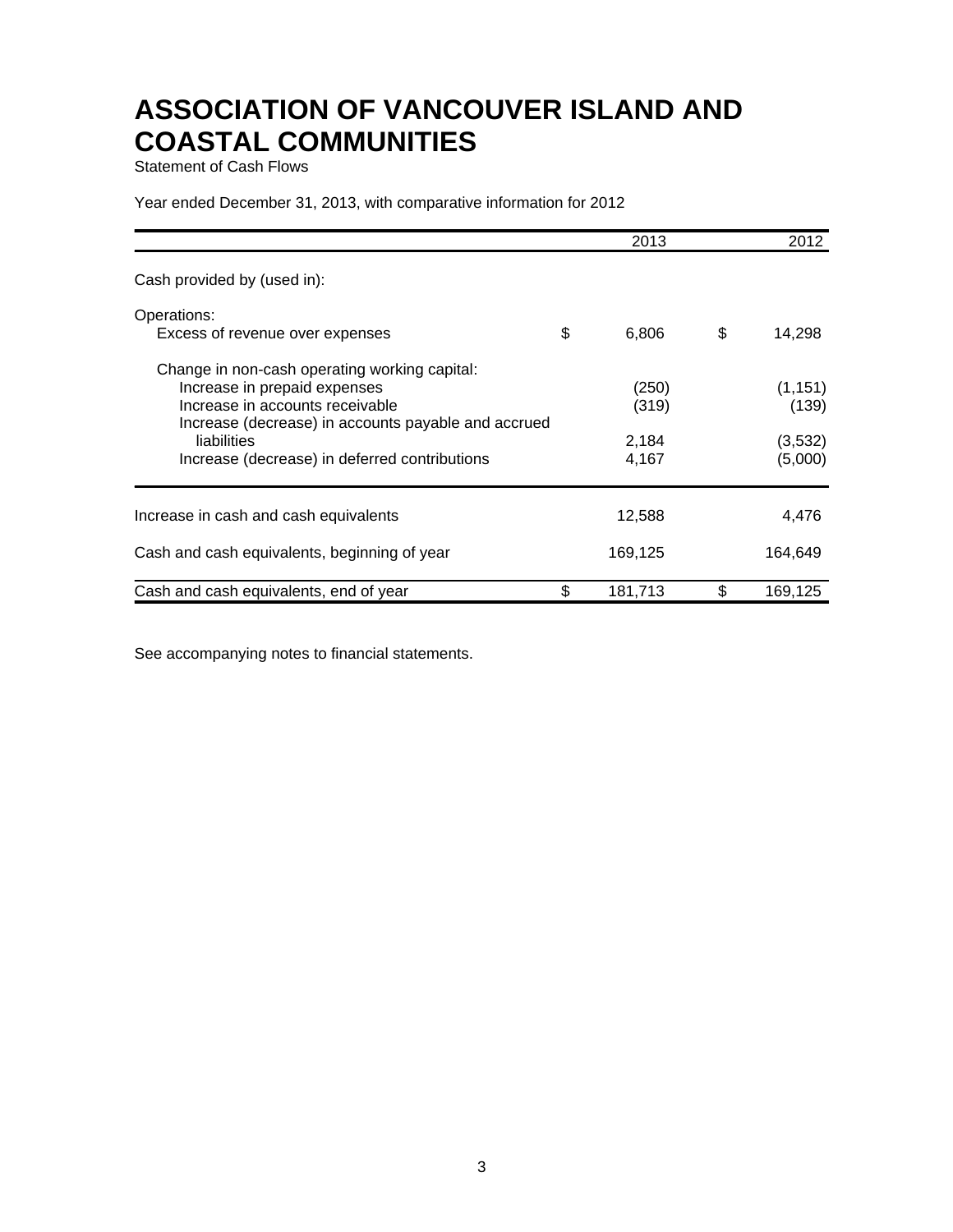Notes to Financial Statements

Year ended December 31, 2013

## **Nature of operations:**

Association of Vancouver Island and Coastal Communities (the "Association") is incorporated under the Society Act (British Columbia) and is exempt from the requirement to pay income taxes. Its purpose is to promote autonomy within local government and to advance the principles of local government. The Association represents the various municipalities and regional districts of Vancouver Island, Powell River and the Sunshine and Central Coasts.

# **1. Significant accounting policies:**

These financial statements are prepared in accordance with Canadian Accounting Standards for Not-For-Profit Organizations ("ASNPO") in Part III of the CPA Canada Handbook. The Association's significant accounting policies are as follows:

(a) Basis of presentation:

These financial statements present the financial position, results of operations and changes in net assets of the Association and, as such, do not include all the assets, liabilities, revenue and expenses of the members of the Association.

There is no provision in the accounts for income taxes as the activities of the Association are conducted on a not-for-profit basis.

(b) Cash and cash equivalents:

Cash and cash equivalents are defined as cash and highly liquid investments consisting of term deposits with original maturities at the date of purchase of three months or less.

(c) Revenue recognition:

The Association follows the deferral method of accounting for contributions. Restricted contributions are recognized as revenue in the year in which the related expenses are incurred. Unrestricted contributions are recognized as revenue when received or receivable if the amount received can be reasonably estimated and collection is reasonably assured.

Annual meeting sponsorships, registration and exhibit revenues are recognized as revenue when the conference takes place.

Association dues are recognized as revenue in the year they are earned and collection is reasonably assured.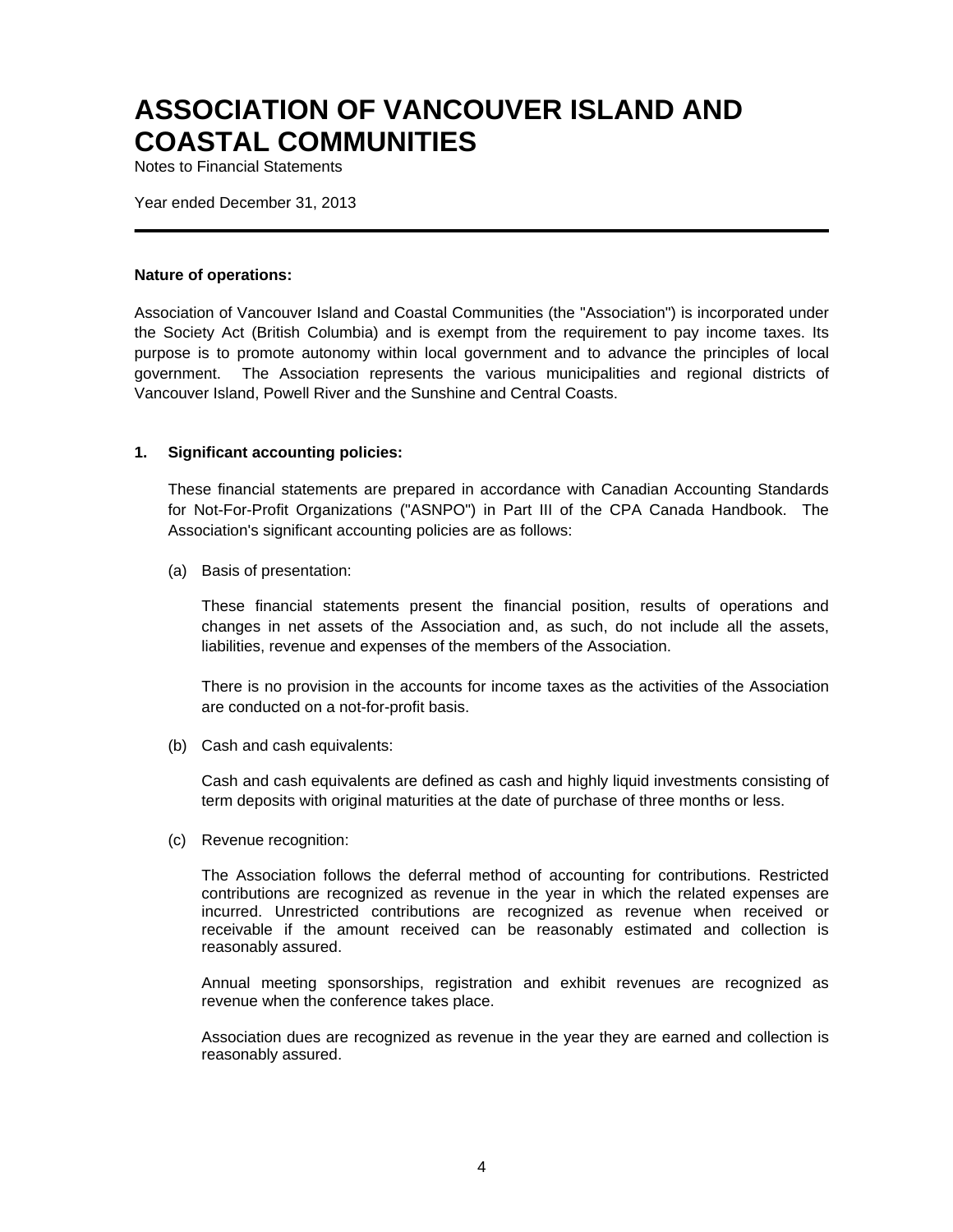Notes to Financial Statements (continued)

Year ended December 31, 2013

# **1. Significant accounting policies (continued):**

(d) Contributed materials and services:

Due to the difficulty in determining fair value, contributed materials and services are not recognized in the financial statements.

(e) Financial instruments:

Financial instruments are recorded at fair value on initial recognition. Freestanding derivative instruments that are not in a qualifying hedging relationship and equity instruments that are quoted in an active market are subsequently measured at fair value. All other financial instruments are subsequently recorded at cost or amortized cost, unless management has elected to carry the instruments at fair value. The Association has not elected to carry any such financial instruments at fair value.

Transaction costs incurred on the acquisition of financial instruments measured subsequently at fair value are expensed as incurred. All other financial instruments are adjusted by transaction costs incurred on acquisition and financing costs, which are amortized using the straight-line method (or effective interest rate method).

Financial assets are assessed for impairment on an annual basis at the end of the fiscal year if there are indicators of impairment. If there is an indicator of impairment, the Association determines if there is a significant adverse change in the expected amount or timing of future cash flows from the financial asset. If there is a significant adverse change in the expected cash flows, the carrying value of the financial asset is reduced to the highest of the present value of the expected cash flows, the amount that could be realized from selling the financial asset or the amount the Association expects to realize by exercising its right to any collateral. If events and circumstances reverse in a future year, an impairment loss will be reversed to the extent of the improvement, not exceeding the initial carrying value.

(f) Capital assets:

In accordance with the ASNPO Handbook section 4431, "Tangible capital assets held by not-for-profit organizations" the Association has not capitalized any expenditures during the year. In 2013 there were no capital expenditures (2012 - \$nil). Capital assets owned by the Association but which are not capitalized under this policy include furniture, computer hardware and software.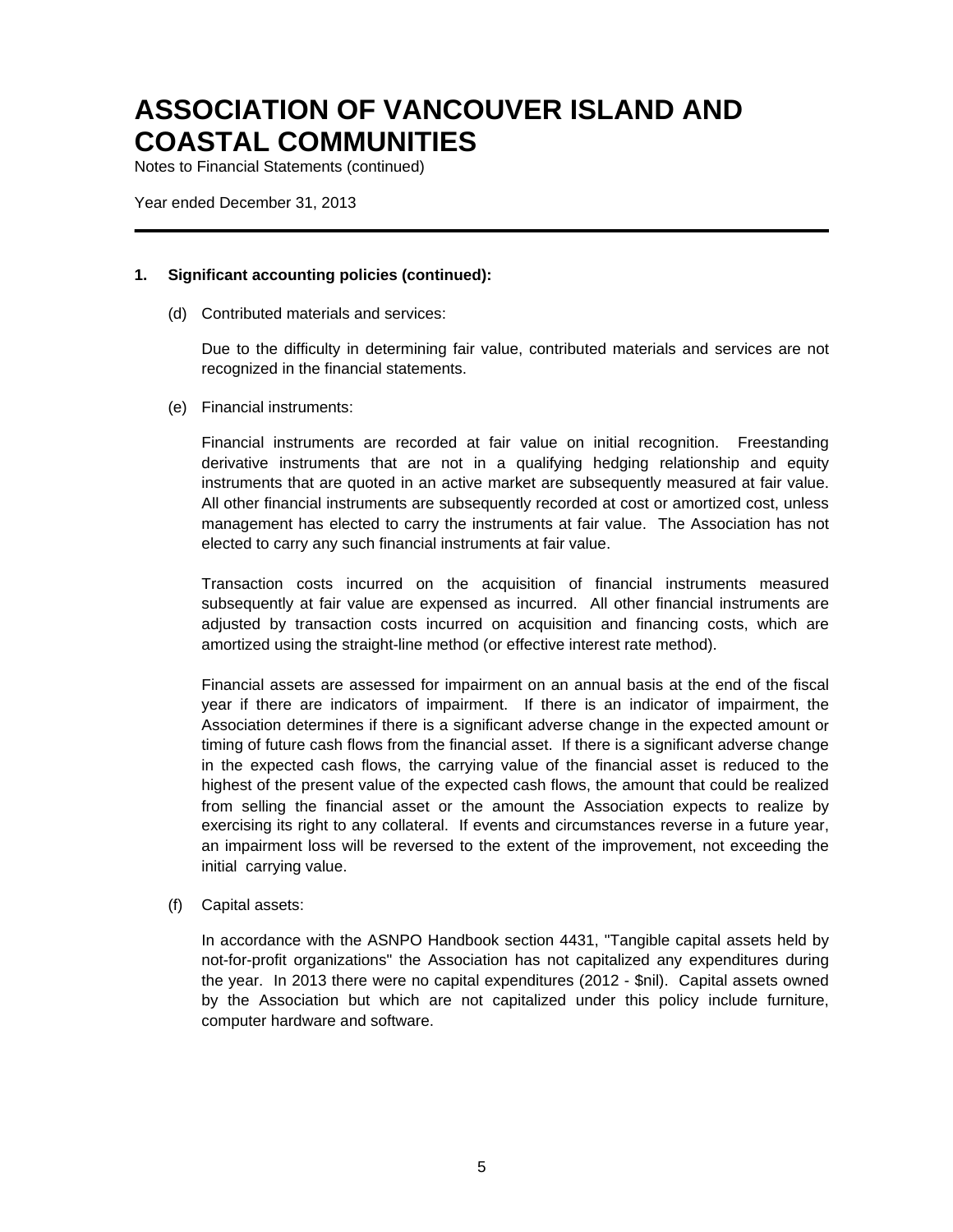Notes to Financial Statements (continued)

Year ended December 31, 2013

# **1. Significant accounting policies (continued):**

(g) Use of estimates:

The preparation of financial statements in conformity with ASNPO requires management to make estimates and assumptions that affect the reported amounts of assets and liabilities and disclosure of contingent assets and liabilities at the date of the financial statements and the reported amounts of revenues and expenses during the year. Actual results could differ from those estimates.

# **2. Cash and cash equivalents:**

|                                       | 2013                    |   |                   |
|---------------------------------------|-------------------------|---|-------------------|
| Cash<br><b>MFA Money Market Funds</b> | \$<br>22,776<br>158,937 | S | 21,875<br>147,250 |
|                                       | \$<br>181,713           | S | 169,125           |

# **3. Deferred contributions:**

Deferred contributions consist of \$44,665 (2012 - \$44,665) of provincial grants restricted for the facilitation of the activities of the treaty advisory committee in addition to \$6,167 (2012 - \$2,000) of sponsorship revenues received in advance for the 2014 conference.

# **4. Contractual commitments:**

The Association has a contract with the Union of British Columbia Municipalities for secretarial and office services. Payments under this contract in 2013 were \$13,463 quarterly (2012 - \$13,133). The amounts are subject to adjustment each January.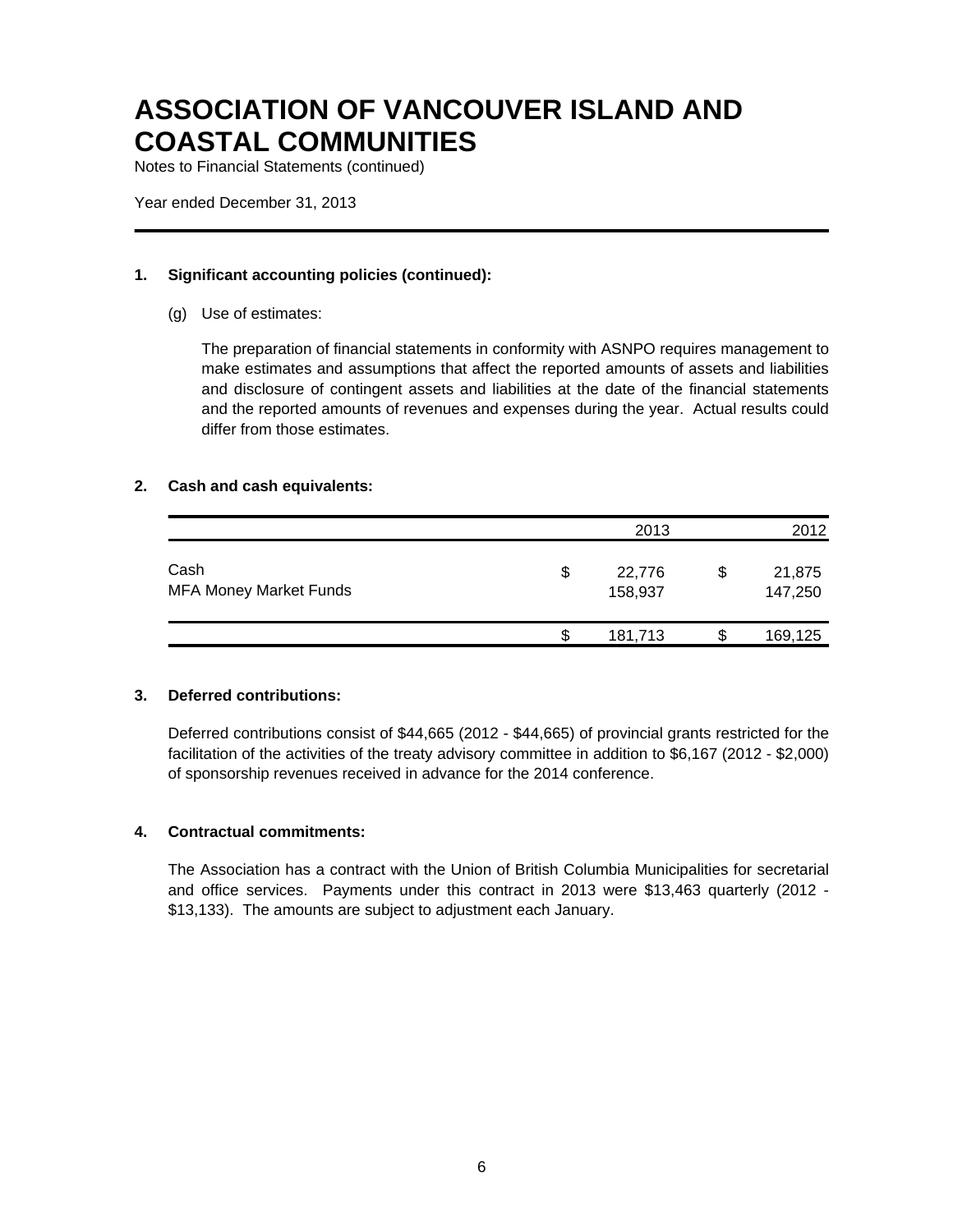# **NOMINATING COMMITTEE REPORT 2014-15 AVICC EXECUTIVE**

As a result of the Call for Nominations, the Nominating Committee has received and will be placing the following names forward for consideration during the 2014 AGM and Convention:

# **President**

• Mayor Larry Cross, Town of Sidney

# **First Vice-President**

• Councillor Cindy Solda, City of Port Alberni

# **Second Vice-President**

• Councillor Barbara Price, Town of Comox

# **Director at Large** (three to be elected\*)

- Councillor Jessie Hemphill, District of Port Hardy
- Vice Chair/Trustee Peter Luckham, Islands Trust
- Councillor Andrew Mostad, District of Lantzville
- Councillor Claire Moglove, City of Campbell River

# **Electoral Area Representative**

• Director Mary Marcotte, Cowichan Valley Regional District

Photos and biographical information on the candidates has been published in the 2014 Pre-Convention Newsletter distributed to all members on March 31, 2014. Copies of the newsletter are available on request at the registration desk or the AVICC Office in the Qualicum Beach Civic Centre.

For further information on the nomination and election process contact:

Chair Joe Stanhope Chair of AVICC Nominating Committee c/o Local Government House 525 Government St Victoria, BC V8V 0A8 Phone: (250) 356-5122 Fax: (250) 356-5119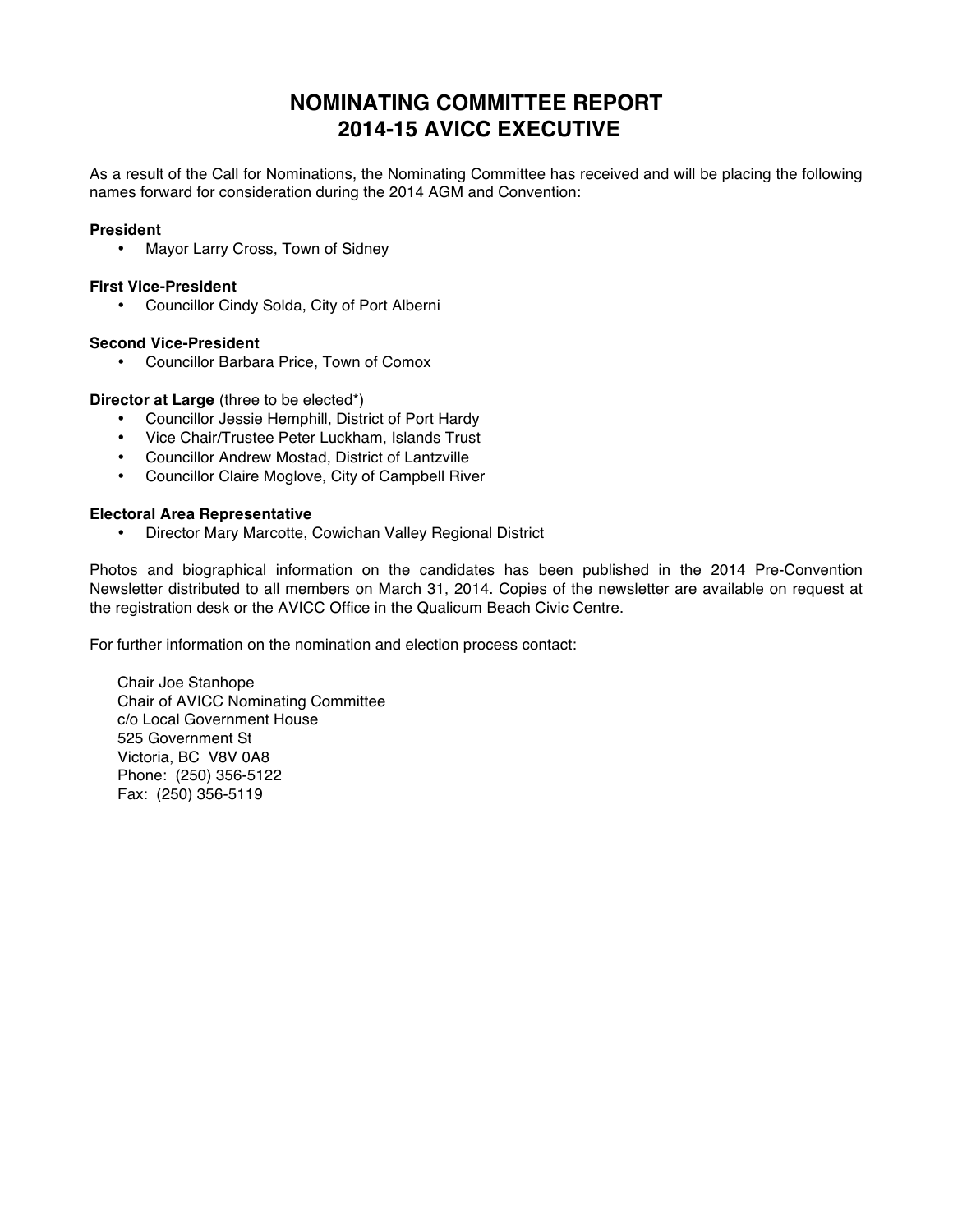# **PART 1 – REFERRED RESOLUTIONS**

The following are resolutions that were referred to the Association by UBCM.

# **RR1 PROTECTION OF LOCAL WATER RESOURCES & Cowichan Valley RD WATERSHED LAND**

WHEREAS it is recognized that water is a public trust and the UBCM membership has consistently endorsed resolutions emphasizing protection and control of local water resources, and that adequate tools are required to enable local authorities to enact measures for protection of watersheds;

AND WHEREAS the provincial government has recently released further details concerning implementation of its commitment to modernize the *Water Act*, which includes a strategy to protect water flows for fish and the environment; regulate groundwater; improve governance; and promote conservation, in order to address issues of source water protection, industrial pollution and land-use changes:

THEREFORE BE IT RESOLVED that UBCM request the Ministry of Environment to proceed in its efforts to modernize the *Water Act* including full consultation with First Nations, to ensure that the new Water Sustainability Act establishes a strong enabling framework, in the context of provincial and federal oversight and regulatory backstop, that:

- increases the local role in key decisions affecting the health of watersheds;
- ensures protection for water for fish and the environment in the context of local conditions;
- regulates groundwater;
- promotes water conservation;
- recognizes First Nations Rights and Title; and
- establishes a meaningful role for local government, First Nations, and local watershed authorities regarding approvals and control.

*Resolutions Committee recommendation: No Action Required*

# *Resolutions Committee comments:*

*This was submitted to UBCM in 2013 as a late resolution, but did not meet the criteria to be admitted for debate as an emergency resolution. In keeping with UBCM policy, the resolution has been forwarded to the Area Association for consideration as part of the 2014 resolutions cycle.*

*The Resolutions Committee is aware that the provincial government introduced Bill 18, the Water Sustainability Act, in March 2014. The bill has not yet completed its progress through the provincial legislature.* 

*The Committee notes that the UBCM membership endorsed resolution 2011-B96, which emphasized to the provincial government the importance of input and involvement of local government, and that it be "active and ongoing as the Water Sustainability Act is developed and new water management roles are created."*

*In response to the resolution the provincial government referenced its ongoing engagement with local government throughout the Water Act modernization process. At that time, the Province indicated willingness to "take more time to further engage with British Columbians on draft legislation in 2012 before it is finalized," including local government engagement.*

*In addition, the Committee notes that modernizing the Water Act was a key commitment made in the provincial government's election platform. On September 6, 2013, the province issued an opinion editorial which reaffirmed the provincial governments commitment to introduce and pass new legislation in 2014. Specifically, the*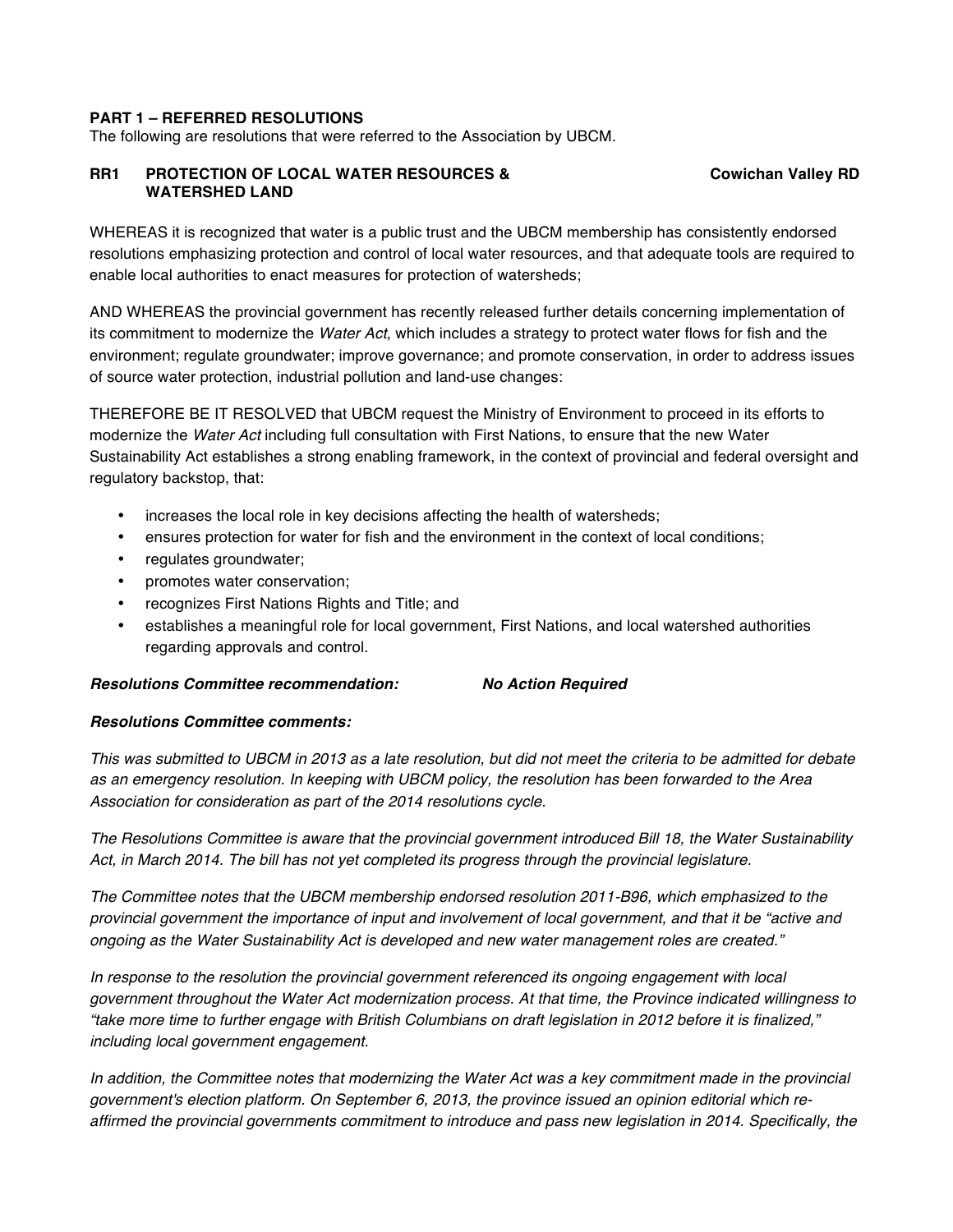*Honourable Mary Polak, Minister of Environment, noted in the opinion editorial that the Premier had directed the Minister to complete consultation on the WSA with the intention of passing new legislation in 2014. The Minister also reiterated the provincial commitment to regulate groundwater and engage with First Nations on the modernization of the Act.*

*The Committee is also keenly aware that UBCM members have consistently endorsed resolutions related to protection of community watersheds, including pesticide spraying, logging activities, and requests for greater local authority over what activities take place within a watershed (1988-A26; 1989-A18; 1990-A17; 1996-B13; 1998-B65; 1999-B63; 2004-B84; 2004-B85; 2004-OF; 2005-B27; 2006-B102; 2007-B26; 2007-B42; 2007-B122; 2008-B27; 2008-B35; 2009-B136; 2010-B26; 2010-B81; 2010-B85; 2010-B88; 2011-B43; 2011-B129; 2011- B152; 2012-B24; 2012-B77; 2012-B118; 2012-B119; 2012-B120).*

# **RR2 PARKING ENFORCEMENT IN RURAL AREAS Sunshine Coast RD**

WHEREAS the RCMP are responsible for enforcing parking regulations in rural areas;

AND WHEREAS the process required to ticket and/or tow parking offenders is time consuming and takes policing resources away from other priorities:

THEREFORE BE IT RESOLVED that regional districts be granted the authority to enforce parking regulations within their boundaries.

# *Resolutions Committee recommendation: No Recommendation*

# *Resolutions Committee comments:*

*This was submitted to UBCM in 2013 as a late resolution, but did not meet the criteria to be admitted for debate as an emergency resolution. In keeping with UBCM policy, the resolution has been forwarded to the Area Association for consideration as part of the 2014 resolutions cycle.*

*The UBCM membership has not previously considered a resolution requesting that the provincial government amend the Local Government Act to grant regional districts the authority to enforce parking regulations. The Resolutions Committee would raise the question of the capacity of regional districts to take on an enforcement role, and potential impacts on regional district operations.*

*The Committee acknowledges that UBCM members have endorsed a number of resolutions seeking to clarify or enhance the authority of regional districts in areas including but not limited to:*

- *authority to control weeds (2011-B92);*
- *natural area tax exemption (2011-B90);*
- *watershed control (2008-B35);*
- *controlled substance property bylaws (2008-B7, 2006-OF);*
- *Regional District Charter (2006-B47);*
- *authority to appoint approving officer (2006-A3); and*
- *taxation authority (2003-B66).*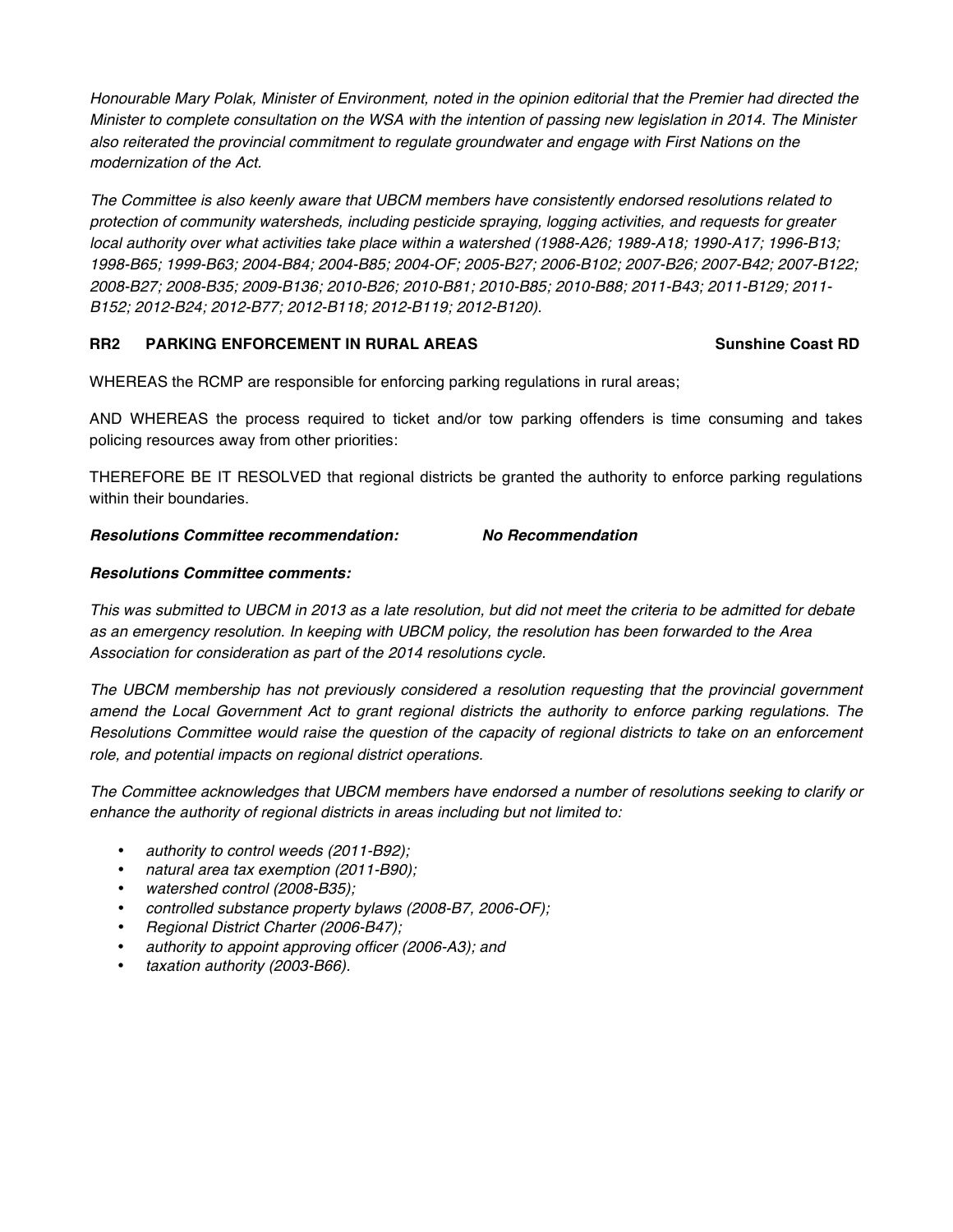# **PART 2 – RESOLUTIONS RECEIVED BY THE DEADLINE**

The following are the resolutions received by the February 24, 2014 resolutions deadline. Delegates will receive a *Supplementary Information Package* when they register onsite in Qualicum Beach that will contain the Resolutions Committee's Comments and Recommendations.

**Part 2 - Section "A" –** This section contains resolutions that feature new issues of interest to all members.

## **LEGISLATIVE**

# **R1 ELECTED OFFICIALS COVERAGE UNDER Sechelt District Sechelt** District *WORKERS COMPENSATION ACT*

WHEREAS all duly elected council and regional board members are not considered workers or employers and are therefore not covered under the *Workers Compensation Act* in their capacity as elected officials;

AND WHEREAS the Personal Optional Protection Insurance is not available to elected officials;

THEREFORE BE IT RESOLVED that the Province of British Columbia review the *Workers Compensation Act* in consultation with local governments and make the necessary amendments to include all duly elected council or board members in the definition of "worker."

# *Resolutions Committee recommendation: Endorse*

## *Resolutions Committee comments:*

*The Resolutions Committee notes that the UBCM membership endorsed a related resolution, 1989-B2, which asked UBCM to look into extended health and other benefits, including coverage under the Workers Compensation Act, for local government elected officials in BC.*

# **COMMUNITY SAFETY**

# **R2 EQUAL STANDARDS FEDERAL/PROVINCIAL BUILDING CODE Alberni Clayoquot RD**

WHEREAS the provincial government building codes are to a higher standard than the federal building codes;

AND WHEREAS there is concern this discrepancy can impact health and safety;

NOW THEREFORE BE IT RESOLVED that Association of Vancouver Island Coastal Communities request the Union of British Columbia Municipalities work with the Federation of Canadian Municipalities to bring the federal building code to a standard which equals the provincial standards.

*Resolutions Committee recommendation: No Recommendation*

# *Resolutions Committee comments:*

*The Resolutions Committee advises that the UBCM membership has not previously considered a resolution calling on the provincial and federal governments to amend the federal building code so that it equals the standards set by the provincial building code.*

*The Committee understands that BC participates in the national code development system, with the provincial building code being based on the national model building code. The provincial government has indicated that to account for regional differences and provincial priorities, the BC Building Code includes a number of variations from the national model building code. It would seem to the Committee that the national model building code is intended to set minimum requirements, with the provincial government authorized to customize the provincial building code to impose more stringent and regionally relevant regulations.*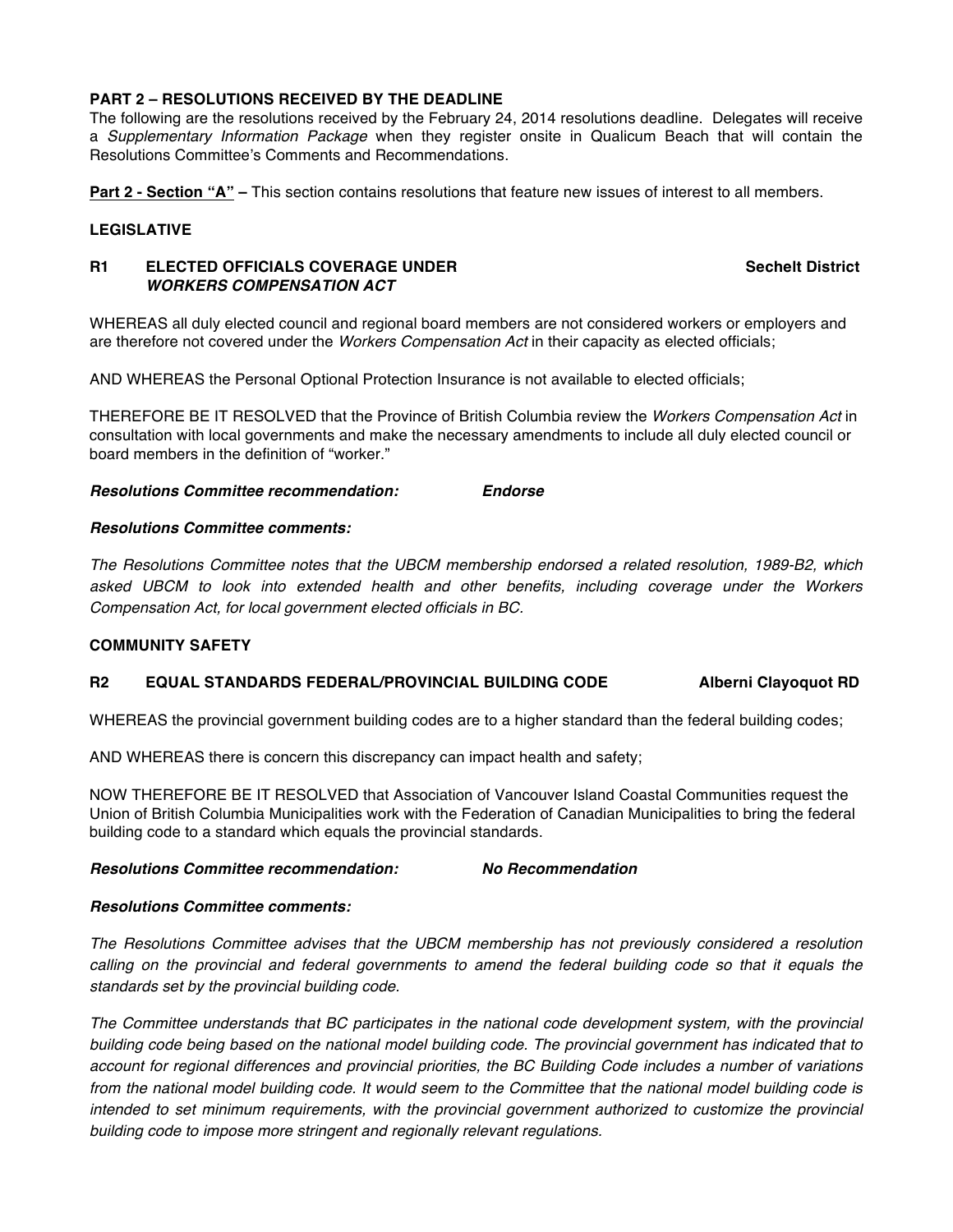# **R3 AUTOMATIC FIRE SPRINKLERS Esquimalt**

WHEREAS fire kills 8 individuals in Canada every week, residential property fires account for 40% of all fires, and 73% of all fire deaths occur in residential properties;

AND WHEREAS automatic fire sprinkler technology exists, which is proven to be effective, reliable and affordable (approximately 94 cents per square foot for residential construction), that will virtually eliminate fire deaths in residential properties thereby enhancing the safety of first responders including firefighters, paramedics, police and the public;

NOW THEREFORE BE IT RESOLVED that the Association of Vancouver Island and Coastal Communities (AVICC) petition the Union of British Columbia Muncipalities (UBCM) to request that the British Columbia provincial government enact legislation to:

- a) Require automatic fire sprinklers be installed in every new occupancy where individuals will sleep through its 2015 BC Building Code; and
- b) Require that all existing occupancies where individuals sleep (excluding residences owned by individuals) be retrofitted with automatic fire sprinklers by 2017.

# *Resolutions Committee recommendation: No Recommendation*

# *Resolutions Committee comments:*

*The Resolutions Committee notes that the UBCM membership has consistently endorsed resolutions requesting that the Province authorize local government to establish sprinkler bylaws (2006-B1, 1998-B31, 1987-B11).*

*While the goal of both types of resolution is the same – installing sprinklers to ensure the safety of citizens and first responders – this resolution is different in that it calls for the provincial government to take responsibility for sprinklers by enacting legislative requirements. This resolution would erode powers previously requested by local government, and the Resolutions Committee would wonder whether that is the sponsor's intent.*

# **R4 FUKUSHIMA DAIICHI NUCLEAR DISASTER Alert Bay**

WHEREAS the Fukushima Daiichi nuclear disaster occurred on March 11, 2011 resulting in the catastrophic failure of three nuclear reactors and associated fuel rod storage pools causing the release of significant amounts of radionuclide contamination into the atmospheric and marine environments. The owners of the Daiichi facility, Tokyo Electric Power Company (TEPCO), and the Japanese government, have not been able to contain the marine and atmospheric radionuclide contamination originating from the failed Fukushima Daiichi facility;

AND WHEREAS the 80% of British Columbians who live within 10 miles of the Pacific Ocean, as well as the wide variety of marine and coastal economic stakeholders who rely on ocean and coastal environments deserve to have access to detailed information regarding possible radionuclide contamination associated with the Fukushima Daiichi nuclear disaster.

THEREFORE BE IT RESOLVED that the Association of Vancouver Island and Coastal Communities support those British Columbians who are affected by the Fukushima Daiichi nuclear disaster by calling on the Province of British Columbia and the Government of Canada to immediately enact the following:

- 1. Convene a panel of institutional and citizen scientists to determine what type and frequency of marine and atmospheric monitoring is required to maintain clear understanding of the environmental impacts of the Fukushima Daiichi nuclear disaster on coastal British Columbia;
- 2. Determine the locations where a comprehensive network of marine and terrestrial sensors or other monitoring methodologies will be maintained;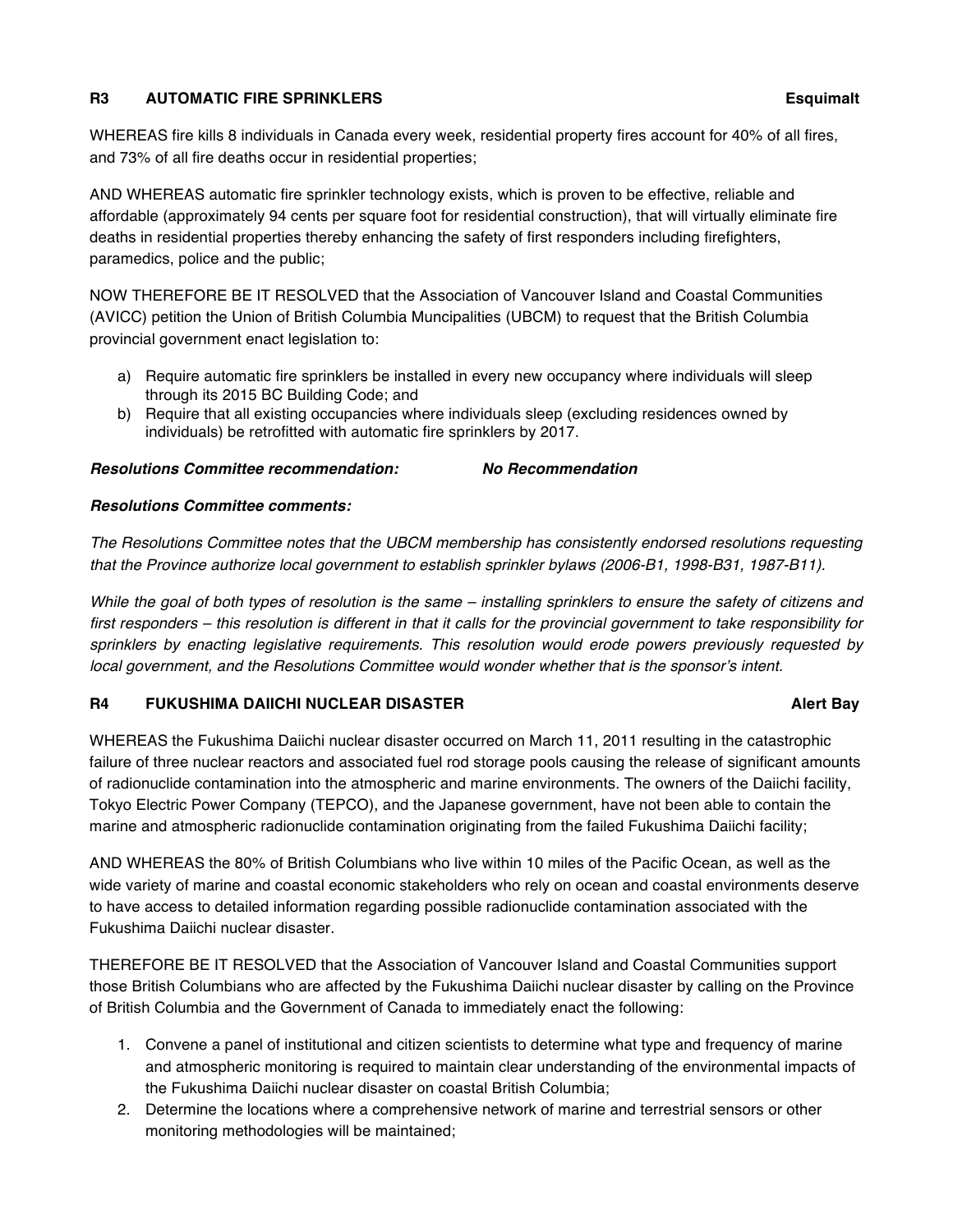- 3. Commission a website that would both list the raw findings of sensor and environment testing and interpret these data in a clear and transparent manner;
- 4. Open negotiations directly with the Government of Japan regarding both the accelerated containment of radionuclide contamination, and full financial support of the cost of the Fukushima Daiichi nuclear disaster monitoring program on the west coast of BC and Canada.

# *Resolutions Committee recommendation: No Recommendation*

# *Resolutions Committee comments:*

*The Resolutions Committee advises that the UBCM membership has not previously considered a resolution calling on the provincial and federal governments to undertake specific environmental monitoring and information sharing regarding the Fukushima Daiichi nuclear reactor.*

*On a related note, the Committee is aware that UBCM, along with selected local governments, is working with the provincial and federal governments as a member of the Joint Tsunami Debris Coordinating Committee, which was established to respond to the arrival of debris from the Japanese tsunami on the BC coast.*

# **R5 FEDERAL MEDICAL MARIHUANA LICENCES Cowichan Valley RD**

WHEREAS the federal government is phasing out medical marihuana licences under the Medical Marihuana Access Regulations on April 1, 2014 in favour of licencing much larger production facilities under the new Marihuana for Medical Purposes Regulations;

AND WHEREAS, due to privacy concerns, the federal government will not be releasing the locations of the licensed facilities being phased out thus making it impossible for local authorities to ensure that production at these facilities has ceased and the premises are properly remediated;

THEREFORE BE IT RESOLVED that the locational information on the medical marihuana licences under the Medical Marihuana Access Regulations be provided on a confidential basis to local governments in order to enable local authorities to ensure that production has ceased and the premises are properly remediated for health and safety reasons.

# *Resolutions Committee recommendation: Endorse*

# *Resolutions Committee comments:*

*The Resolutions Committee advises that the UBCM membership has not previously considered a resolution asking the federal government to provide to local governments the location of medical marihuana licences issued under the Medical Marihuana Access Regulations, in order that local authorities might ensure that production has ceased and the premises remediated.*

*The Committee would note, however, that the challenge of ensuring that public safety requirements and the standards set by local bylaws are fulfilled by medical marihuana licence holders, has been the subject of spirited debate by UBCM members (2013-B9, 2012-B111, 2009-B65). Most recently members endorsed resolution 2013-B9, asking the federal government to notify local government about each medicinal marijuana licence issued.*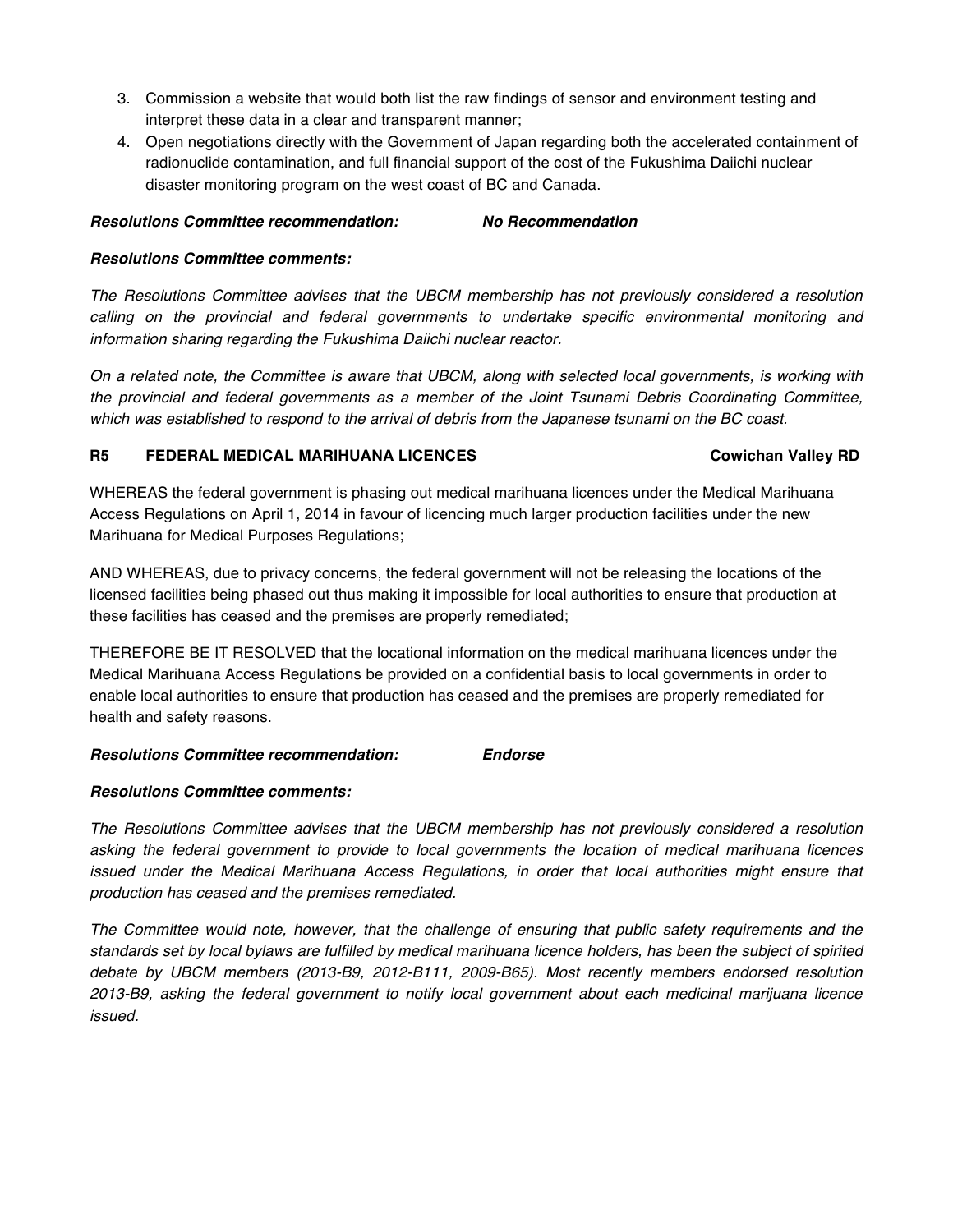# **R6 MASS CASUALTY MEDICAL PREPAREDNESS Ucluelet**

WHEREAS in the event of a major disaster, in particular a Cascadia Subduction Zone (CSZ) event (i.e., an earthquake with a magnitude 8 or greater followed by a subsequent tsunami) within BC's southwest seismic activity zone, the system of mass casualty medical emergency preparedness in the province of BC is ineffective for high risk remote communities that do not have Vancouver Island Health Authority (VIHA) hospitals and clinics;

AND WHEREAS fast and wide reaching mass casualty medical strategies are necessary to save lives for communities that will potentially have no access to medical centres and/or hospitals due to catastrophic damage:

THEREFORE BE IT RESOLVED that the Union of British Columbia Municipalities and Federation of Canadian Municipalities urge the provincial and federal governments to establish a world-class mass casualty medical emergency preparedness plan for high risk communities in BC's southwest seismic activity zone that do not have VIHA hospitals and clinics.

*Resolutions Committee recommendation: No Recommendation*

# *Resolutions Committee comments:*

*The Resolutions Committee advises that the UBCM membership has not previously considered a resolution calling on the provincial and federal governments to establish a mass casualty medical emergency preparedness plan for communities in BC's southwest seismic activity zone without hospitals or medical clinics administrated by the Vancouver Island Health Authority.*

*UBCM has suggested that as written, the resolution focuses on a regional matter and should not be submitted for consideration by the UBCM membership.*

# **ELECTIONS**

# **R7 THREE YEAR LOCAL GOVERNMENT TERM Metchosin**

WHEREAS finding a diversity of citizens to run for council positions becomes more difficult as the length of term increases;

AND WHEREAS a three year term allows citizens to hold local governments more accountable, through the voting process:

THEREFORE BE IT RESOLVED that UBCM work with the Province to retain three year terms.

*Resolutions Committee recommendation: Not Endorse*

# *Resolutions Committee comments:*

*The Resolutions Committee would acknowledge that the perspective of UBCM members on length of the term of office for local government elected officials has evolved over time. Most recently, members endorsed resolution 2013-B94, which requested that the provincial government establish a four-year term of office for local government elected officials.*

*The Committee understands that the provincial government has introduced legislation to implement the fouryear local government term of office.*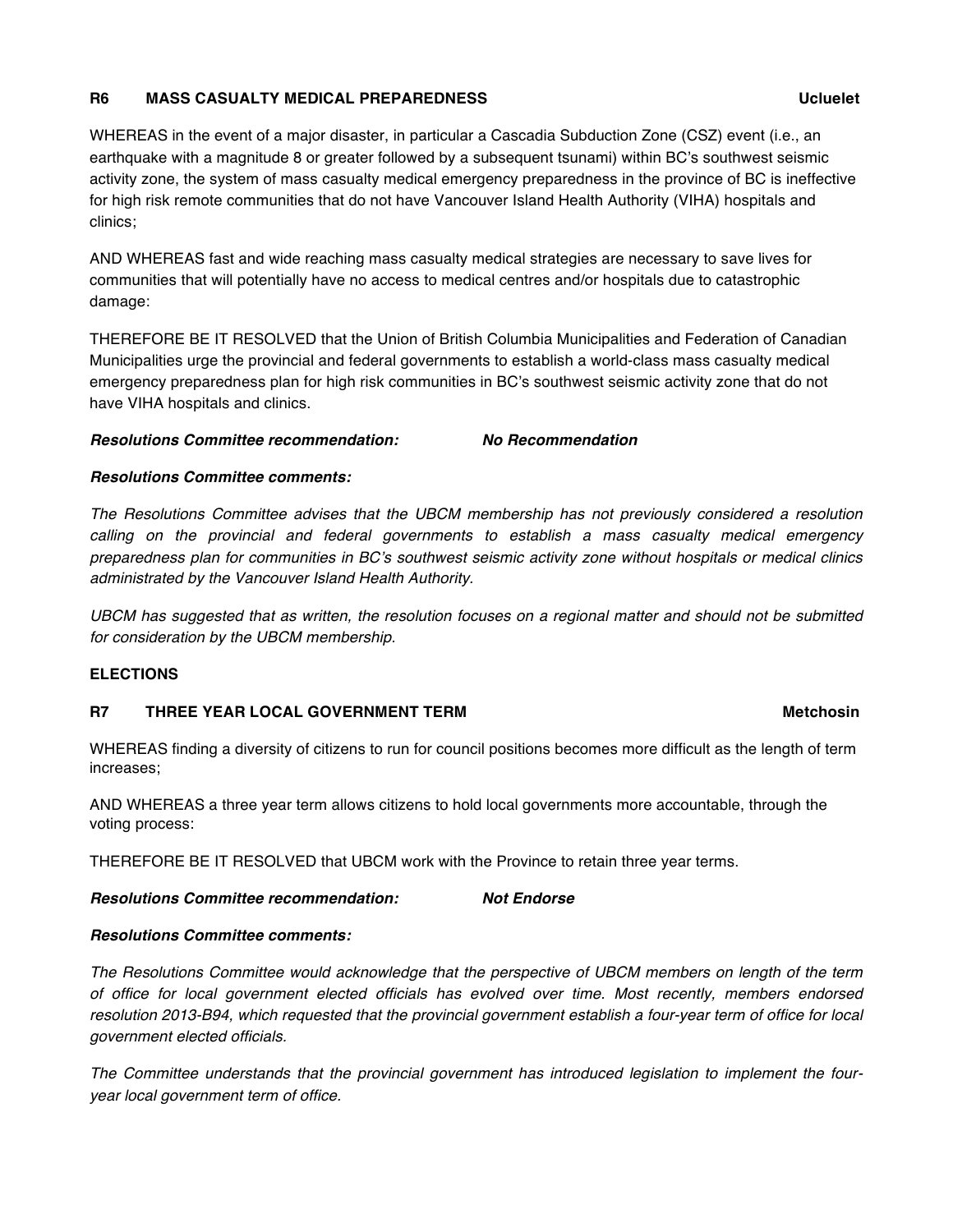# **TRANSPORTATION**

## **R8 REGULATION OF MOTORIZED MOBILITY AIDS OPERATION Sechelt District**

WHEREAS the unregulated operation of motorized mobility aids in public areas creates safety risks for the operators and the public;

AND WHEREAS there is no provincial legislation that regulates the safe operation of motorized mobility aids or that requires operators to demonstrate acceptable cognitive and physical abilities, health or knowledge of safe motorized mobility aids operation:

THEREFORE BE IT RESOLVED that the provincial government be urged to expedite the enactment of legislation to regulate the operation of motorized mobility aids in public areas and set acceptable levels for operator abilities and knowledge.

## *Resolutions Committee recommendation: Not Endorse*

# *Resolutions Committee comments:*

*The Resolutions Committee notes that the UBCM membership considered but did not endorse resolution 2013- B11, which asked the provincial government to amend the Motor Vehicle Act to regulate the use of motorized scooters, including the licencing of scooters and scooter operators.*

*However, the Committee is aware that members endorsed a related resolution, 2007-B106, which called on the Province to provide province-wide guidelines for the safe operation of motorized scooters.*

## **TAXATION & ASSESSMENT**

# **R9 UTILITY BILL DEFERRAL Victoria**

WHEREAS utility billing, once included as a part of property taxes, is increasingly being billed separately by local governments;

AND WHEREAS this has unintended consequences of creating potential financial hardship for seniors, people with disabilities, surviving spouses, and families with children who participate in the provincial Tax Deferment Program:

THEREFORE BE IT RESOLVED that UBCM request the Province of British Columbia to include municipal utility bills in the Tax Deferment Program.

## *Resolutions Committee recommendation: Not Endorse*

### *Resolutions Committee comments:*

*The Resolutions Committee notes that the UBCM membership has consistently defeated resolutions that sought to enable taxpayers to defer payment of local government utility bills as they can now defer payment of property tax (2000-LR1, 1997-B45, 1996-B50).*

# **R10 CLASSIFICATION SPLIT ON ACCOMMODATION HOTELS Ucluelet**

WHEREAS BC Assessment in 2007 introduced a new classification methodology that permitted "strata accommodation properties" to be split-classified between Class 6 and Class 1 – residential to reflect a dual use of these properties (personal residential and commercial use);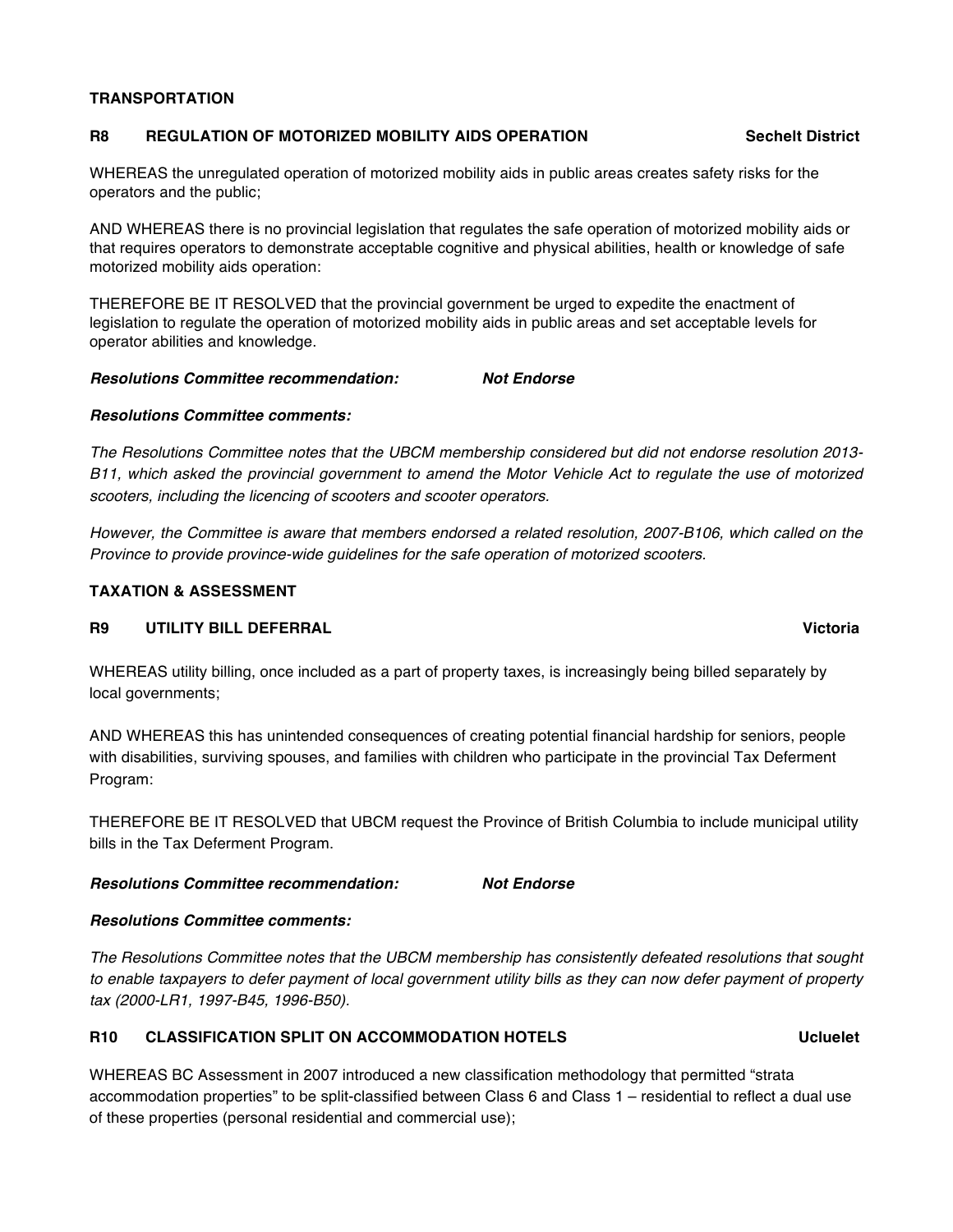AND WHEREAS the re-assessment of certain properties, which continue to be zoned for commercial uses only, has significantly reduced the tax base of smaller tourist based communities throughout BC which planned in accordance to the proposed uses and commercial land base within their OCPs, tax and budget forecast:

THEREFORE BE IT RESOLVED that the Government of BC review its methodology for split classification in cases where the zoning precludes residential uses as a permitted use.

# *Resolutions Committee recommendation: No Recommendation*

# *Resolutions Committee comments:*

*The Resolutions Committee acknowledges that the question of how the assessment of mixed-use properties impacts local governments' tax base and the taxpayers themselves is not new. Most recently, the UBCM membership considered but did not endorse resolution 2006-B92, which called on the provincial government and BC Assessment Authority to consider establishing separate assessment classifications for primary/yearround residential use and vacation/recreation residential use.*

# **FINANCE**

# **R11 VANCOUVER ISLAND REGIONAL LIBRARY INCREASED COSTS Alberni-Clayoquot RD**

WHEREAS the Vancouver Island Regional Library provides important service valued by the local communities it serves;

AND WHEREAS the cost of Vancouver Island Regional Library services is increasing well beyond the rate of inflation on an annual basis – a rate that many local communities set for the cost increases of their own essential services:

THEREFORE BE IT RESOLVED that the Association of Vancouver Island Coastal Communities request the Vancouver Island Regional Library to undertake a thorough review for the purposes of developing a strategy to live within the rate of inflation to minimize the financial burden on local tax payers while continuing to provide a financially sustainable service.

# *Resolutions Committee recommendation: No Recommendation*

# *Resolutions Committee comments:*

*The Resolutions Committee advises that the UBCM membership has not previously considered a resolution requesting that a public library undertake a service review in order to index the library's budget increases to the rate of inflation.*

*UBCM has suggested that as written, the resolution focuses on a regional matter and should not be submitted for consideration by the UBCM membership.*

# **ENVIRONMENT**

# **R12 ENVIRONMENTAL ASSESSMENTS FOR Sunshine Coast RD COAL TRANSPORT**

WHEREAS assessment studies provided to Port Metro Vancouver have not assessed the environmental or health impacts related to the release of coal dust during barge transfer and transport over coastal waters between the Port of Metro Vancouver and Texada Island;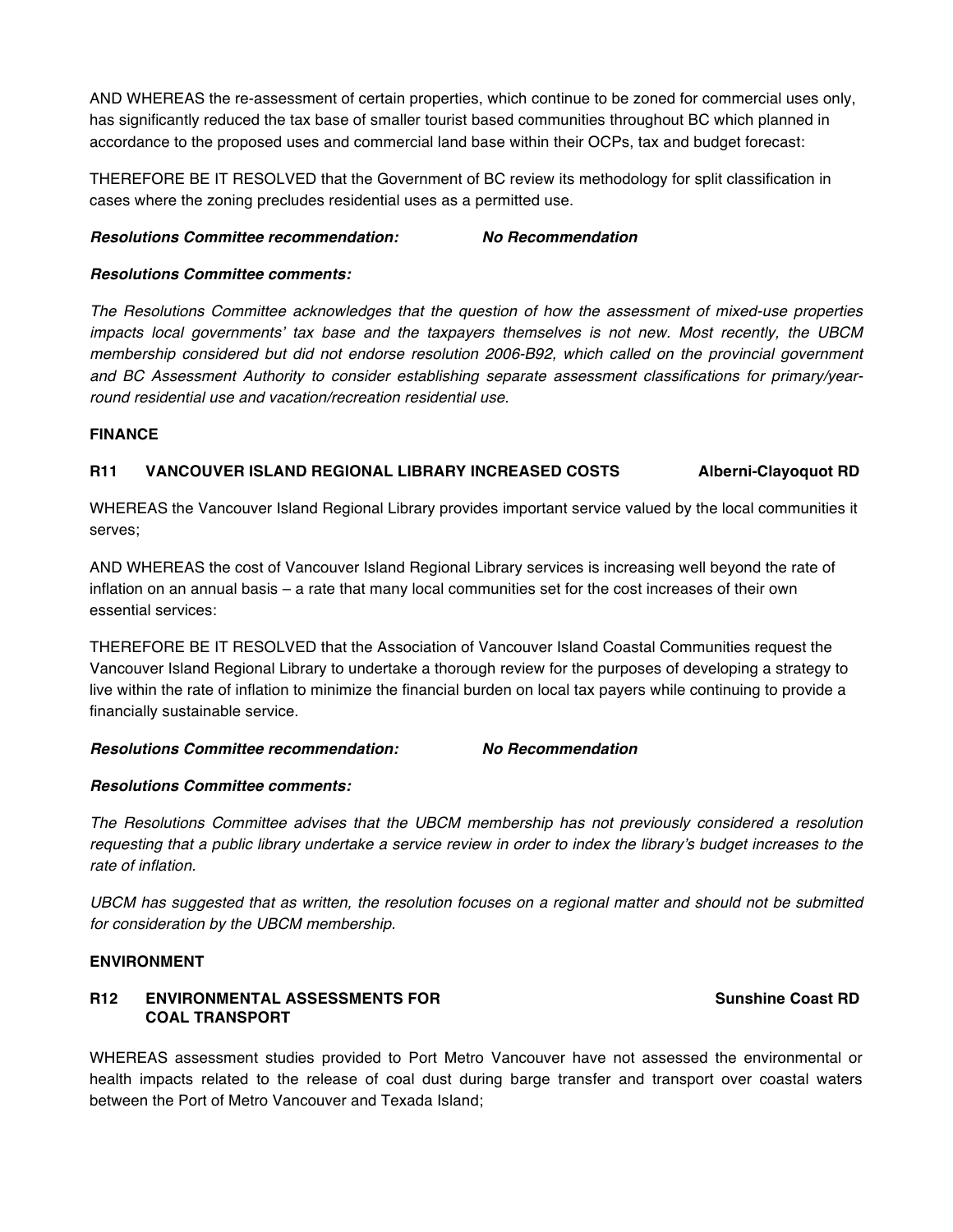AND WHEREAS there is currently no mechanism that provides oversight or ensures the implementation of mitigation measures to minimize environmental and health impacts of coal transport over coastal waters:

THEREFORE BE IT RESOLVED that a comprehensive environmental and health impact assessment for the shipment of coal over coastal waters between Port Metro Vancouver and Texada Island be conducted;

AND BE IT FURTHER RESOLVED that an appropriate federal and/or provincial agency be named to monitor barge transfer and transport of coal over coastal waters to ensure oversight and implementation of environmental and health protection measures.

# *Resolutions Committee recommendation: Endorse with Proposed Amendment*

*THEREFORE BE IT RESOLVED that a comprehensive environmental and health impact assessment for the shipment of coal over coastal waters between Port Metro Vancouver and Texada Island be conducted;*

*AND BE IT FURTHER RESOLVED that an appropriate federal and/or provincial agency be named to monitor barge transfer and transport of coal over coastal waters to ensure oversight and implementation of environmental and health protection measures.*

# *Resolutions Committee comments:*

*The Resolutions Committee notes that the UBCM membership endorsed a related resolution, 2002-B37, which expressed similar concerns about the release of coal dust into the environment during rail transport, and asked the provincial government to require dust containment measures during rail transport of coal.*

*In response to the resolution the provincial government indicated that the release of dust during coal transport was a long-standing issue; however, the Province pointed out that rail transport was federally regulated. The provincial government referenced recommendations for loading, unloading and transporting coal by rail that had been issued by Environment Canada in the 1980s, and suggested that transporters have the option to cover coal with a solid cap or spray it with a dust suppressant.*

*The Committee would suggest that transportation routes can change, therefore the effects of shipping coal over coastal waters may not be limited to communities between Port Metro Vancouver facilities and Texada Island. In recognition of this, an amendment is proposed to use more inclusive language in the first enactment clause.*

# **R13 SEWER MANAGEMENT RESOURCES FOR Cumberland LOCAL GOVERNMENTS**

WHEREAS all local governments deal with wastewater treatment and it is in local governments' interest to be assisted with best practices;

AND WHEREAS the Union of British Columbia municipalities is an advocate for local governments' common interests and serves local governments' common needs:

THEREFORE BE IT RESOLVED that the Union of BC Municipalities be requested to establish resources and staff hours to assist with the development and management of sewage treatment systems for local governments.

*Resolutions Committee recommendation: Not Endorse*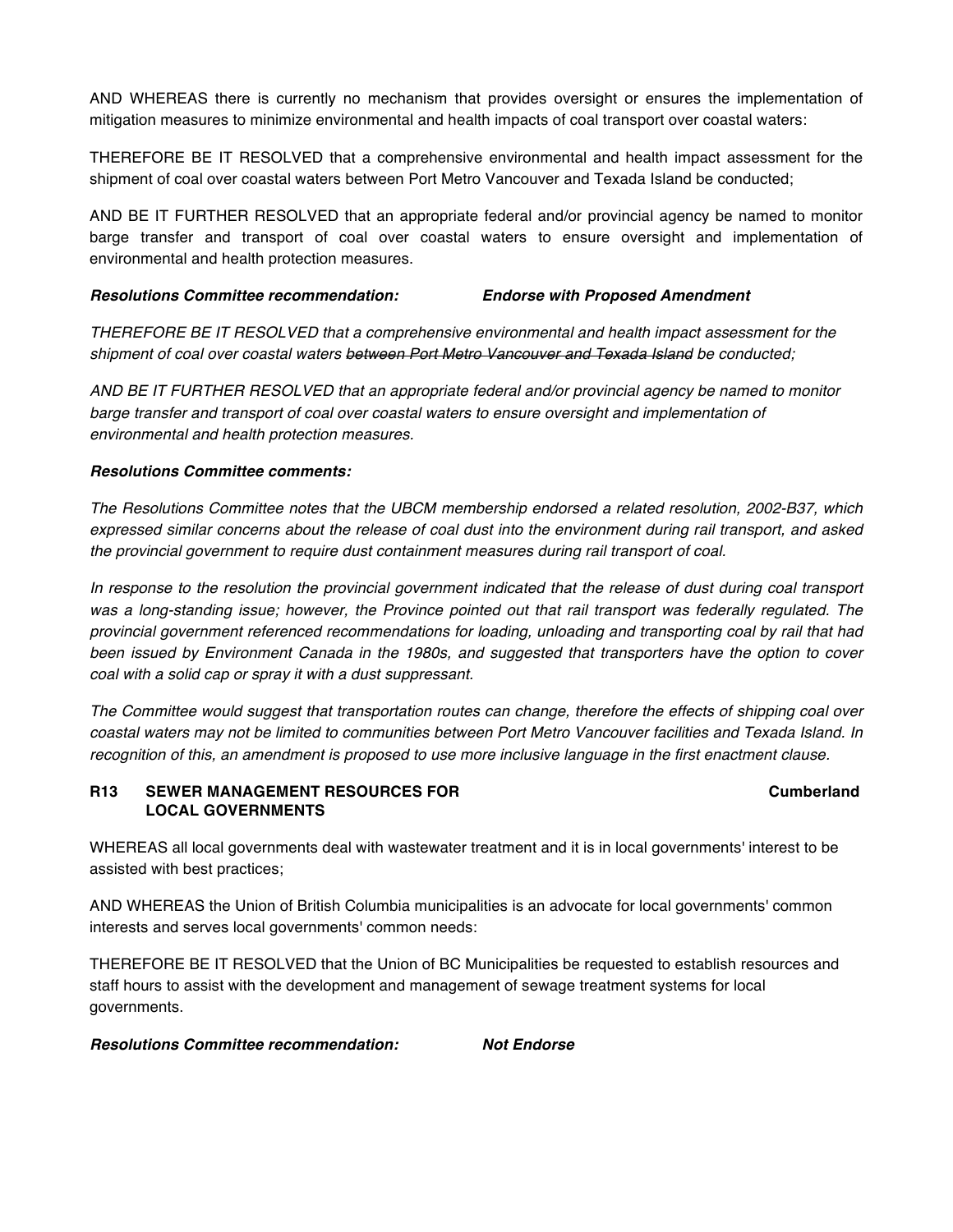# *Resolutions Committee comments:*

*The Resolutions Committee advises that the UBCM membership has not previously considered a resolution calling on UBCM to establish resources and allocate staff to assist BC local governments to develop and manage sewage treatment systems.*

*UBCM has indicated to the Resolutions Committee that as an advocacy organization it does not have the technical skills in-house to provide this type of technical support service. Such technical support is outside the current mandate of UBCM and would trigger an increase in membership dues.*

*The Committee would observe, however, that members have consistently endorsed resolutions that called on the provincial government to provide support and assistance to local government in implementing and maintaining sewage treatment systems (2008-SR1, 2008-B50, 2008-B79, 2001-B79, 1995-B41).*

# **LAND USE**

# **R14 MARIHUANA PRODUCTION ON AGRICULTURAL LANDS Nanaimo City**

WHEREAS the Province, through BC Assessment, regards medical marihuana production as a 'farm use' for assessment purposes;

AND WHEREAS the Province, through the *Agricultural Land Commission Act* and *Farm Practices Protection (Right to Farm) Act*, includes medical marihuana production as a 'farm use':

THEREFORE BE IT RESOLVED that the Union of British Columbia Municipalities request the Province amend legislation and regulations in order to remove the production of medical marihuana as a 'farm use' in terms of taxation assessment;

AND BE IT FURTHER RESOLVED that the Union of British Columbia Municipalities request the Province amend legislation and regulations in order to allow communities to regulate the production of medical marihuana within the agricultural land reserve through land use planning provisions provided in the *Local Government Act*.

# *Resolutions Committee recommendation: No Recommendation*

# *Resolutions Committee comments:*

*The Resolutions Committee notes that the UBCM membership referred resolution 2013-B102 to the UBCM Executive. The resolution called on the provincial government to amend the Assessment Act so that production and distribution of marihuana for medical purposes would not be considered as a farm use. Upon consideration of resolution 2013-B102, the UBCM Executive referred the resolution back to the sponsor.*

*In considering resolution 2013-B102, the UBCM Executive averred that the resolution attempted to deal with two different issues, both complex. One issue was the question of how farmland is assessed and whether or not a commercial business should be allowed to locate on farmland. The second issue was the question of whether or not marihuana grown commercially for medical purposes would be an appropriate agricultural crop. It was a concern of the UBCM Executive that the attempt to raise both issues within the same resolution might result in neither issue being addressed adequately, from a policy and regulatory standpoint.*

# **R15 OWNER-OCCUPANCY REQUIREMENT VIEW ROYAL CONSUMING A REGION CONSUMING WAS A REGION OF A REGION OF A REGION CONSUMING A REGION OF A REGION OF A REGION OF A REGION OF A REGION OF A REGION OF A REGION OF A REGION OF A REGI FOR SECONDARY SUITES**

WHEREAS communities want to see well-maintained residential neighbourhoods where neighbours are mutually respectful;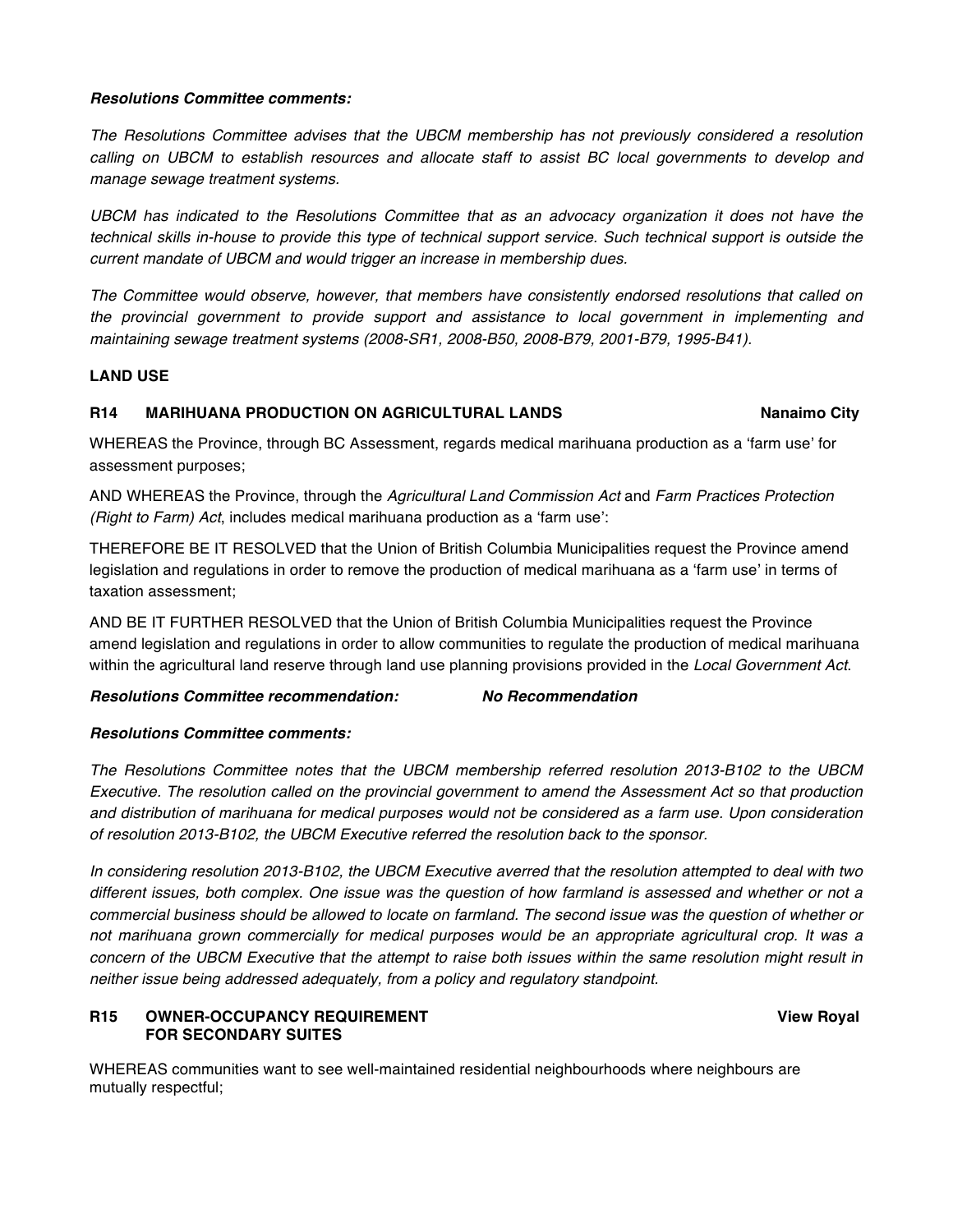AND WHEREAS there is generally a higher duty of care shown to neighbours in communities with owneroccupied properties and by tenants when owners are present:

THEREFORE BE IT RESOLVED that the Province of British Columbia be required to amend Part 26 of the *Local Government Act* granting the authority to require secondary suites be permitted in owner-occupied homes only.

# *Resolutions Committee recommendation: No Recommendation*

# *Resolutions Committee comments:*

*The Resolutions Committee advises that the UBCM membership has not previously considered a resolution requesting that the provincial government amend the Local Government Act in order to grant local government the authority to restrict secondary suites to owner-occupied homes.*

# **R16 TELECOMMUNICATIONS TOWERS & ANTENNAE Nanaimo City**

# WHEREAS the federal and provincial governments have received three Union of British Columbia Municipalities endorsed resolutions since 2002 regarding telecommunications towers and antennae;

AND WHEREAS the federal government, through Industry Canada, retains sole discretion to reject or approve proposals, regardless of community deliberations and planning;

AND WHEREAS local governments and residents continue to express frustration and dissatisfaction with the existing Industry Canada process:

THEREFORE BE IT RESOLVED that the Union of British Columbia Municipalities, Federation of Canadian Municipalities and Province of British Columbia, once again call on the federal government to require that in addition to federal legislation and regulations, all telecommunications towers, antennae and structures are subject to local government bylaw compliance.

*Resolutions Committee recommendation: No Action Required*

# *Resolutions Committee comments:*

*The Resolutions Committee is aware that local government concerns about the siting of telecommunications towers, antennae and structures are not new. The Committee notes that the UBCM membership has consistently endorsed resolutions calling on the federal government to ensure that siting of telecommunications*  infrastructure adheres to local government zoning and bylaws, and that where issues arise, the federal *government work with local government towards resolution (2012-B141, 2002-A6, 2002-C11).*

*The Committee understands that in February 2013 the Federation of Canadian Municipalities (FCM) and the Canadian Wireless Telecommunications Association (CWTA) introduced a Joint Antenna System Siting Protocol. According to FCM, the notification and consultation process under the protocol is more comprehensive than existing regulations, and emphasizes pre-consultation regarding local land use priorities. Of note to the Resolutions Committee was the agreement by telecommunications carriers to notify local governments of all antennas being installed before their construction, regardless of height, and to undertake full public consultation for towers under 15 meters whenever deemed necessary by the local government.*

*The Committee also understands that the FCM and CWTA prepared protocol templates for local governments to adapt in order to specify local requirements, such as preferred and discouraged locations, and design preferences like buffering and screening, structure and height. The protocol templates are intended to augment and address the limitations of existing federal regulations (as established in Industry Canada's Radiocommunication and Broadcasting Antenna Systems Client Procedure Circular, CPC-2-0-03).*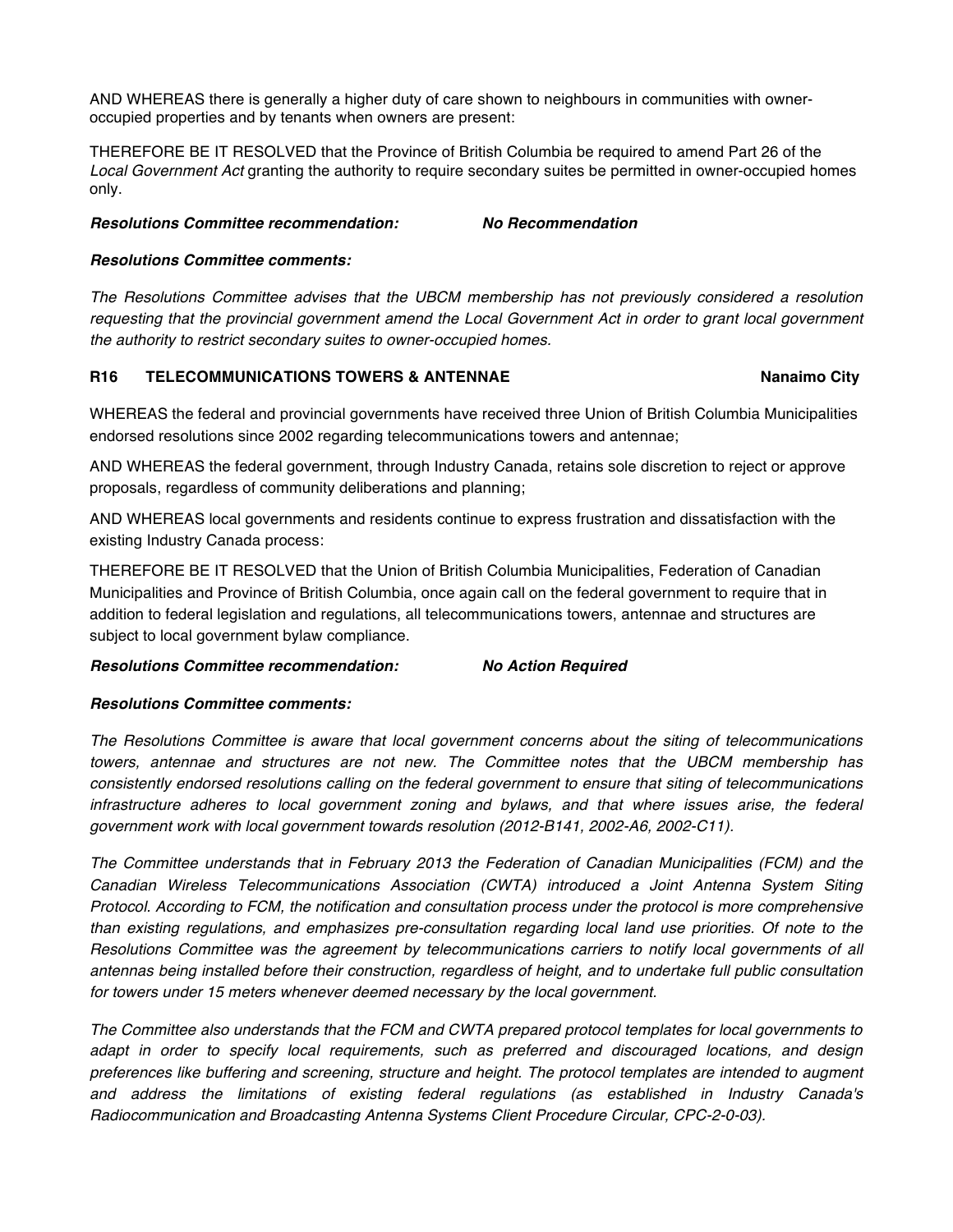*The Resolutions Committee would observe that in order to be included in a more comprehensive notification and consultation process as referenced above, a local government would first need to develop a siting protocol customized to their community.*

# **SELECTED ISSUES**

# **R17 SOCIAL POLICY FRAMEWORK Duncan**

WHEREAS every British Columbian depends on social services, health care, justice and education services;

AND WHEREAS our communities are partners in the delivery of many of these services and are facing increasingly complex social challenges requiring coordination between multiple social ministries of government, municipalities and the community agencies and organizations that deliver services to the public:

THEREFORE BE IT RESOLVED that the municipal governments of British Columbia call upon the Premier to begin a consultation with British Columbians to initiate the development of a social policy framework that will set out key policy directions, values, priorities, roles and expectations, and guide the creation of public policy to meet our social needs now and into the future.

# *Resolutions Committee recommendation: Endorse*

# *Resolutions Committee comments:*

*The Resolutions Committee advises that the UBCM membership has not previously considered a resolution requesting that the provincial government initiate consultation with British Columbians toward the development of a social policy framework for BC.*

*The Committee understands that at present, the Local Government Act permits an individual local government to address social policy in its official community plan. Specifically:*

- *878. (1) An official community plan may include the following:*
	- *(a) policies of the local government relating to social needs, social well-being and social development.*

*The resolution being proposed would support broad discussion province-wide about social aspects of public policy. It is unclear to the Committee whether the outcomes of such discussion might impact a local government's own ability to set social policy.*

*In terms of broad public policy, the Committee notes that members have endorsed resolutions raising a range of social, health, justice and education issues that might be encompassed by a social policy framework (2013-B52, 2012-B41, 2012-B110, 2011-A4, 2011-B74, 2011-B108, 2010-B12, 2010-B44, 2010-B48, 2010-B115, 2010- B154, 2008-B46, 2007-LR8, 2006-B52, 2006-B162, 2005-B143, 2005-B156, 2005-B159, 2004-B35, 2004-B36, 2004-B102, 2003-SR3, 2003-B36, 2003-B40, 2003-B101, 2003-B136, 2001-B73, 2000-B109, 1999-A14, 1999- B95, 1999-B96, 1995-A12, 1995-LR1, 1994-B99, 1992-B56, 1990-A20, 1988-A11, 1987-A21).*

# **R18 BANNING WILDLIFE TRAPPING Nanaimo City**

WHEREAS the Province has indicated a review of wildlife trapping regulations is underway;

AND WHEREAS the use of body and leg hold traps within urban areas continues to pose an unacceptable risk of injuries to humans and pets, and the unrestricted sale of traps to unlicensed individuals continues;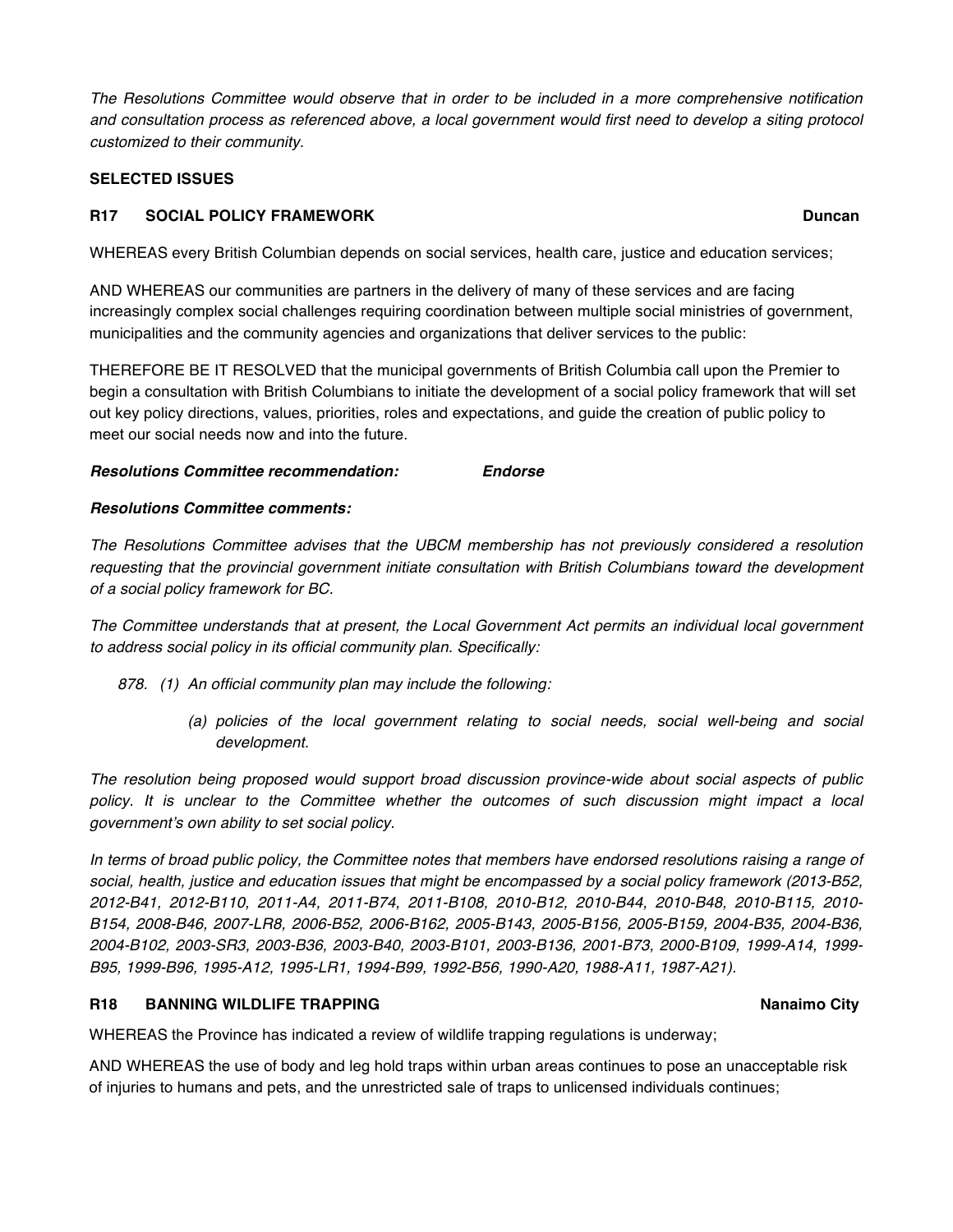AND WHEREAS since 2012, the Province has not provided the required ministerial approval for wildlife trapping bylaws submitted from the City of Vernon, City of Surrey, District of Sechelt and City of Nanaimo:

THEREFORE BE IT RESOLVED that the Union of British Columbia Municipalities request the Province provide ministerial approval to local government bylaws in a timely manner, until such time that the Province completes a review of the trapping regulations.

# *Resolutions Committee recommendation: No Recommendation*

# *Resolutions Committee comments:*

*The Resolutions Committee advises that the UBCM membership has not previously considered a resolution requesting that the provincial government provide ministerial approval of local government bylaws regarding wildlife trapping, until such time that the Province completes its review of provincial trapping regulations.*

*However, the Committee notes that UBCM members have endorsed resolutions that supported stronger regulation of wildlife trapping (2013-B62, 2012-B124).*

# **R18A SHORTAGE OF PHYSICIANS & SPECIALISTS IN BC Alberni-Clayoquot RD**

WHEREAS there is a shortage of physicians and medical specialists in British Columbia;

AND WHEREAS the Province of BC is recruiting physicians and medical specialists from other countries to practice in British Columbia to address this shortage:

THEREFORE BE IT RESOLVED that the Association of Vancouver Island Coastal Communities and the Union of British Columbia Municipalities request the Province of British Columbia to allow British Columbia students who have obtained a medical degree outside of Canada to do their clinical residency and practice in British Columbia.

# *Resolutions Committee recommendation: Endorse with Proposed Amendment*

*THEREFORE BE IT RESOLVED that the Association of Vancouver Island and Coastal Communities lobby the Union of British Columbia Municipalities and Province of British Columbia to allow Canadian students who have obtained a medical degree outside of Canada to do their clinical residency and practice in British Columbia.*

# *Resolutions Committee comments:*

*The Resolutions Committee notes that the UBCM membership endorsed resolutions 2012-B91 and 2009-B148,*  both of which called on the provincial government to provide greater opportunities for internationally trained *Canadian medical students to undertake postgraduate training and establish practices in BC.*

*In response to the 2012 resolution, the Province indicated that it planned in 2013 to embark upon a pilot project for competency assessment of internationally trained medical students. Further, the provincial government stated that by 2016, it would create forty additional first-year residency positions for international medical graduates (IMGs) through the IMG-BC Program.* 

*The Province did caution, however, against measures that would privilege Canadians studying abroad over other IMGs, as this would risk violating the Canadian Charter of Rights and Freedoms. The Committee proposes an amendment to remove exclusionary language from the enactment clause.*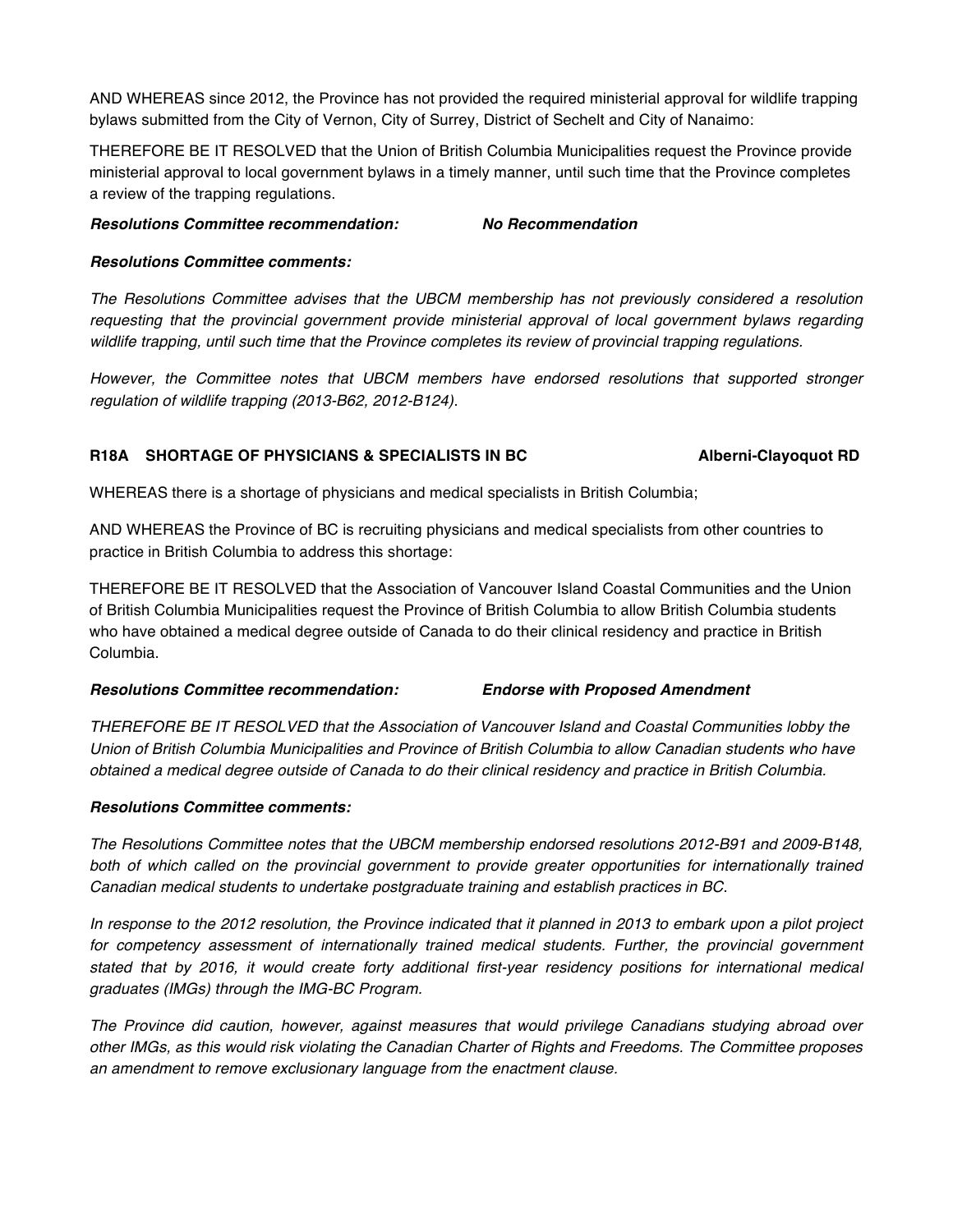**Part 2 - Section "B" -** This section contains resolutions that support existing UBCM policy including:

- Previously considered and endorsed resolutions; or
- Resolutions in keeping with the UBCM policy, including previously approved policy papers or other documents.

After consideration of Section "A" resolutions, a spokesperson from the Resolutions Committee will introduce the following motion:

*"Shall the recommendations of the Resolutions Committee for Part 2, Section "B" Resolutions be adopted?"*

If the motion is approved by delegates, all Part 2, Section "B" Resolutions will be endorsed as a block.

These resolutions will not be debated/discussed individually unless there is a motion introduced to specifically consider a resolution. Such motion would be:

*"I move that resolutions B(x) be removed from the block and considered separately for debate."*

Such a motion would be introduced as an amendment to the general motion stated above.

If the motion were seconded, the resolution would be considered in the order presented after the primary motion was decided.

## **LEGISLATIVE**

# **R19 BREACH OF CLOSED MEETING CONFIDENTIALITY Nanaimo City**

WHEREAS all duly elected council and regional board members swear an Oath of Office to uphold important ethical standards in compliance with the *Community Charter* and *Local Government Act*;

AND WHEREAS it is incumbent upon each council and board member to maintain absolute confidentiality in all matters discussed during a closed meeting and to protect the confidentiality of documents under section 117 of the *Community Charter*:

THEREFORE BE IT RESOLVED that the *Community Charter* and *Local Government Act* be amended to provide that a council or board member who breaches the confidentiality obligations under section 117 of the *Community Charter* will be subject to:

- 1. disqualification from office in the same manner as if they have a pecuniary interest in a matter in respect of which they participate in the debate and voting; and
- 2. prosecution under the *Offence Act* for breach of an offence.

# *Resolutions Committee recommendation: Endorse*

# *Resolutions Committee comments:*

*The Resolutions Committee notes that the UBCM membership has consistently endorsed resolutions*  emphasizing the importance of the confidentiality obligations codified in section 117 of the Community Charter *(2011-B1, 2011-B115, 2007-B63, 2007-B64). As an example resolution 2011-B1 asked the provincial government for additional sanctions, including but not limited to disqualification from office, against elected officials who breach the duty to respect confidentiality.* 

In response to the resolution the provincial government expressed willingness to work with the local government sector to strengthen accountability measures for locally elected officials. The Province stated, however, that *before considering legislative amendments a full review of the confidentiality issue including the role of whistleblowers would be required.*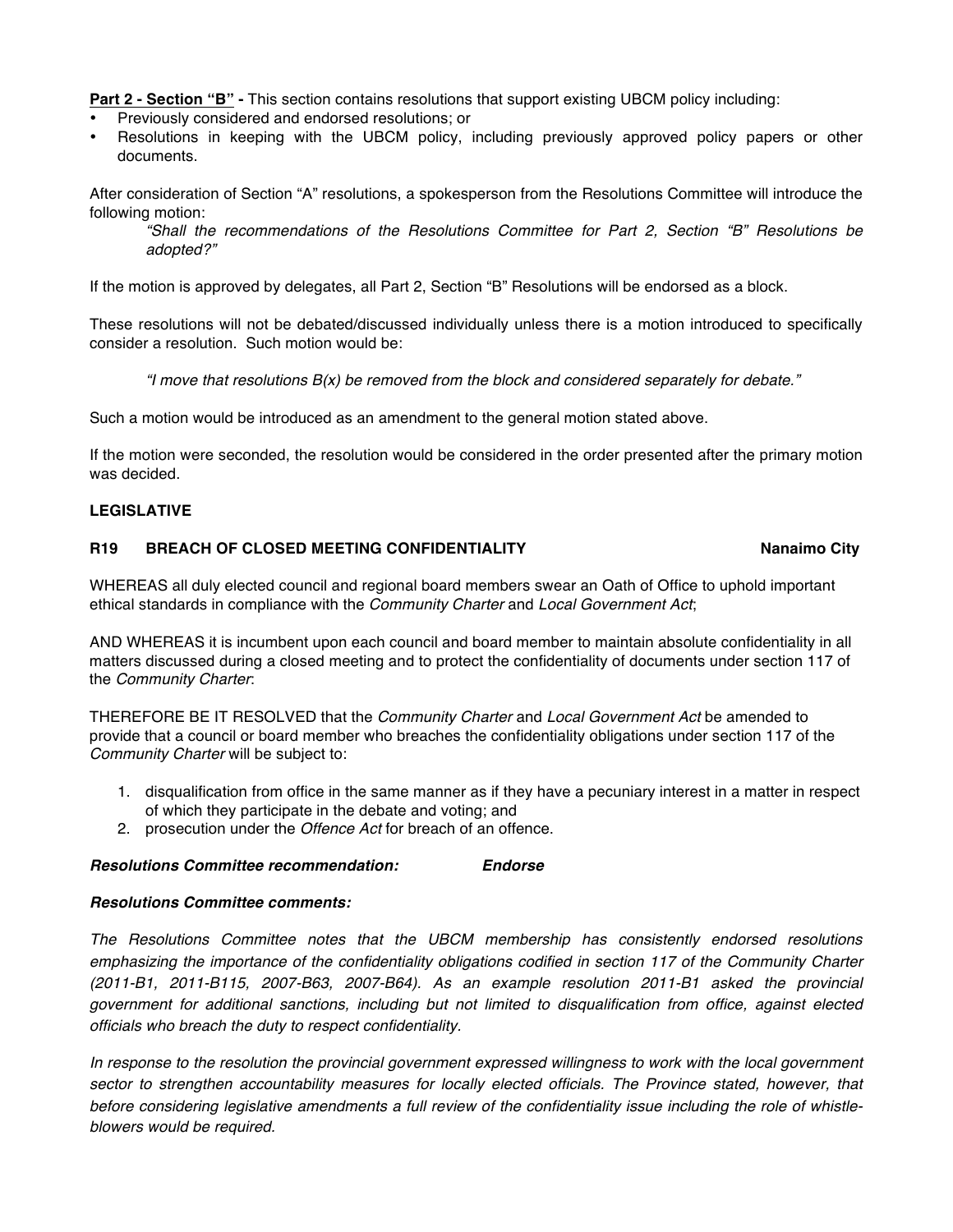# **COMMUNITY SAFETY**

# **R20 ADEQUATE FUNDING TO SUPPORT POLICE BASED VICTIM SERVICES Alberni-Clayoquot RD**

WHEREAS the provincial Police Based Victim Services Program provides valuable support and referral services to victims of crime and trauma in BC communities;

AND WHEREAS the provincial government does not fully fund this program which is affecting the ability for community victim services programs to provide proper services to support our victims of crime:

THEREFORE BE IT RESOLVED that the Association of Vancouver Island Coastal Communities request the Province of British Columbia to provide adequate funding to support the Police Based Victim Services Program.

## *Resolutions Committee recommendation: Endorse*

# *Resolutions Committee comments:*

*The Resolutions Committee notes that the UBCM membership has consistently endorsed resolutions requesting that the Province provide funding for victim services programs (2011-B14; 2010-B12; 2008-B4; 2006-B9; 2003- Victims Services Program; 1996-B43).*

*In response to resolution 2011-B14, which called on the provincial government to assume all responsibility for provision and funding of victim services in BC, the Province re-iterated its position that police-based victim service programs should be cost shared with local governments in communities that contribute to their policing costs.*

# **TRANSPORTATION**

# **R21 TRANSPORT CANADA DIVESTITURE OF ASSETS Alberni-Clayoquot RD**

WHEREAS Transport Canada is actively working to divest essential infrastructure in remote coastal communities;

AND WHEREAS this infrastructure is vital to small communities with limited resources to assume responsibility for these assets:

THEREFORE BE IT RESOLVED that the Association of Vancouver Island Coastal Communities work with UBCM and FCM to ensure the federal government continues to own, operate and manage its infrastructure especially in small remote communities.

# *Resolutions Committee recommendation: Endorse*

# *Resolutions Committee comments:*

*The Resolutions Committee notes that the UBCM membership endorsed resolutions 2000-A16 and 2001-B25, both of which opposed the federal government's divestiture of marine infrastructure in coastal communities.*

# **COMMUNITY ECONOMIC DEVELOPMENT**

# **R22 AGRICULTURAL LAND RESERVE & AGRICULTURAL LAND COMMISSION Victoria**

WHEREAS the Agricultural Land Commission, created as an autonomous body in 1974, has served to protect over four million hectares of farmland in the Province of British Columbia;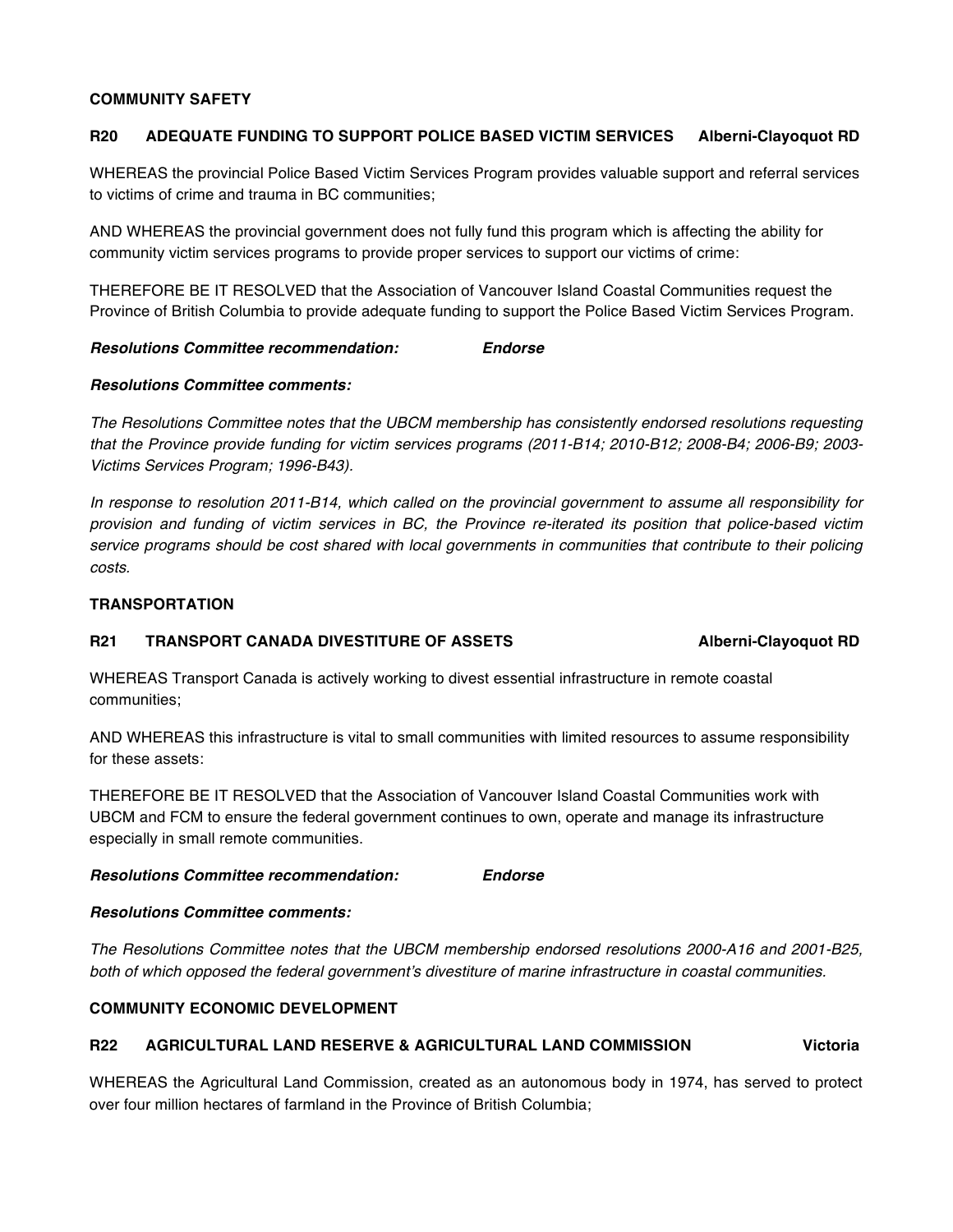AND WHEREAS measures to protect farmland and support farmers and regional food systems are essential to provide food security in the face of increasing global transportation and energy costs and the impacts of climate change:

THEREFORE BE IT RESOLVED that the Association of Vancouver Island and Coastal Communities and the Union of British Columbia Municipalities (UBCM) request that the provincial government respect the integrity of the province-wide Agricultural Land Reserve and support its management by an independent and adequately funded Agricultural Land Commission;

AND BE IT FURTHER RESOLVED that the provincial government work with the agricultural community, UBCM and local governments to identify and implement additional measures that will increase the viability of farming and food production in British Columbia.

# *Resolutions Committee recommendation: Endorse*

# *Resolutions Committee comments:*

*The Resolutions Committee notes that the UBCM membership endorsed resolution 2011-B48, which called on the provincial government to increase the resourcing of the Agricultural Land Commission, so that it could more effectively carry out its mandate of preserving agricultural land for agriculture.*

*In response the provincial government referenced its 2010 review of Agricultural Land Commission operations,*  policy, regulation and legislation, and indicated that it was "committed to the [Agricultural Land Reserve] and the *protection of agricultural land to support farmers and farm families."*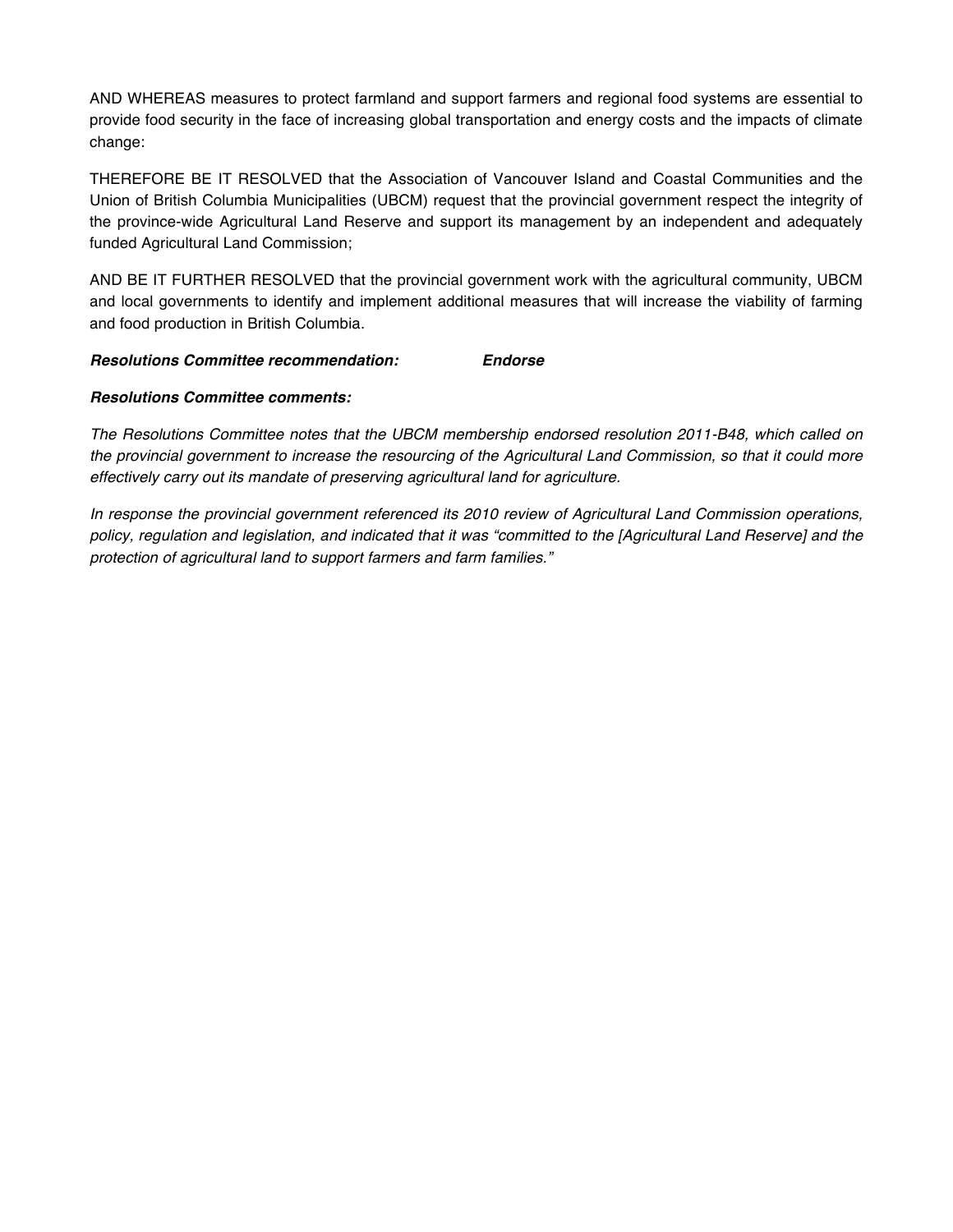# **PART 3 – LATE RESOLUTIONS**

Delegates will receive a *Supplementary Information Package* when they register onsite in Qualicum Beach that will contain the Resolutions Committee Report on Resolutions Received after the Deadline.

WHEREAS the Province of BC has introduced new water pricing principles as part of the *Water Sustainability Act* which will increase the annual rental costs for the waterworks licenses held by local governments;

AND WHEREAS the Water Pricing Strategy is tantamount to downloading the costs of the implementation of the *Water Sustainability Act*;

THEREFORE BE IT RESOLVED that AVICC encourage the Province to ensure local government water purveyors are not subjected to increased costs for the operation of their water systems.

# *Resolutions Committee recommendation: Admit for Debate*

# **LR 2 Federal Government Support City of Port Alberni**

WHEREAS local governments on Vancouver Island are working individually and collectively to advance transportation infrastructure and economic development initiatives;

AND WHEREAS the federal government's New Building Canada Plan provides limited funding and certainty for local governments in applying for projects related to roads and other economic infrastructure;

THEREFORE BE IT RESOLVED that the AVICC lobby the Government of Canada to enhance the New Building Canada Plan to provide increased funding for transportation infrastructure and economic development on Vancouver Island.

# *Resolutions Committee recommendation: Admit for Debate*

# **LR 3 Provincial Energy Efficiency Incentive Programs Regional District of Nanaimo**

WHEREAS the Government of BC has discontinued the successful LiveSmart BC residential efficiency incentive program, shifting support to product based incentives offered through major utilities;

AND WHEREAS this program shift results in the loss of funding for comprehensive actions recommended through home energy assessments, and a reduced understanding of the overall energy performance of a home;

THERFORE BE IT RESOLVED that AVICC, through UBCM, request the Province ensure incentives remain available for comprehensive actions to address overall residential energy efficiency, including incentives for home energy assessments and post-retrofit evaluations.

# *Resolutions Committee recommendation: Admit for Debate*

# **LR** 4 **Parenting Plan District of Metchosin**

WHEREAS under the current Family Law model no one is charged with advocating for the rights and interests of children, and that research shows that children suffer emotional, psychological and spiritual harm from parental conflict,

AND WHEREAS there is no requirement for a parental plan that describes the division of parental responsibilities before parents access the court system,

AND WHEREAS the court system is expensive, adversarial, escalates conflict and hostility between the parents, and it can take many months to obtain a court date,

# **LR 1 Water Pricing Principles Sunshine Coast Regional District**